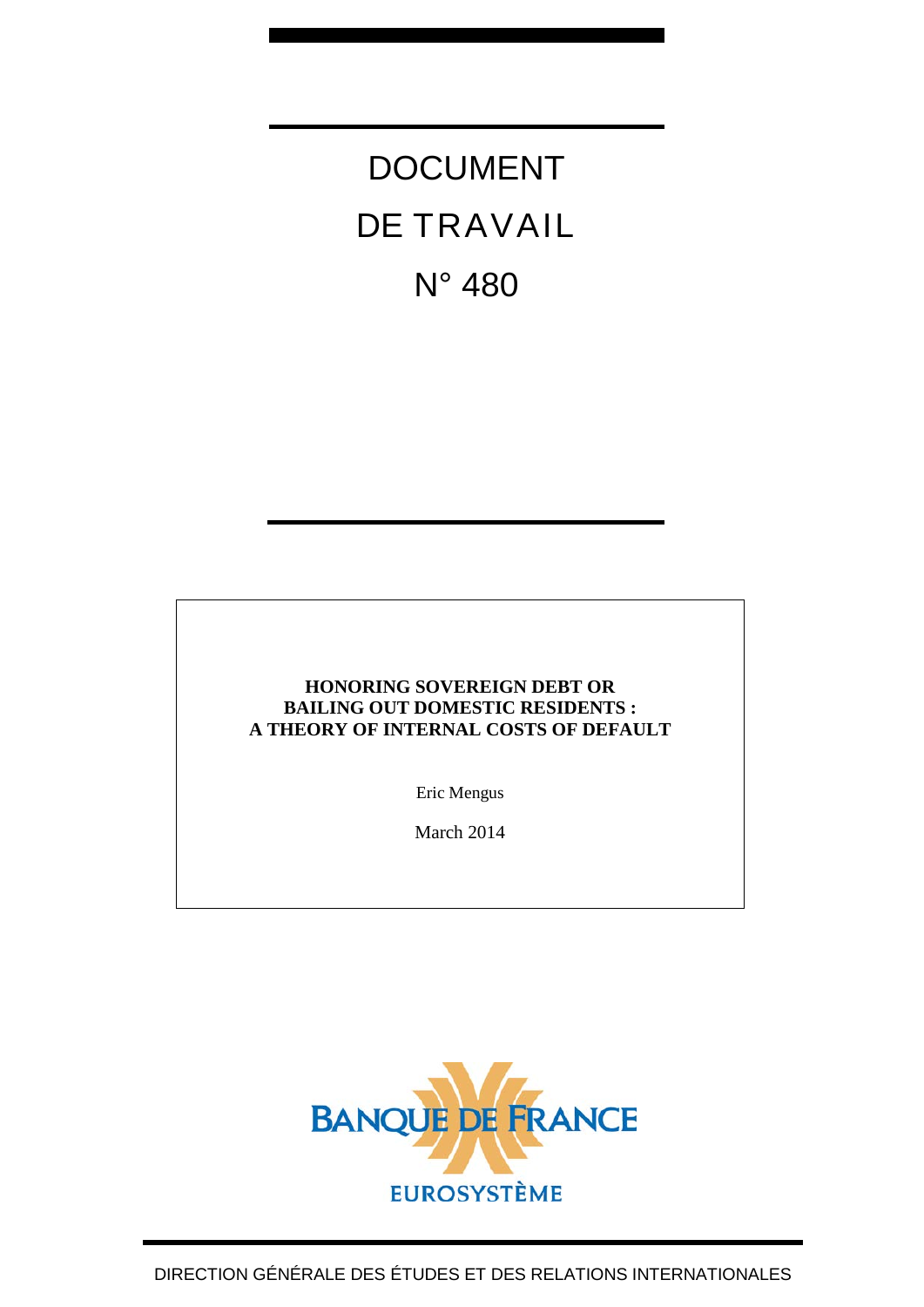# DIRECTION GÉNÉRALE DES ÉTUDES ET DES RELATIONS INTERNATIONALES

### **HONORING SOVEREIGN DEBT OR BAILING OUT DOMESTIC RESIDENTS : A THEORY OF INTERNAL COSTS OF DEFAULT**

Eric Mengus

March 2014

Les Documents de travail reflètent les idées personnelles de leurs auteurs et n'expriment pas nécessairement la position de la Banque de France. Ce document est disponible sur le site internet de la Banque de France « [www.banque-france.fr](http://www.banque-france.fr/) ».

Working Papers reflect the opinions of the authors and do not necessarily express the views of the Banque de France. This document is available on the Banque de France Website ["www.banque-france.fr"](http://www.banque-france.fr/).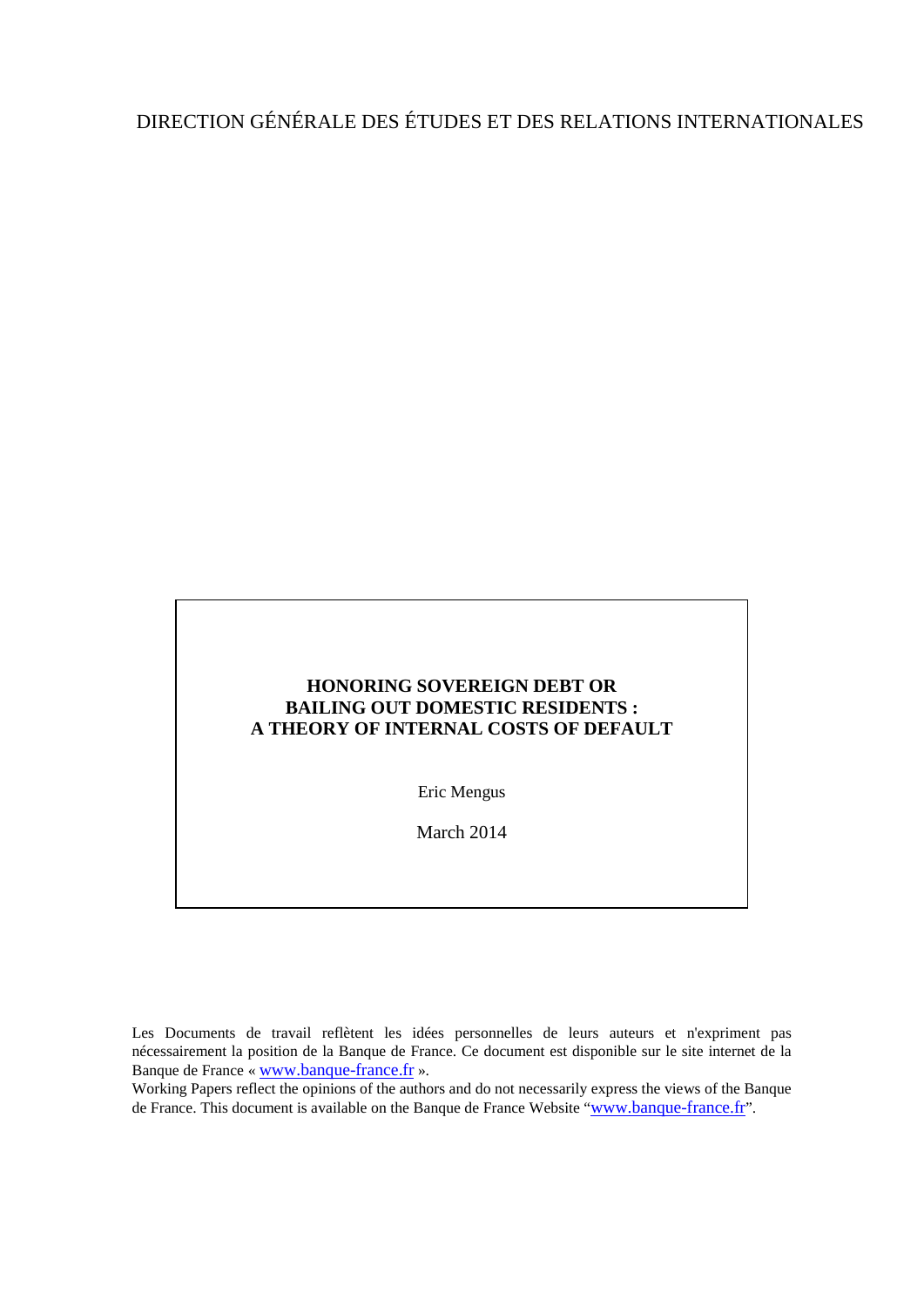# Honoring Sovereign Debt or Bailing Out Domestic Residents? A Theory of Internal Cost of Default.

Eric Mengus<sup>∗</sup>

March 14, 2014

<sup>\*</sup>Toulouse School of Economics and Banque de France. Manufacture des Tabacs, 21 allées de Brienne, Fr -31000 Toulouse. Email: eric.mengus@tse-fr.eu. I thank Charles Angelucci, Adrien Auclert, Jean Barthelémy, Bruno Biais, Fernando Broner, Filippo Brutti, Ricardo Caballero, Emmanuel Farhi, Nicola Gennaioli, Alexander Guembel, Valentin Haddad, Christian Hellwig, Enisse Kharroubi, John Leahy, Yves Le Yaouanq, Guillaume Plantin, Franck Portier, Xavier Ragot, Alp Simsek, Jean Tirole, Pierre-Olivier Weill and Ivan Werning for their very helpful comments as well as Cyril Rebillard and Julio Ramos-Tallada for providing advice on capital controls. I also thank seminar participants at the Banque de France, 7th Annual Workshop on Macroeconomics of Global Interdependence (Paris), XV Workshop in International Economics and Finance (Barcelona), MIT Macro Lunch, TSE Student Workshop and at the 2012 ENTER Jamboree conference. I also thank MIT's department of economics for its hospitality, and acknowledge the financial support of the MIT France program and the CNRS for my year at MIT. This paper was previously titled "Foreign Borrowing, Portfolio Allocation and Bailouts". The views expressed in this paper do not necessarily reflect the opinion of the Banque de France. All remaining errors are mine.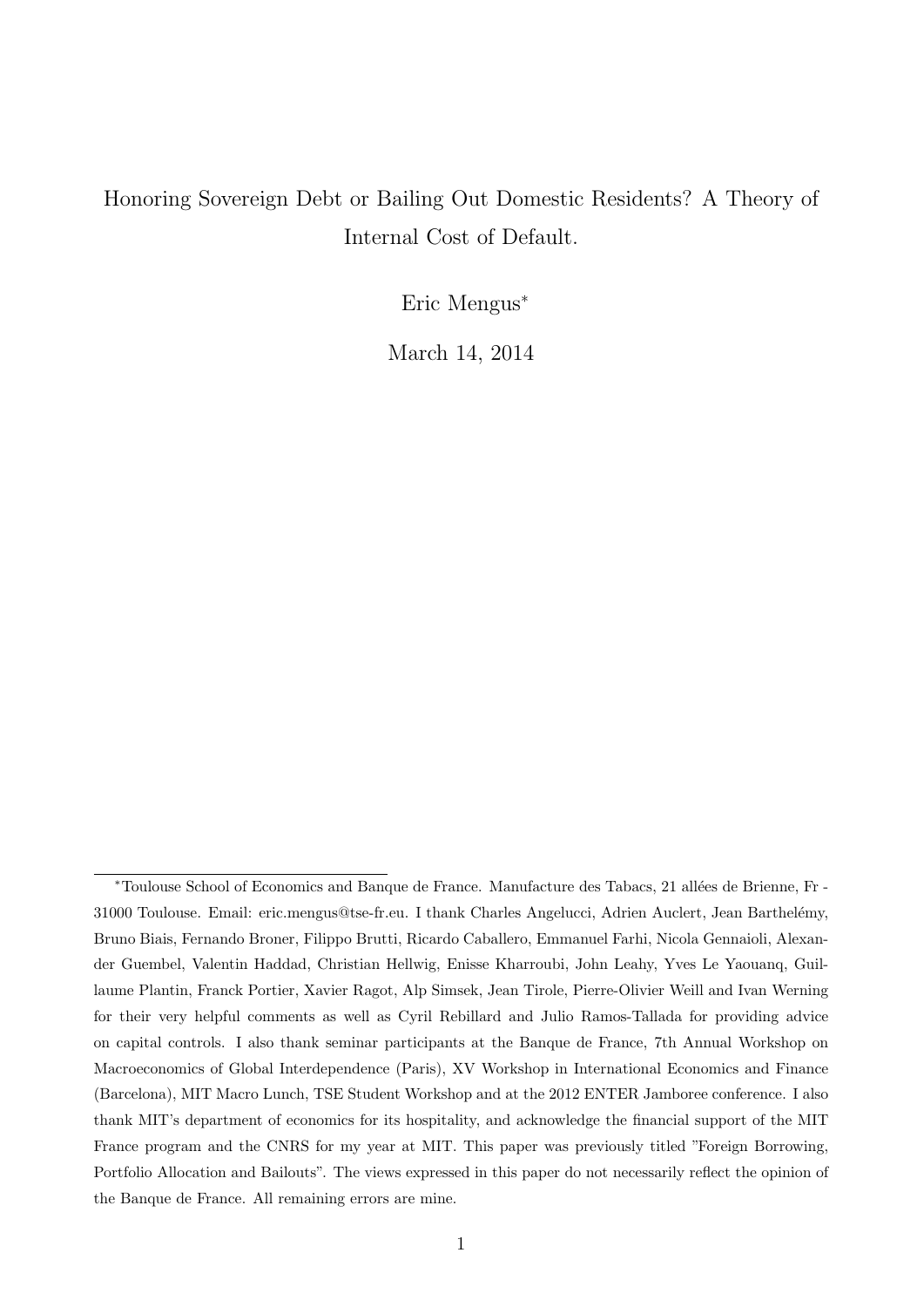#### Résumé

Le coût interne du défaut, un des facteurs importants conduisant les pays à repayer leur dette souveraine, s'accroissent avec le bais domestique des portefeuilles des résidents. En conséquence, lorsqu'il souhaite accentuer ce biais en mettant en place des contrôles de capitaux, un pays met en regard les bénéfices en termes de crédibilité avec les pertes liées à une moindre diversification des portefeuilles. Cependant, pourquoi le souverain n'évite-t-il pas ce coût interne du défaut, par exemple en sauvant ses résidents avec des transferts ? Pourquoi, par ailleurs, ne met-il pas lui-même en place la diversification des portefeuilles domestiques, par des swaps ou par n'importe quelle autre stratégie de couverture ? Répondre à ces deux questions permet de mieux saisir la nature du coût interne du défaut. Ce papier étudie la soutenabilité de la dette souveraine dans un modèle où les investisseurs domestiques et ´etrangers choisissent leurs portefeuilles et o`u le souverain d´etermine son niveau de dette, ses décisions de défaut et de sauvetage de ses résidents. Il détermine sous quelles conditions les plans de sauvetage n'empêchent pas le paiement souverain et établit quand, malgré leur gains en termes de crédibilité, les contrôles de capitaux ne sont pas désirables.

Mots-clés: dette souveraine, coût interne au défaut, plans de sauvetage, contrôles de capitaux. Classification JEL: F34, G15, G18.

#### Abstract

The internal cost of default, an important driver of sovereign debt repayment, increases with domestic portfolios' home bias. And so, when using capital controls or other instruments to steer these portfolios, a country faces a trade-off between commitment to repay and diversification. But why does a borrowing country not eschew the internal cost of default through domestic sector bailouts? And why does their sovereign not intermediate the diversification through swaps and other hedging devices? Answering these two questions is key to fathom the nature of internal costs of default. This paper investigates sovereign debt sustainability in a model where domestic and foreign investors optimally select their portfolios and the sovereign optimizes over its debt, default and bailout policies. It derives conditions under which internal bailouts do not preclude sovereign borrowing and establishes when, despite their disciplining benefits, capital controls are undesirable.

Keywords: sovereign debt, internal cost of default, bailouts, capital controls. JEL numbers: F34, G15, G18.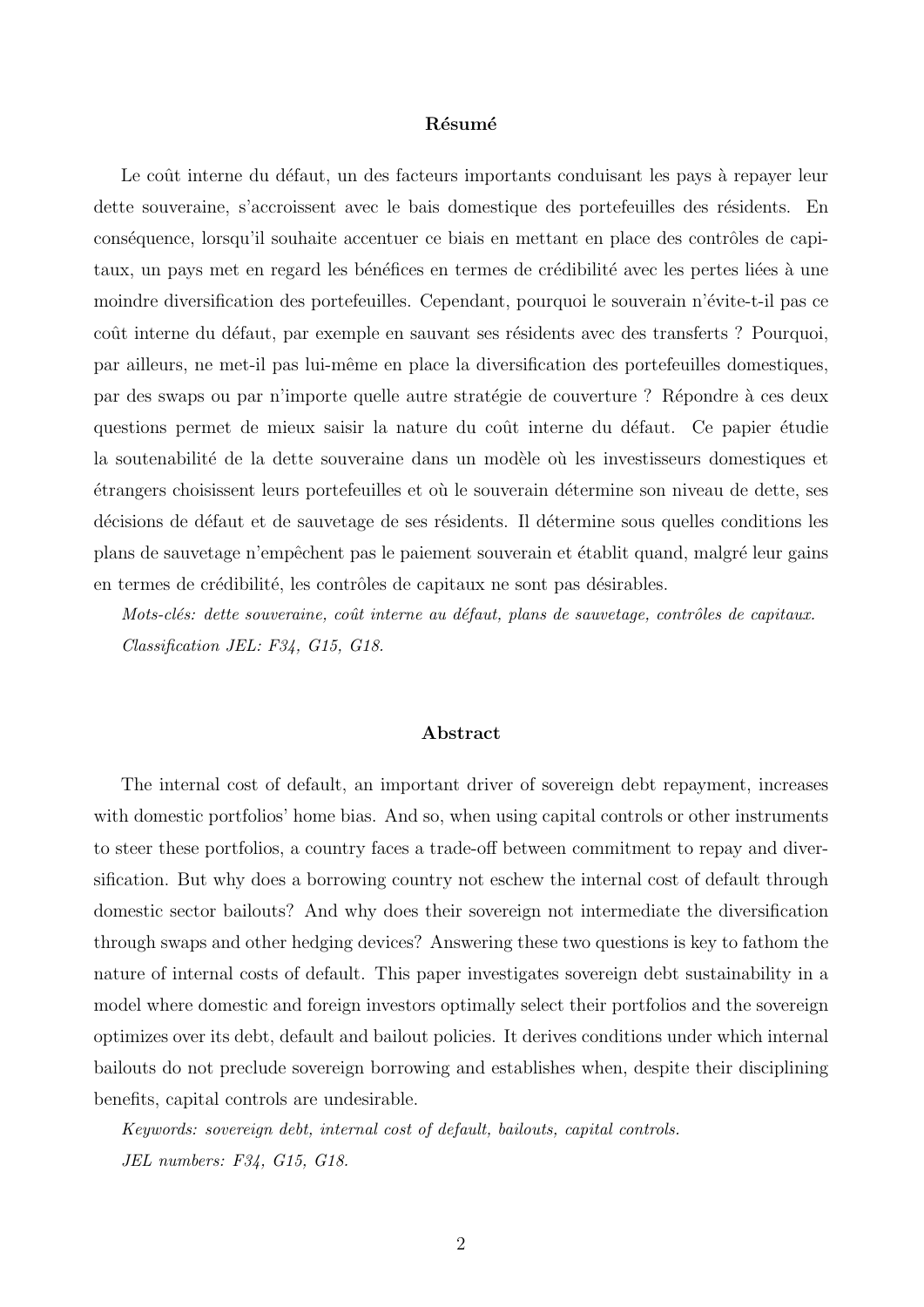## Executive summary

This paper studies sovereign debt sustainability when governments only care about the collateral damage of a default on their domestic residents. To this purposes, it builds a model where: 1) residents use public debt as private liquidity, 2) the government is willing to default on its debt to expropriate foreign debt holders, 3) the government cannot discriminate among debt holders but it can implement transfers to domestic residents (i.e. domestic bailouts). I

The paper's main result is to identify a necessary and sufficient friction that leads governments to honor their debts: the inability to precisely observe individual domestic exposures to domestic debt. In other words, sovereign repayment derives from the fear of the messy consequences of a default and from the government's inability to compensate for those consequences. More precisely, the paper shows default costs increase both the level of domestic exposures and the heterogeneity of those exposures.

In addition, this paper explores the desirability of capital controls. Those controls allow to increase the home bias of domestic portfolios and, hence, boost the country's ability to borrow, but this comes at the cost of a lack of diversification of portfolios. Here, the paper main contribution is to show that the government is not necessarily able to intermediate this diversification, e.g. using swaps, as it cannot necessarily commit to honor its debt in good states of nature, when receiving revenues. This result sheds light, for example, on the possibility of contingent sovereign bonds.

In the end, the paper's main point is to relate government's debt creditworthiness with financial opacity. Financial opacity, by making domestic portfolios more difficult to assess, prevents government to costlessly default by perfectly reallocating resources. Empirically, this suggests that debt repayment is related to the dispersion, the opaqueness and complexity of domestic exposures. Sovereign credibility would be therefore enhanced by opaque domestic interbank or OTC derivatives markets. According to the model, "financial fragility" (e.g. potential domestic contagion of losses), if costly ex post, is desirable ex ante for sovereign credibility.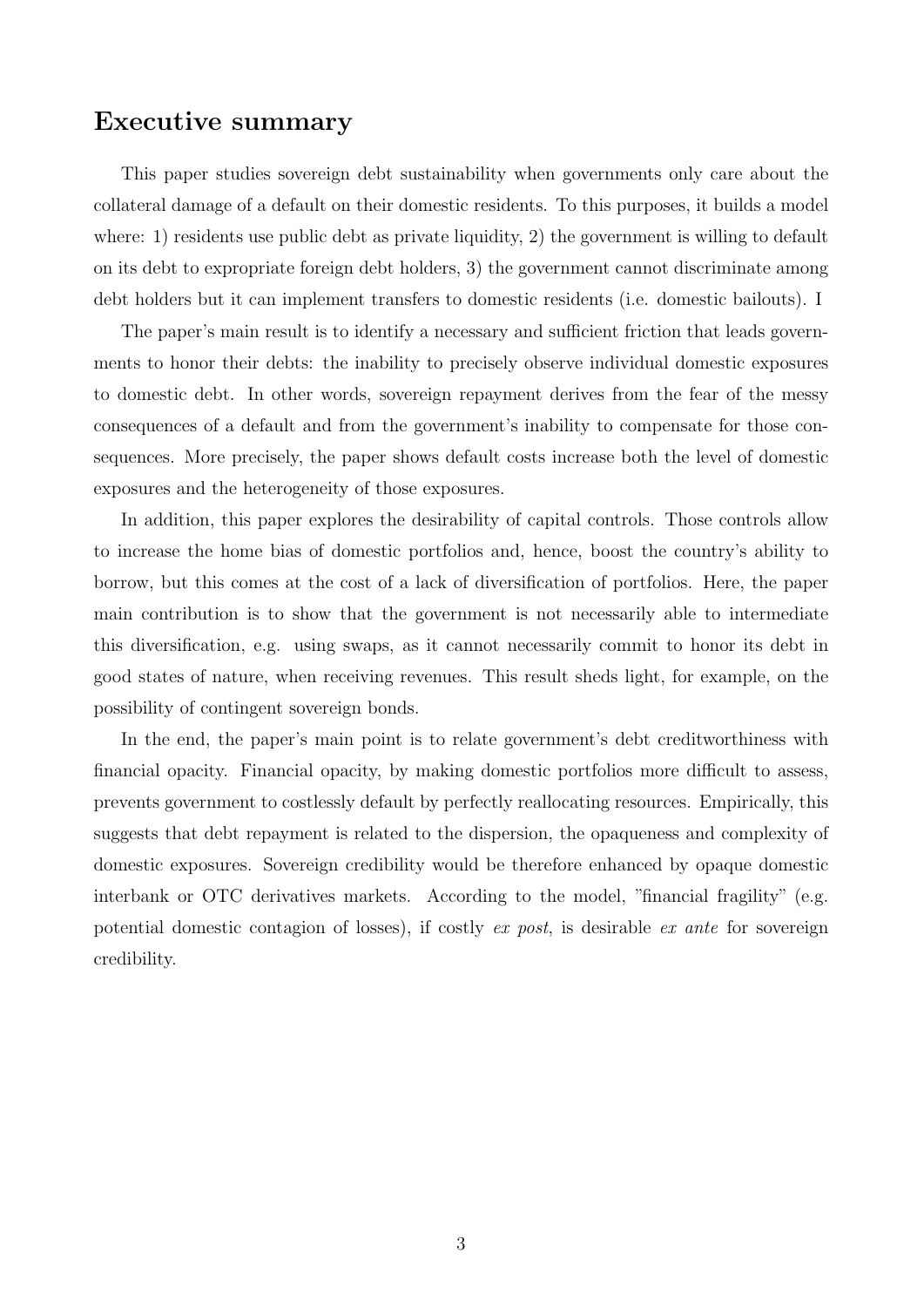## 1 Introduction

Reputation concerns in explaining country repayment in a world of limited sanctions have been a major focus of scholarly work on sovereign debt (e.g. [Eaton and Gersovitz,](#page-48-0) [1981;](#page-48-0) [Bulow](#page-47-0) [and Rogoff,](#page-47-0) [1989;](#page-47-0) [Hellwig and Lorenzoni,](#page-48-1) [2009\)](#page-48-1). This paper analyses an often-discussed alternative motive for honoring one's sovereign liabilities: the internal cost inflicted by a default on the country's private sector. Sovereign default does not only expropriate foreign investors, it also affects domestic residents and companies holding government securities<sup>[1](#page-5-0)</sup>.

The internal-cost-of-default theory of sovereign credibility rests on the premise that a country cannot default selectively on foreign-owned debt. A sovereign can, however, replicate such a selective default by defaulting wholesale and by compensating domestic residents and companies by an amount equal to their losses<sup>[2](#page-5-1)</sup>. Yet, this ability to compensate domestic residents may be hindered by information scarcity as a perfect bailout would involve tracking not only domestic holdings but also all domestic exposures to domestic debt, both direct and indirect (CDS and other derivative instruments, private sector exposures to foreign institutions or foreign subsidiaries that might be jeopardized by the default, etc.).

Furthermore, the internal-cost-of-default theory advocates for capital controls<sup>[3](#page-5-2)</sup>, as the resulting home bias in domestic portfolios boosts the country's ability to borrow. This neglects the potential cost of a lack of diversification in domestic portfolios. However, the diversification may be intermediated by the sovereign, using swaps or other hedging devices, and the desirability of capital controls hinges on the government's ability to perform such an intermediation.

This paper investigates sovereign debt credibility in a model where domestic and foreign investors optimally select their portfolios and where the sovereign optimizes over default and internal bailout policies with only limited information on domestic exposures. It derives conditions under which the country can borrow abroad and determines when capital controls are desirable for boosting country's borrowing.

Section [2](#page-8-0) builds a model of internal cost of default. At date 0, the government needs to borrow money and issues bonds to this purpose; the price fetched by these bonds is endogenous and depends on repayment expectations. The country's private sector, described as a set of firms needing cash at date 1 to finance a decreasing-returns-to-scale investment, and foreign investors decide whether to buy these bonds or to go for a safe alternative abroad. When

<span id="page-5-1"></span><span id="page-5-0"></span><sup>1</sup>Cf. [Guembel and Sussman](#page-48-2) [\(2009\)](#page-48-2) or [Broner, Martin, and Ventura](#page-47-1) [\(2010\)](#page-47-1) among others.

<sup>2</sup>An example of a - imperfect - bailout after a default is the so-called "corralito", the banks' deposits convertibility suspension decided in Argentina in december 2001.

<span id="page-5-2"></span><sup>&</sup>lt;sup>3</sup>Cf. [Broner and Ventura](#page-47-2) [\(2011\)](#page-47-2) among others.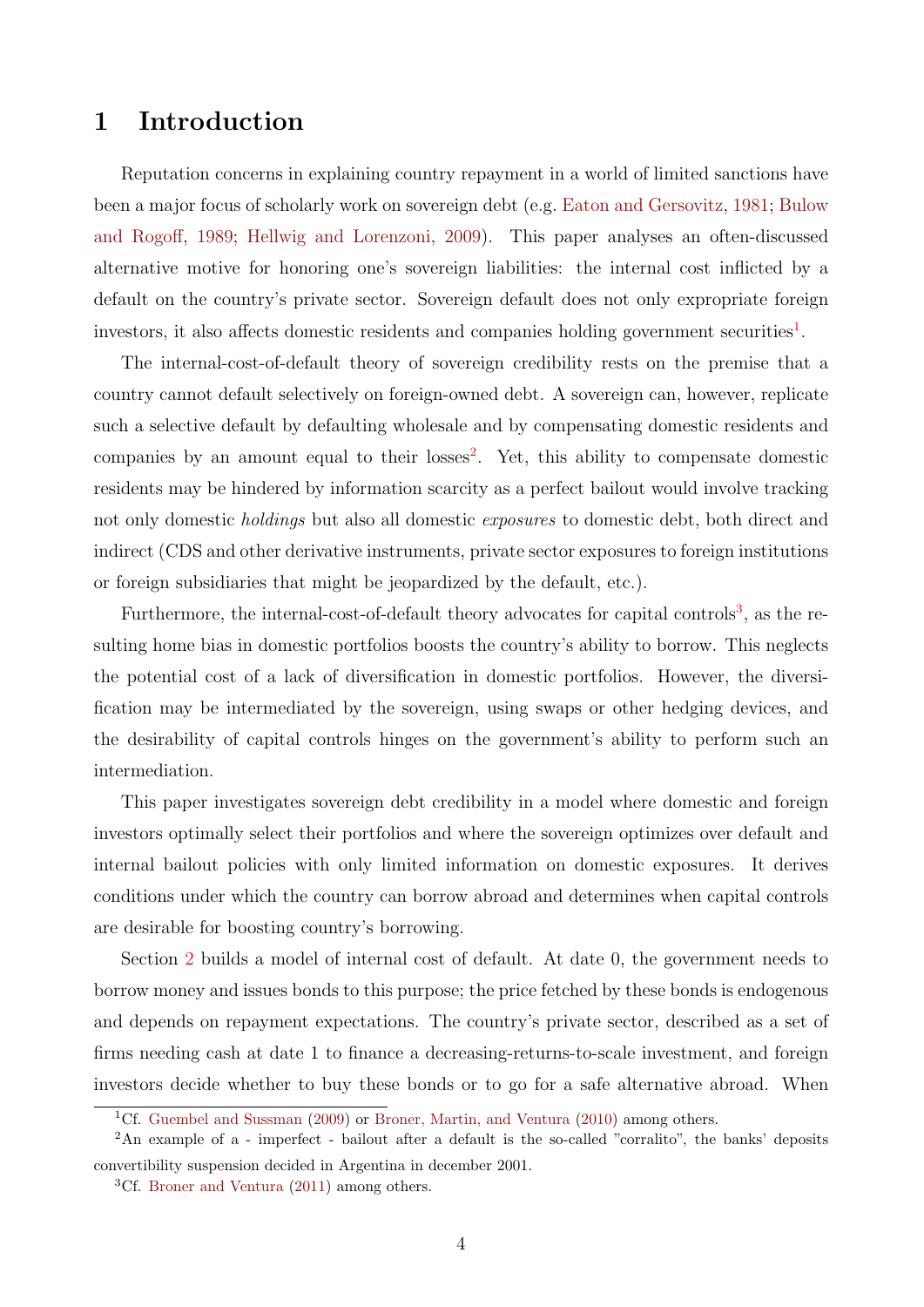indifferent between these two options, domestic entrepreneurs may randomize their positions, allowing for ex post portfolio heterogeneity. At date 1, the government makes two decisions: whether to engage in (non-selective) default and, in case of default, whether to bail out the domestic sector. The efficiency of a bailout is limited by the government's available information about individual portfolio positions. Portfolio choices depend on the expectation of repayment and, for domestic residents, on the prospect of a bailout in case of default (section [3\)](#page-11-0). When being indifferent between portfolios, investors may randomize, and so, ex ante homogeneous domestic entrepreneurs may differ in their ex post positions. Conversely, the internal cost of default, and therefore the country's incentive to default and bail out depends on past foreign and domestic portfolio allocations (section [4\)](#page-13-0). This results in both a feedback loop between portfolio allocations and policies and a coordination problem among domestic and foreign investors.

Our first insight is that domestic bailouts do not preclude sovereign repayment (section [5\)](#page-16-0) as long as government's information on domestic exposures remains imperfect<sup>[4](#page-6-0)</sup>. Bailouts only provide a limited insurance against a default, and the resulting misallocation of resources due to domestic holdings incentivizes the country to honor its debt, making it attractive for foreign investors. Thus heterogeneity in domestic portfolios exacerbates the inability to target transfers accurately, and so, improves further the country's credibility<sup>[5](#page-6-1)</sup>. Domestic bailouts provide residents with some liquidity insurance as well, making up for risk aversion, and thereby bolster domestic holdings of risky government securities. This risk-management effect may actually boost the country's access to international borrowing.

Our second insight is that capital controls (section  $6$ ), while making the government more accountable, come at the cost of a lack of international diversification of domestic portfolios. A country-level hedging policy cannot substitute for individual residents' desirable portfolio diversification, as hedging repayment adds to outstanding debt: when this debt is already large or when domestic shocks are likely, the sovereign is prone to renege on its commitment.

In the end, this paper argues that sovereign credibility relies on misallocation of resources resulting from a default. This is consistent with recent findings that internal costs of default of sovereign defaults do not necessarily derive from factor employment but from falls in total factor productivity (cf. [Sandleris and Wright,](#page-49-0) [2014;](#page-49-0) [Wright,](#page-50-0) [2014\)](#page-50-0). Furthermore, the misallocation of resources stems, in this paper, from imperfect financial markets associated with the government's inability to reallocate resources through transfers, due to portfolio non-

<span id="page-6-1"></span><span id="page-6-0"></span><sup>4</sup>With perfect information, the government always defaults and perfectly bails out domestic residents.

<sup>5</sup>Unobservable but homogeneous portfolios would allow the government to perfectly bail out domestic residents, as it would have sufficiently accurate information.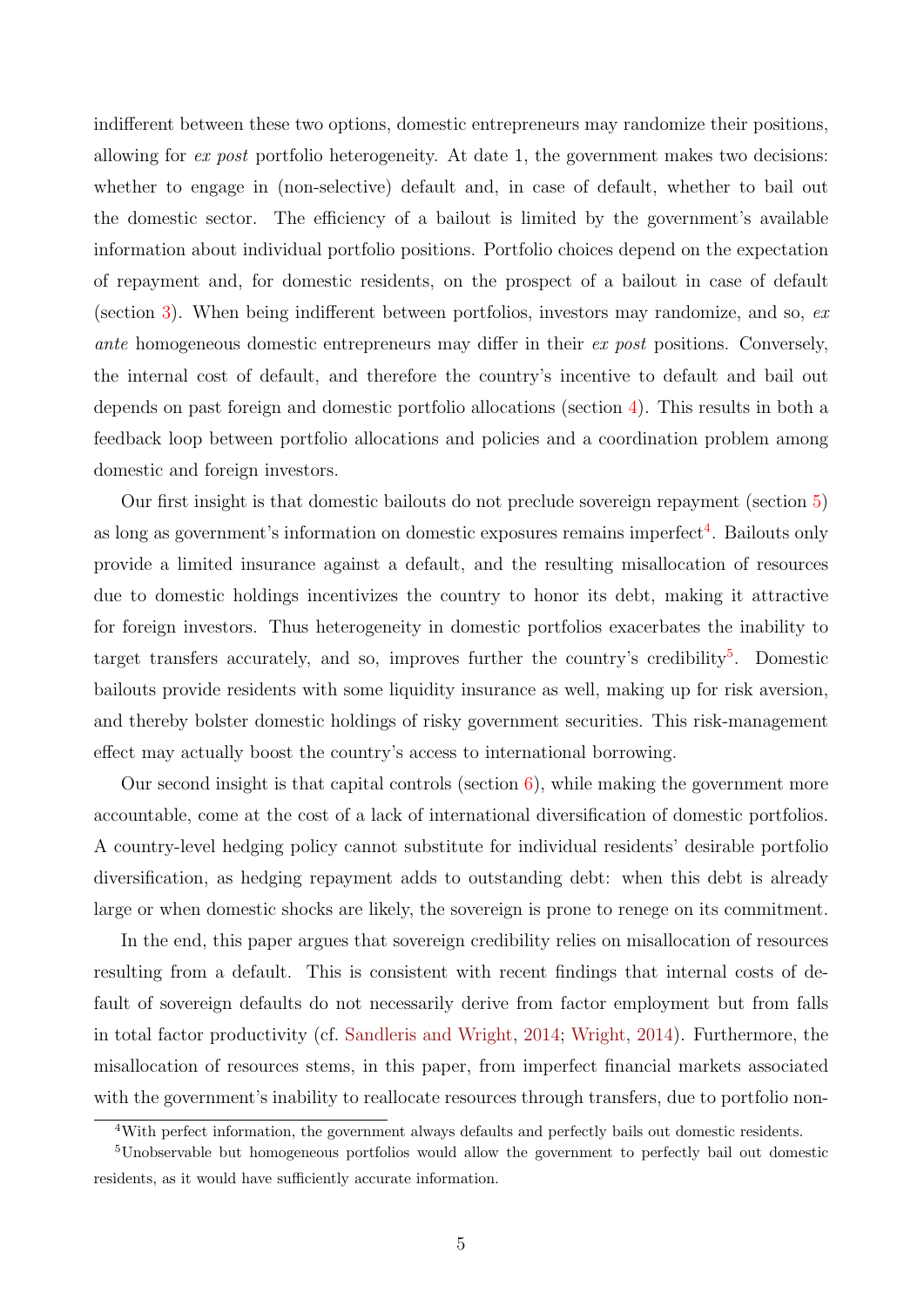observability. A further testable implication of the theory would be that sovereign repayment is positively correlated with the dispersion, the opaqueness<sup>[6](#page-7-0)</sup> and complexity of domestic exposures. Sovereign credibility would be therefore enhanced by domestic interbank or OTC derivatives markets associated with a large dispersion of bond holdings and with the country's degree of financial integration. According to the model, "financial fragility" (e.g. potential domestic contagion of losses), if costly ex post, is desirable ex ante<sup>[7](#page-7-1)</sup>.

Related literature This paper's main concern is the connection between bailouts and international capital flows as, for example, [Schneider and Tornell](#page-49-1) [\(2004\)](#page-49-1). Their emphasis is, however, on the effects of external bailouts, that is, bailouts of foreign investors, while this paper emphasizes the role of domestic bailouts on domestic sovereign borrowing.

Foreign borrowing has been the object of a large literature (e.g. [Eaton and Gersovitz,](#page-48-0) [1981;](#page-48-0) [Bulow and Rogoff,](#page-47-0) [1989;](#page-47-0) [Hellwig and Lorenzoni,](#page-48-1) [2009\)](#page-48-1). The impact of reneging on domestic agents goes back at least to [Cole and Kehoe](#page-48-3) [\(1998\)](#page-48-3), where a sovereign default sends a negative signal to domestic agents, who in turn adapt their behavior, making the option of default less worthy. Recent contributions include [Guembel and Sussman](#page-48-2) [\(2009\)](#page-48-2) who consider the political economy cost of internal redistribution, or [Brutti](#page-47-3) [\(2011\)](#page-47-3) who introduce an internal cost based on domestic liquidity needs<sup>[8](#page-7-2)</sup>. My approach differs from theirs as the government's repayment incentives do not derive from factor employment (e.g. investment) but from misallocation of resources as the government is unable to efficiently compensate domestic losses. Finally, [Mengus](#page-49-2) [\(2013a\)](#page-49-2) establishes a general connection between foreign debt sustainability and domestic fiscal policies, thus generalizing this paper's insights. Finally, this paper rules out selective defaults on foreign-owned sovereign debt because of asymmetric information on portfolios in contrast with [Broner et al.](#page-47-1) [\(2010\)](#page-47-1) who emphasize the role of secondary markets (Cf. Section [7.2](#page-30-0) for a more detailed discussion).

My approach shares with [Farhi and Tirole](#page-48-4) [\(2012\)](#page-48-4), [Philippon and Skreta](#page-49-3) [\(2012\)](#page-49-3) and [Tirole](#page-50-1) [\(2012\)](#page-50-1) the idea that bailouts are costly because of asymmetric information, and applies it to investigate its implications for sovereign debt repayment.

The use of public debt for macroeconomic liquidity needs may stem from several causes, such as, here, an non-synchronicity between endowment and investment opportunities  $\dot{a}$  la] [Woodford](#page-50-2) [\(1990\)](#page-50-2) or [Holmstrom and Tirole](#page-48-5) [\(1998\)](#page-48-5)<sup>[9](#page-7-3)</sup>.

<span id="page-7-0"></span><sup>6</sup>Of course, OTC/opaque markets have costs in terms of prudential monitoring of banks; but it is interesting to note that transparency has this unintended negative consequence.

<span id="page-7-2"></span><span id="page-7-1"></span><sup>7</sup>This contrasts with [Broner et al.](#page-47-1) [\(2010\)](#page-47-1) who emphasize the need for liquid secondary markets.

<span id="page-7-3"></span><sup>8</sup>Cf. also [Basu](#page-47-4) [\(2009\)](#page-47-4), [Bolton and Jeanne](#page-47-5) [\(2011\)](#page-47-5), [Simon](#page-49-4) [\(2012\)](#page-49-4) or [Gennaioli et al.](#page-48-6) [\(2011\)](#page-48-6).

<sup>9</sup>For empirical evidence, cf. [Krishnamurthy and Vissing-Jorgensen](#page-49-5) [\(2012\)](#page-49-5).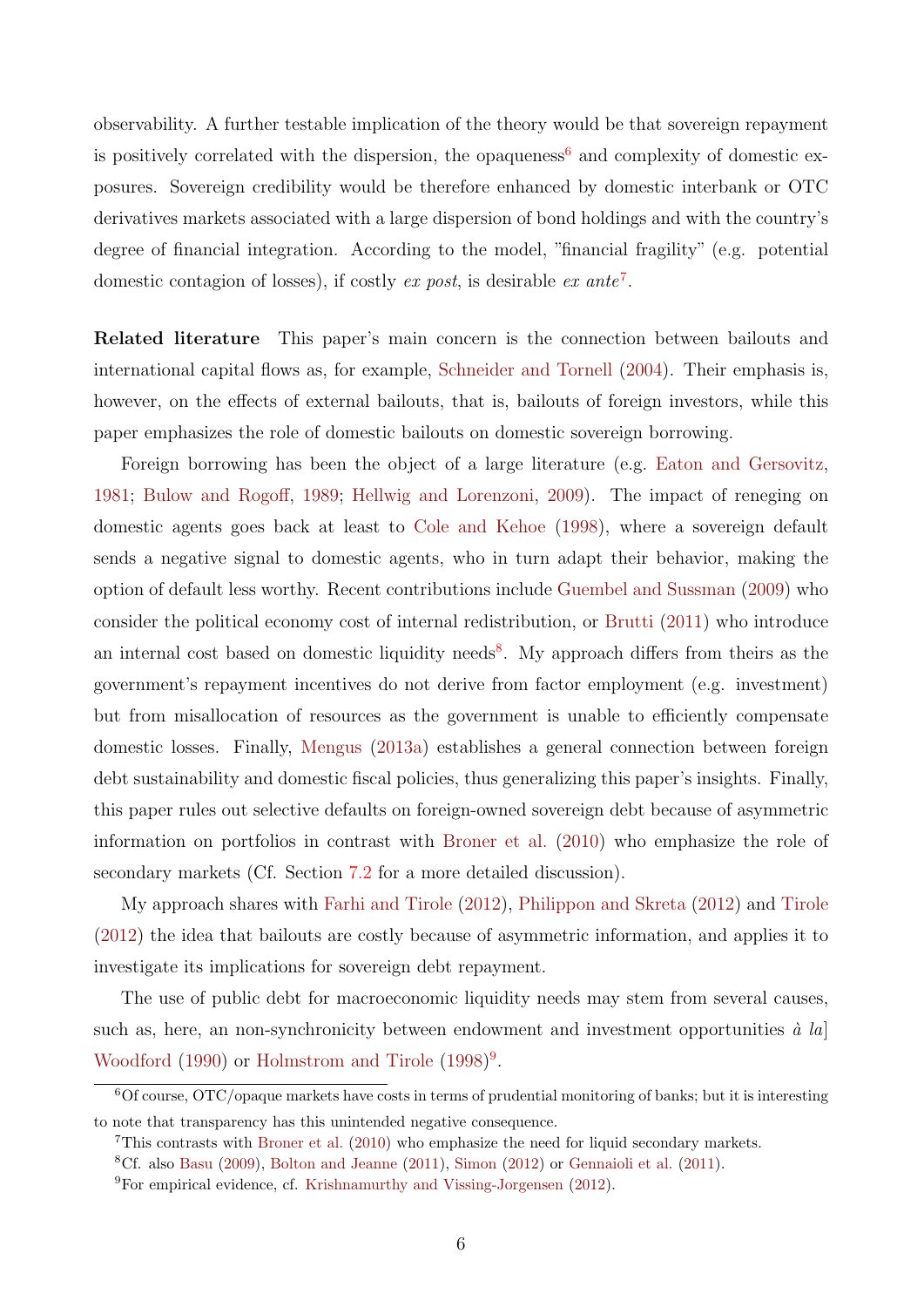The problem of coordination among investors for sovereign debt was highlighted in [Wright](#page-50-3) [\(2005\)](#page-50-3)'s analysis for punishment schemes. Here punishments are endogenously chosen as a function of the final asset allocation. A by-product of this coordination problem is multiple equilibria as in [Kareken and Wallace](#page-48-7) [\(1981\)](#page-48-7), [Calvo](#page-47-6) [\(1988\)](#page-47-6) or [Chang and Velasco](#page-47-7) [\(2000\)](#page-47-7).

Finally, usually studied for their prudential role against potential over-borrowing, capital controls allow to increase the government's borrowing capacity as in [Broner and Ventura](#page-47-2)  $(2011)^{10}$  $(2011)^{10}$  $(2011)^{10}$  $(2011)^{10}$ .

## <span id="page-8-0"></span>2 The environment

Consider a two-period model of a small economy. This economy is populated by a government and a continuum of domestic entrepreneurs. The rest of the world consists of foreign investors. There is a single tradable and non-storable good. I denote by  $t = 0, 1$  the two dates.

#### 2.1 The agents

**Domestic entrepreneurs** The domestic entrepreneurs<sup>[11](#page-8-2)</sup> are risk-neutral and make decisions so as to maximize utility  $u(c_0, c_1) = c_0 + c_1$  where  $c_t$  is their consumption at date t.

Each entrepreneur receives an endowment of 1 unit of good in period 0. He has access either in period 0 or in period 1 to a concave production technology:  $F(I) = \rho_1 \min(1, I) +$  $\rho_2$  max(0, I – 1) where I denotes what he has invested. I assume that  $\rho_1 > \rho_2 > 1$ , i.e. F is concave. The concavity of the production function introduces entrepreneurial risk aversion. The piecewise linear form of the production function is assumed for tractability and involves no loss of generality (cf. appendix). Entrepreneurs are privately informed in period 0 whether they can produce in period 0 or 1. In the end, a mass 1 of entrepreneurs receives their investment opportunity in period 1 and a mass  $\nu \geq 0$  receives the investment in period 0.

I assume that this production technology's income can be fully concealable. As a result, entrepreneurs cannot borrow and cannot be taxed by the government after having produced.

To transfer wealth from period 0 to period 1, entrepreneurs may purchase either domestic public bonds or foreign risk-free bonds. Entrepreneur i's position in foreign bonds is denoted

<span id="page-8-2"></span><span id="page-8-1"></span> $10$ See also [Kremer and Mehta](#page-49-6) [\(2000\)](#page-49-6), [Tirole](#page-50-4) [\(2003\)](#page-50-4) or [Wright](#page-50-5) [\(2006\)](#page-50-5).

<sup>11</sup>Without loss of generality, this can also be banks with strictly positive pledgeable income that provide loans to firms or simply risk-averse households.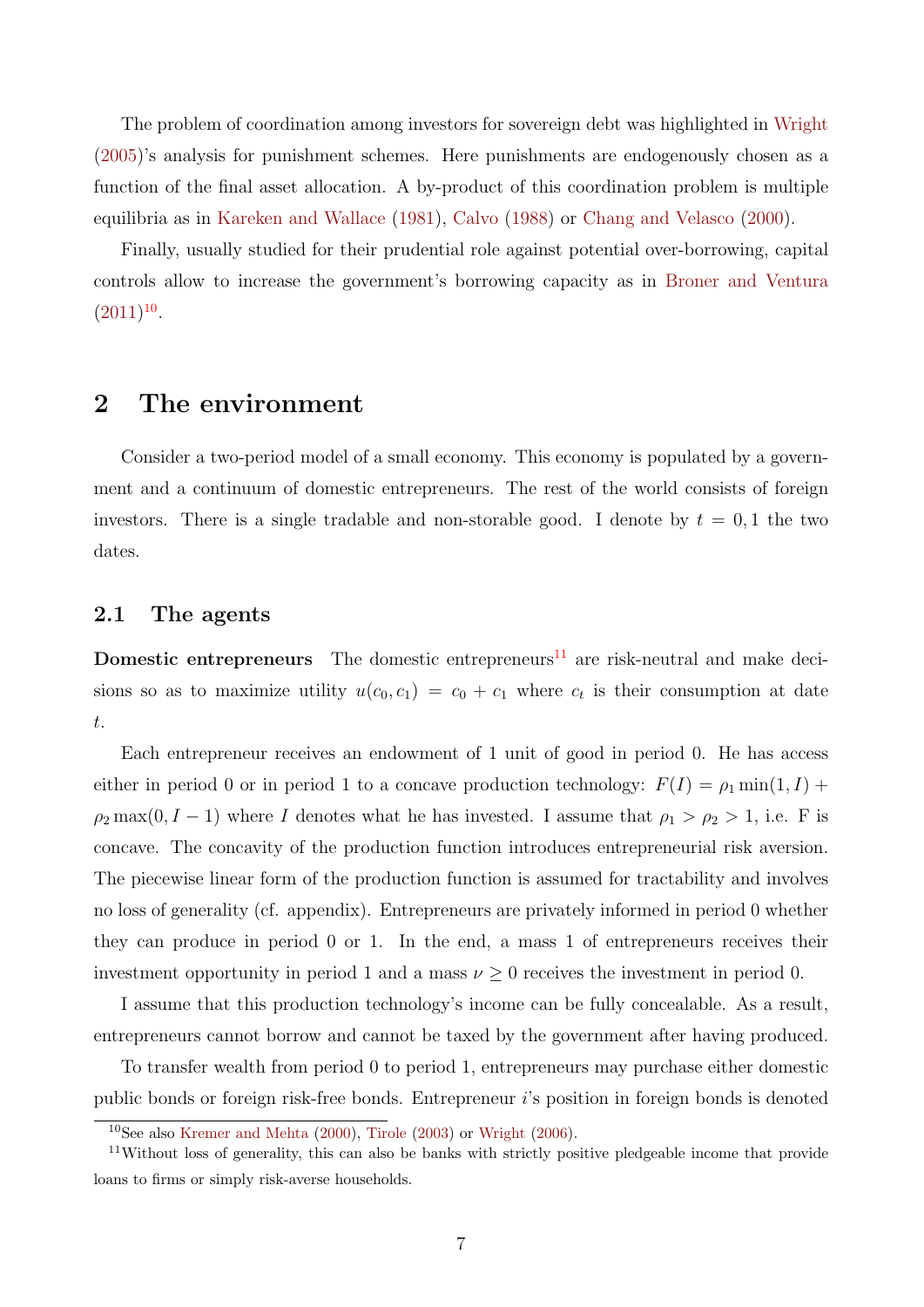by  $x^i \in [0, 1]$  and so he invests  $1 - x^i$  in domestic public bonds. As the price of public bonds is p, investing  $1 - x^i$  domestically allows to hold  $z^i = (1 - x^i)/p$  domestic public bonds.

**Aggregation** I define, respectively, aggregate investment I, aggregate portfolio decision x and aggregate entrepreneurs' domestic bond holdings  $Z^e$  as:

$$
I = \int_0^1 I^i di, \quad x = \int_0^1 x^i di, \quad Z^e = \int_0^1 z^i di \tag{1}
$$

H denotes the equilibrium cumulative distribution function of the  $x^i$ s and h is its density. Finally, I assume that the weight assigned by the government to each entrepreneur is identical across entrepreneurs, so we only need to consider the aggregate welfare of entrepreneurs:

$$
W^e = \int_0^1 F(I^i)di.
$$

Foreign investors Foreign investors are risk-neutral agents endowed in period 0 with an infinite wealth. Their utility function is:  $u(c_0^*, c_1^*) = c_0^* + c_1^*$  where  $c_t^*$  is date-t consumption. Throughout the paper, the superscript  $*$  refers to foreign investors.

Foreign investors can also purchase domestic public bonds and/or foreign bonds to transfer wealth from period 0 to period 1. I denote by  $Z^*$  the external debt, namely the nominal repayment foreign investors are entitled to because of their holdings of domestic public bonds.

Asset markets As mentioned above, domestic entrepreneurs and foreign investors trade only two assets in period 0: foreign and domestic public bonds.

Foreign bonds are risk-free bonds in unlimited supply. Each yields one unit of good in period 1 for one unit of good invested in period 0.

Domestic public bonds are traded in period 0 at the endogenous price p. Each of them promises a nominal repayment of 1 in period 1. Yet, actual repayment depends on the government's date-1 decisions. Agents form expectations by anticipating the government's best response and trade domestic bonds at a price consistent with their beliefs. As they share the same information, domestic entrepreneurs and foreign investors also share the same beliefs.

Government The government has access to a deterministic production technology: by investing  $G \leq \overline{G}$ .  $\overline{G}$  is sufficiently large so that this constraint will not be binding in equilibrium. in period 0, it produces RG units of goods in period 1, with  $R > 1$ . The government has no resources in period 0 and must therefore borrow from domestic entrepreneurs and/or foreign investors.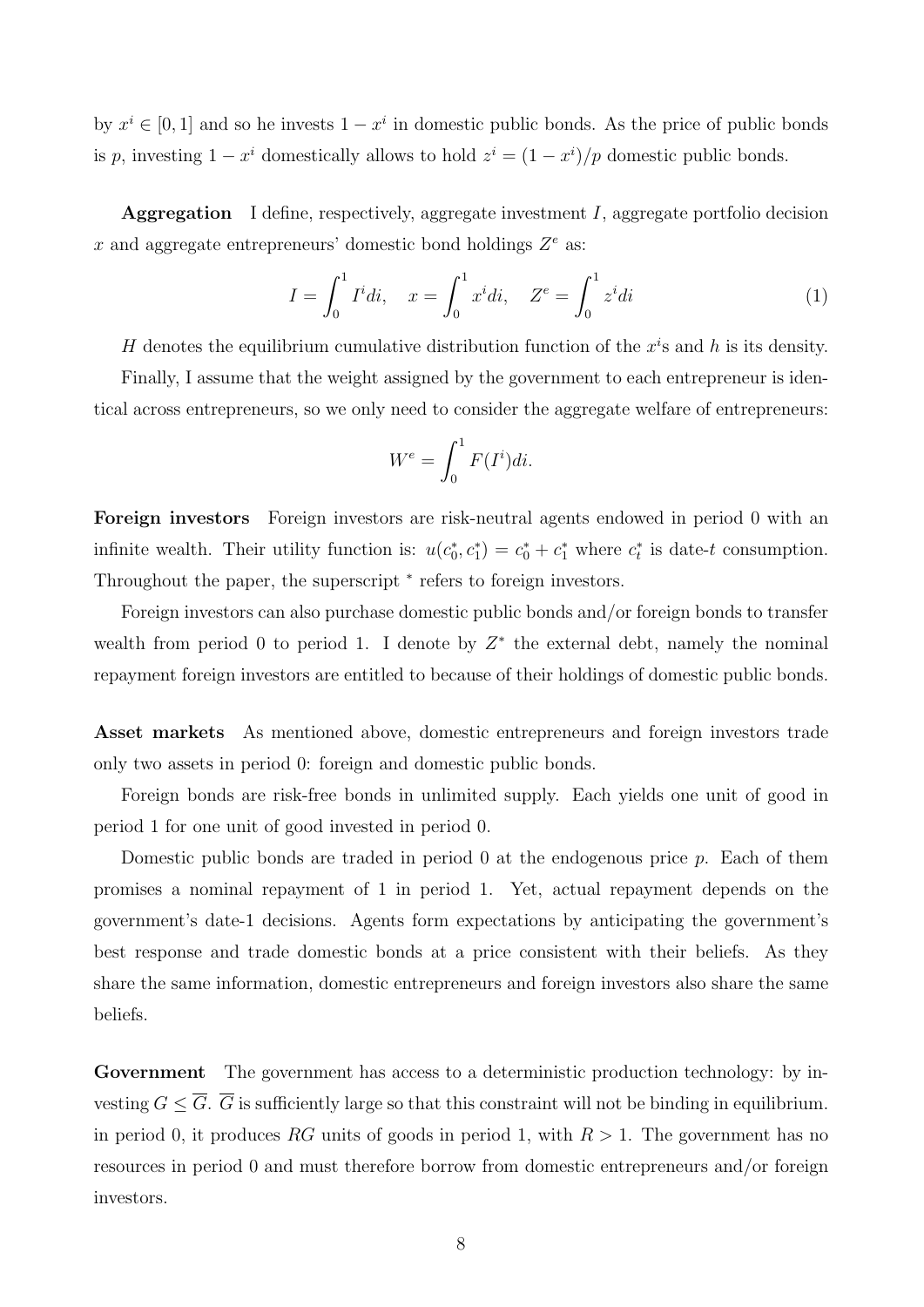This government's investment opportunity summarizes the rest of the economy. More specifically, it may be interpreted as the supply of a public good and the return  $R$  then includes the possible cost of taxes.

However the government cannot commit to repay its debt and contracts are not enforceable.

In period 0, the government issues  $Z$  bonds.  $Z$  is divided between issuances to domestic and foreign investors, so that  $Z = Z^e + Z^*$ .

In period 1, the government chooses its policies so as to maximize ex post domestic welfare W. Domestic welfare includes both the welfare of entrepreneurs and the production of the government, net of repayments. This can be summarized by:

$$
W = RG - P + \beta W^e \tag{2}
$$

where P are the total payments to both foreign investors and domestic entrepreneurs and  $\beta > 0$  denotes the government's weight assigned to domestic entrepreneurs.

In period 1, the government can renege on its debt. Without loss of generality<sup>[12](#page-10-0)</sup>, I only consider complete default and  $\pi$  denotes the endogenous government's repayment probability. In addition, when defaulting, the government may choose to bail out domestic entrepreneurs by implementing transfers.  $B<sup>i</sup>$  denotes the transfer to domestic entrepreneur i from the government.

Non-observability of portfolios I assume that the government cannot observe promised repayment to an individual bondholder (formally the  $1 - x^{i}$ s) but only the aggregate distribution of promised repayment to domestic investors (formally  $H$ )<sup>[13](#page-10-1)</sup>. Furthermore, I assume that the government cannot observe entrepreneurs' production opportunity.

As a result, the government is unable to discriminate between domestic and foreign lenders when repaying, precluding selective default on the fraction of debt held abroad. Also, when bailing out, the government has to implement a uniform transfer  $B^i = B$  that is not contingent to domestic entrepreneurs portfolio  $(x^{i})$  (cf. Proposition [5\)](#page-29-0).

To summarize, the government's payment  $P$  equals  $Z$  when honoring its debt and, when defaulting and bailing out domestic entrepreneurs, this payment equals  $(1 + \nu)B$ , where  $1 + \nu$ is the total mass of entrepreneurs.

<span id="page-10-1"></span><span id="page-10-0"></span> $12$ Section [7](#page-28-0) extends the analysis to partial default.

<sup>&</sup>lt;sup>13</sup>Section [7](#page-28-0) provides further foundations and discussion for this assumption. The analysis can also be easily extended to the case where the government chooses its policies using beliefs on the aggregate distribution. In equilibrium, the set of equilibria of this extended game is exactly the set of equilibria of the game considered here.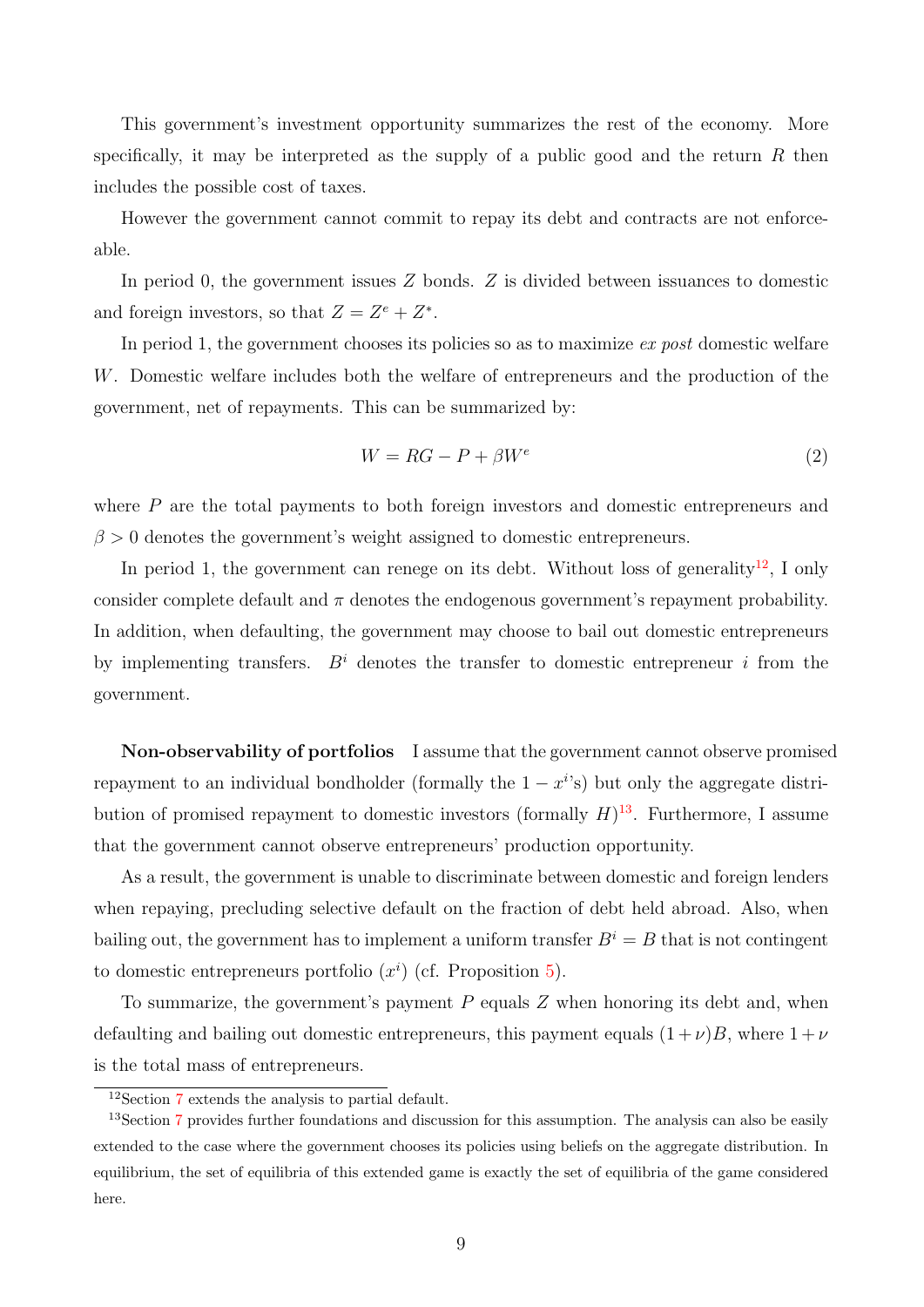Finally, I make the following assumption throughout this paper:

# <span id="page-11-1"></span>Assumption 1.  $\beta \rho_2 < 1$  and  $\beta \rho_1 > 1 + \nu \ge 1$ .

This makes suboptimal to finance (under symmetric information) domestic entrepreneurs who have enough cash to fund their most profitable activities (i.e. with return  $\rho_1$ ), and optimal (under both symmetric and asymmetric information) to finance them when they do not have enough cash.

In addition, I assume that  $R$ , the slope of the government's production function, is sufficiently large to allow for repayment or bailout. Without any further mention, this means that I consider only strategic default. Section [6](#page-24-0) relaxes this assumption by considering stochastic government's production functions.

### 2.2 Description of the game and equilibrium definition

**Timing** The timing of the game is summarized by Figure [1.](#page-51-0)

Strategies and equilibrium At date 0, domestic entrepreneurs and foreign investors compare their beliefs on government's future moves  $(\pi, B)$  and the price of domestic bonds on the market  $(p)$  to choose portfolios (the  $x^{i}$ s). Section [3](#page-11-0) describes this portfolio allocation.

Based on the portfolio allocation, the government chooses in period 1 whether to default  $(\pi)$  and how much it transfers  $(B)$ . Section [4](#page-13-0) characterizes these choices.

Section [5](#page-16-0) determines the equilibrium outcome of the no-commitment game between investors and the government.

## <span id="page-11-0"></span>3 Portfolio allocations

This section characterizes domestic and foreign investors' optimal portfolio allocation.

**Domestic Entrepreneurs** Each entrepreneur *i* infers beliefs about future policies  $\{\pi, B\}$ from the portfolios' distribution  $(h)$ . Depending whether they have an investment opportunity in period 0 or in period 1, entrepreneurs are willing to save to be able to invest.

Date-0 investment opportunity Entrepreneurs with an investment opportunity in date-0 invest their endowment in period 0 and consume.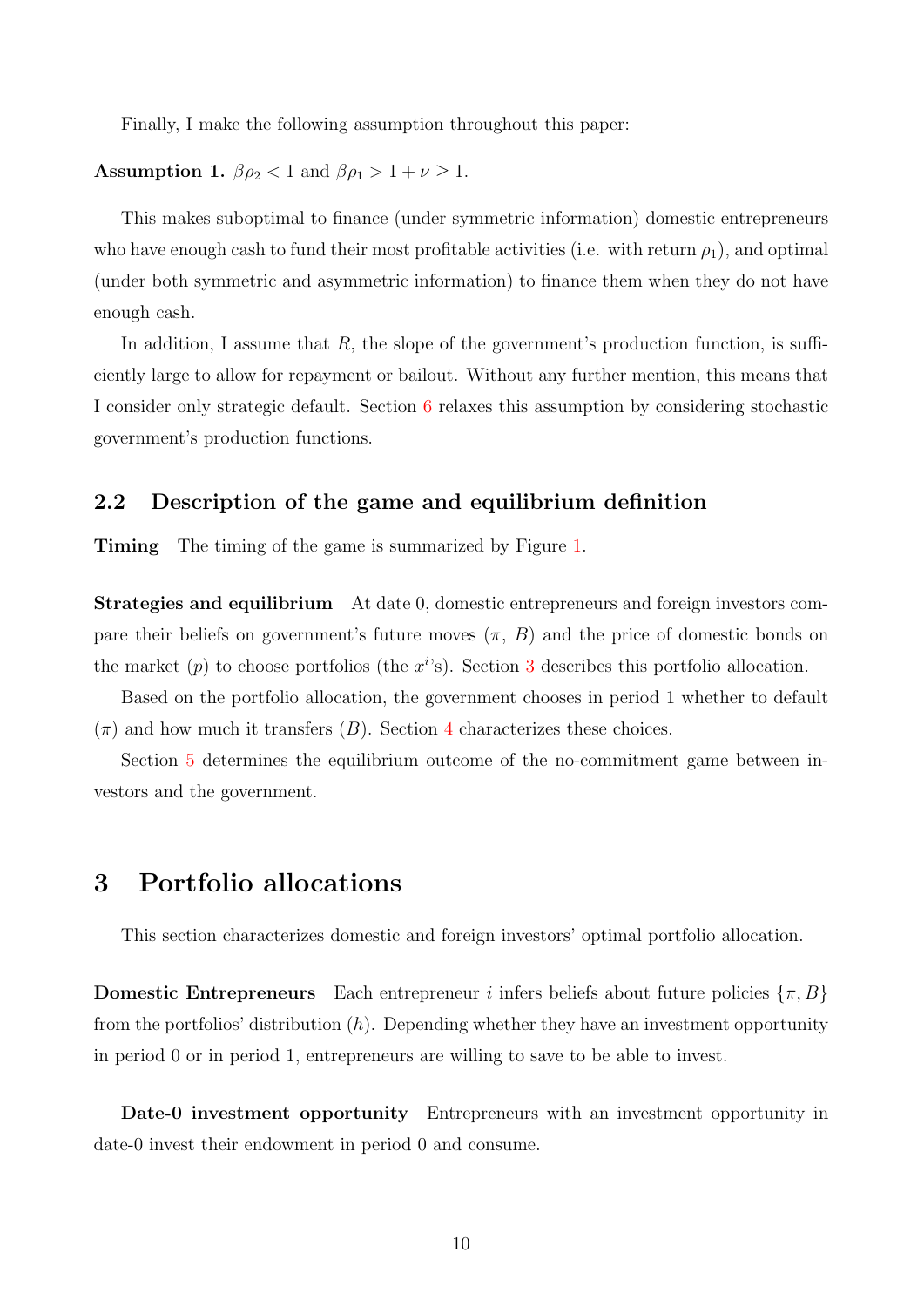Date-1 investment opportunity Given these beliefs, the program is:

$$
\max E_0 u(c_0^i, c_1^i) = c_0^i + E_0 c_1^i,
$$
  
s.t.  $c_0^i + x^i + pz^i = 1$ ,  
if no default:  $c_1^i + I^i = F(I^i) + x^i + z^i$ ,  
if default with bailout  $B: c_1^i + I^i = F(I^i) + x^i + B$ .

As a result, entrepreneurs invest everything in period 0 ( $c_0^i = 0$ ) and the demand function for domestic bonds  $1 - x^i$  is:

$$
1 - x^{i} = 0 \text{ if } p > \pi; 1 - x^{i} = [0, B] \text{ if } p = \pi;
$$
  

$$
1 - x^{i} = B \text{ if } p \in [\overline{p}, \pi]; 1 - x^{i} = [B, 1] \text{ if } p = \overline{p} \text{ and } 1 - x^{i} = 1 \text{ if } p < \overline{p},
$$

with

$$
\overline{p} = \frac{\pi \rho_2}{\pi \rho_2 + (1 - \pi)\rho_1} \le \pi.
$$
\n(3)

When choosing their portfolios, domestic entrepreneurs take into account two factors: a speculative motive as they purchase domestic bonds depending on their expectations of default  $(\pi)$  and a liquidity motive as they try to guarantee a minimum of resources in every state of nature. This latter motive shows up when government's promised repayment exceeds the bailout B. In this case, a default corresponds to less liquidity for them. To determine their holdings above  $B$ , they compare the expected marginal profit of holding  $x^i$  (or conversely the cost to hold  $1 - x^i$ ) without default:  $\pi \rho_2(1 - 1/p)$ , with the expected marginal profit in case of default:  $(1 - \pi)\rho_1$ .

Figure [2](#page-52-0) plots this demand function given arbitrary values for  $\pi$  and B. When the price is sufficiently low, domestic entrepreneurs purchase only domestic bonds. This corresponds to the speculative demand. When the price increases, domestic entrepreneurs purchase domestic bonds insofar they are insured against the default by the bailout. This corresponds to the liquidity demand.

Interestingly, by providing insurance, bailouts limit the flight to quality towards safer foreign bonds. This role of bailouts arises as long as domestic agents have a demand for liquidity, either because they are risk-neutral entrepreneurs with a concave production function as in this paper's framework or because they are risk-averse households.

Finally, when  $p = \pi$  or when  $p = \bar{p}$ , entrepreneurs are indifferent between a large range of portfolios. This indifference allows entrepreneurs to randomize their domestic debt position leading possibly to ex post heterogeneity, even though entrepreneurs are ex ante homogeneous.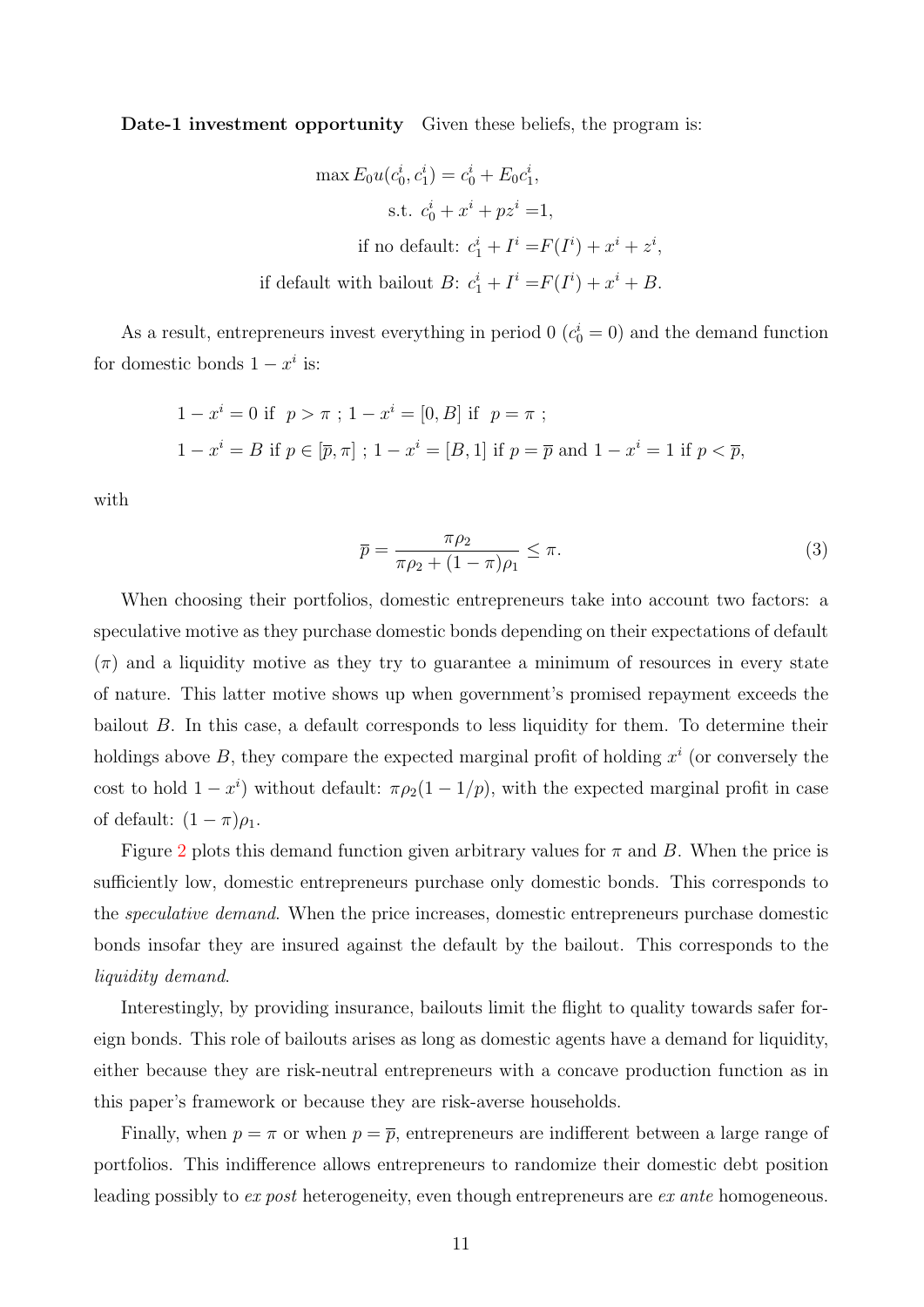Foreign investors Foreign investors also compare foreign assets' yields (1 invested yields 1) with domestic public bonds' yields (1 invested yields  $\pi$  in expectation). Thus, foreign investors purchase domestic bonds if and only if  $p \leq \pi$ .

**Aggregation** As  $\bar{p} \leq \pi$  with equality if and only if  $\pi = 1$ , foreign investors always accept to pay a higher price than domestic entrepreneurs to purchase domestic bonds.

Because of randomization, the portfolio distribution  $h$  may be non-degenerate and, more generally, can be any distribution on [0, 1].

## <span id="page-13-0"></span>4 Government's optimal response

In period 1, the government faces nominal repayment  $Z$  to both domestic and foreign lenders.

If the government were able to discriminate between domestic and foreign bondholders, it would default selectively on foreign-owned bonds and repay its domestic bondholders as there are no ex post incentives to repay<sup>[14](#page-13-1)</sup>.

However, even when unable to discriminate bondholders, if the government were able to perfectly monitor portfolios, the government can replicate the selective default by defaulting wholesale and perfectly compensate every domestic entrepreneurs exactly up to the losses implied by the default, i.e. by transferring  $B^i = 1 - x^i$  to entrepreneur *i*. In this case, a default followed by a bailout would be equivalent to a selective default, as they both leave domestic entrepreneurs unaffected. In equilibrium, investors would anticipate the default and would not lend the government as well.

The inability to observe portfolios introduces an internal cost which may allow external debt. Under no-discrimination, the values obtained from default and repayment may differ. These values can be written as follows, in case of no-default:

$$
W_1 = RG - Z + \beta \int_0^1 F(z^i + x^i)di,
$$
\n(4)

in case of default:

$$
W_0 = RG - (1 + \nu(1 - \beta))B + \beta \int_0^1 F(B + x^i)di.
$$
 (5)

<span id="page-13-1"></span>The *internal cost of default* corresponds to the difference between these two options.

<sup>&</sup>lt;sup>14</sup>This conclusion can be extended to infinite horizon environments using [Bulow and Rogoff](#page-47-0) [\(1989\)](#page-47-0)'s argument, i.e. when the small open economy has to option to save abroad.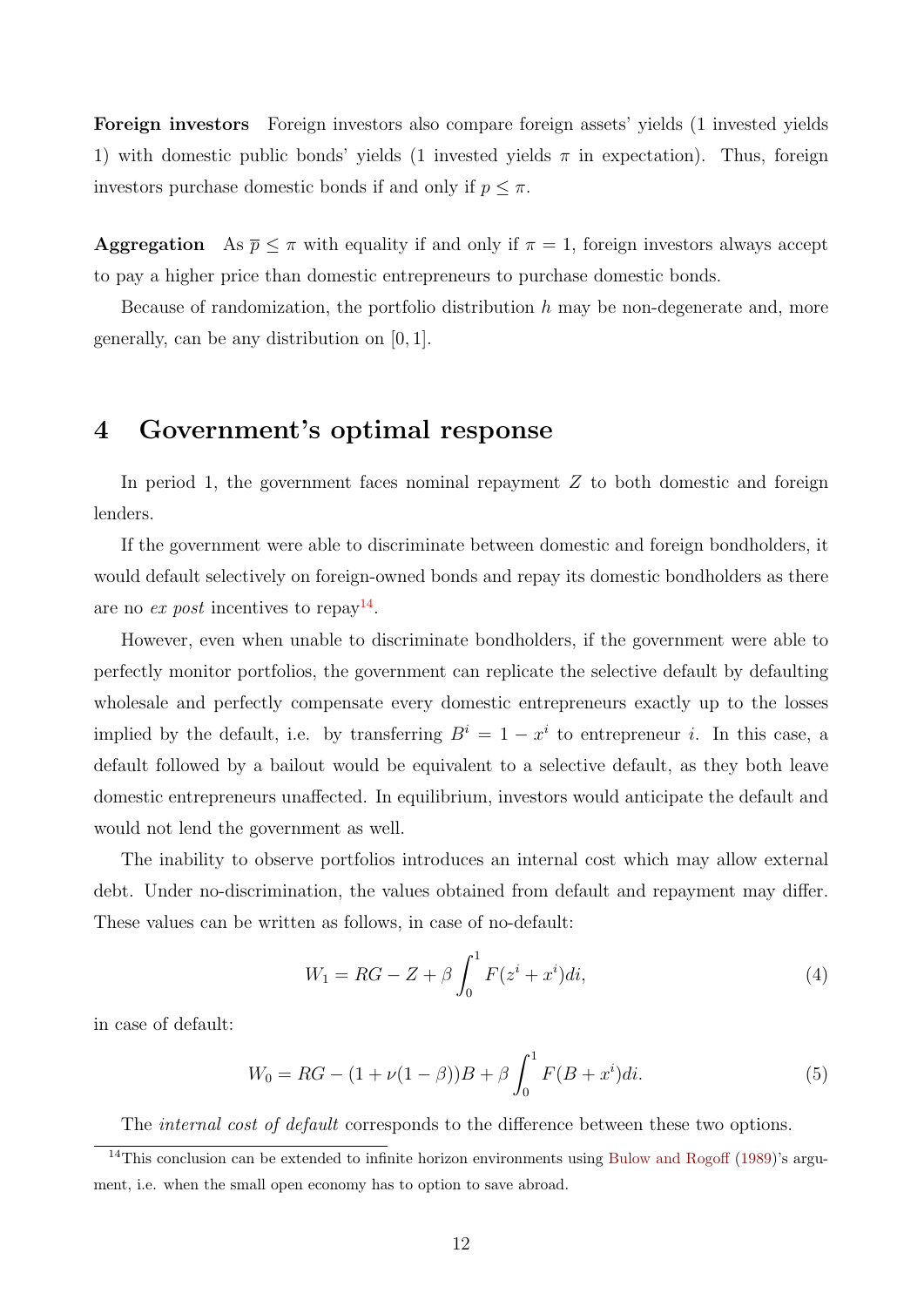**Government's problem** The government chooses  $\pi$  and B so as to maximize:

$$
\pi W_1 + (1-\pi)W_0(B)
$$

I characterize first the optimal bailout in case of default and then the decision to default itself.

#### 4.1 Optimal bailouts

In case of default, the government has the option to bail out domestic firms. The transfer chosen by the government maximizes  $W_0$  with respect to  $B$ . The following proposition describes the outcome of this maximization:

<span id="page-14-0"></span>**Proposition 1.** The optimal bailout B is max  $\{b, H(1 - b) \ge 1 - \hat{x}\}\$  with  $\hat{x} = \frac{\beta \rho_1 - 1 - \nu(1-\beta)}{\beta(\rho_1 - \rho_2)}$  $\frac{(-1-\nu(1-\beta))}{\beta(\rho_1-\rho_2)} \in (0,1).$ As a consequence,  $B \leq 1$ .

Proof. See appendix.

The government chooses a bailout  $B > 0$  only if there are enough domestic entrepreneurs who invested enough domestically. The two conditions matter: the government chooses not to implement large bailouts  $(B \ll 1)$  either if a lot of entrepreneurs invested only a little or if only a few invested a lot in domestic bonds.

Because of the concavity of the production function and due to assumption [1,](#page-11-1) the government does not want to transfer wealth to entrepreneurs who are already able to invest at least 1 in their projects. Recall that the marginal welfare for an entrepreneur who invested  $x^i$  in foreign assets is  $\beta \rho_1 - 1 - \nu(1 - \beta) > 0$  if  $x^i + B \le 1$  but  $\beta \rho_2 - 1 - \nu(1 - \beta) < 0$  if  $x^i + B > 1$ . As a consequence, when the government increases the transfer in case of bailout B, welfare rises only if there is more entrepreneurs in the former case than in the latter.  $H(1-b)$  measures the number of entrepreneurs with holdings  $x^i$  less than  $1 - b$ . Then, as long as,  $H(1 - b)$ is large enough (i.e. compared with  $1 - \hat{x}$ ), the government can increase b. Formally, this condition can be written as follows:

$$
H(1-b) [\beta \rho_1 - 1 - \nu (1 - \beta)] + (1 - H(1 - b)) [\beta \rho_2 - 1 - \nu (1 - \beta)] \ge 0
$$
 (6)

Finally, the bailout B is the greatest value of b such that  $H(1-b)$  is still large enough to obtain welfare gains.

In terms of economic interpretation, the ability to bail out hinges on the government's available information, and so, on the heterogeneity of domestic portfolios, as measured by the distribution H.

 $\Box$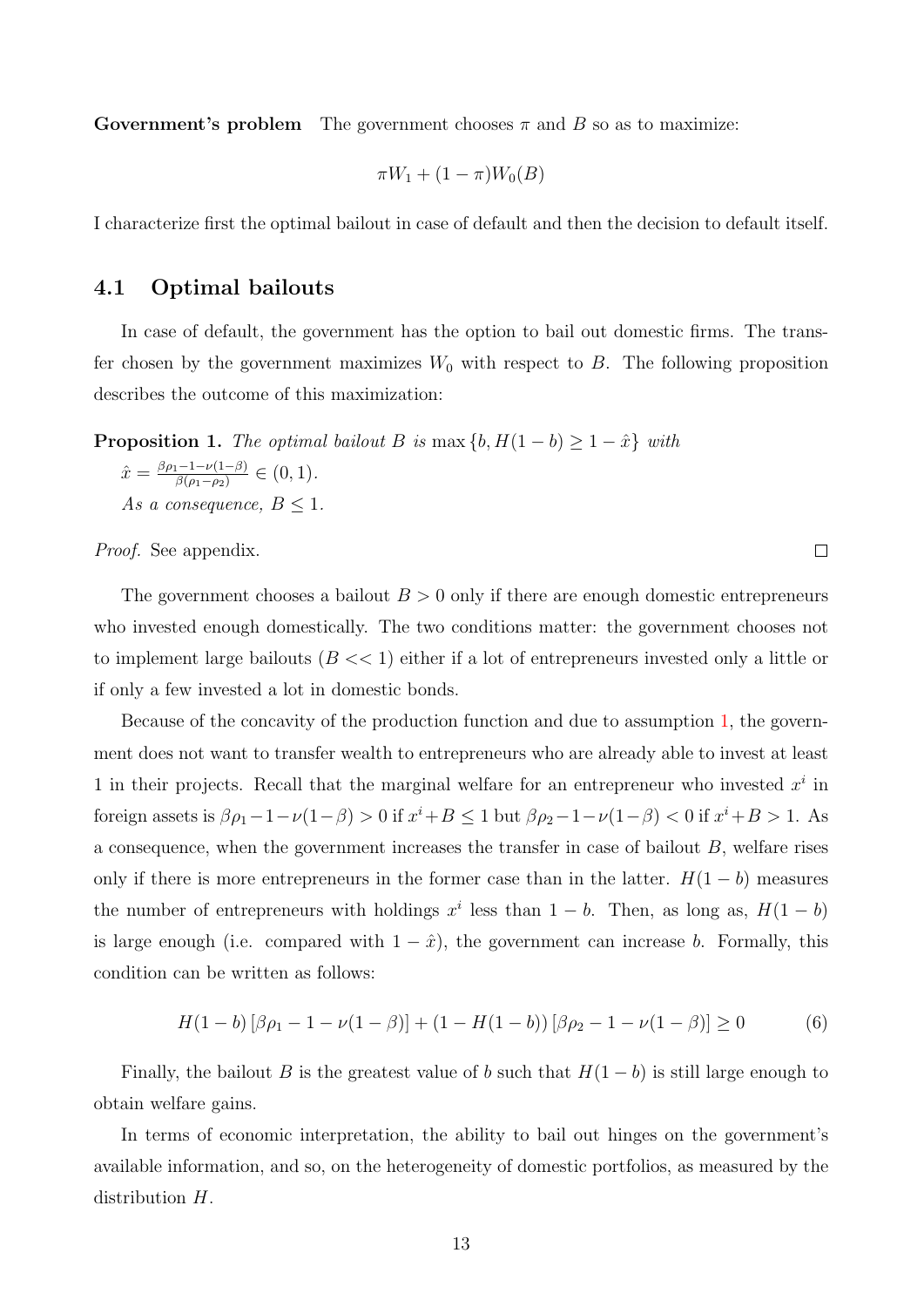Example (No diversification). When domestic entrepreneurs hold either only domestic bonds or only foreign bonds, the average holding of foreign bonds denoted by x corresponds to the fraction of entrepreneurs who hold foreign bonds only. Because  $H(1-b) = 1-x$  for  $b \in [0,1)$ , we obtain that  $B = 1$  for  $x \leq \hat{x}$  and  $B = 0$  otherwise.

Example (Symmetric holdings). When domestic entrepreneurs' holdings are symmetric, the average holding x corresponds to the fraction of each entrepreneur's portfolio invested in foreign bonds. We obtain easily that  $B = 1 - x$ .

Symmetry implies that the government has perfect information on domestic entrepreneurs' exposure. It can then perfectly bail them out. Some resources are, however, still diverted by entrepreneurs whose investment opportunity occurs at date-0, involving a proportional cost  $\nu(1-\beta)B$  for transfers.

#### 4.2 Optimal default

Given an optimal bailout B, the government chooses to default by comparing  $W_0$  and  $W_1$ . More precisely it selects a repayment probability  $\pi$  so as to maximize  $\pi W_1 + (1 - \pi)W_0$ . This amounts to comparing the internal cost of default to repayment Z:

<span id="page-15-0"></span>
$$
W_0 \ge W_1 \Leftrightarrow (1 + \nu(1 - \beta))B + \beta \int_0^1 \left[ F(z^i + x^i) - F(B + x^i) \right] di \ge Z \tag{7}
$$

Equation [\(7\)](#page-15-0) clarifies the cost and the benefit of a default. The benefit consists of the absence of repayment Z. The cost is the detrimental effect of the default on domestic entrepreneurs:  $\beta \int_0^1 [F(z^i + x^i) - F(B + x^i)] dt$  combined with the direct cost of the bailout  $(1 + \nu(1 - \beta))B$ . Thus, the *internal cost of default* corresponds to the difference for each agent between nominal repayments of domestic public bonds  $z<sup>i</sup>$  and the transfer received in case of bailout B.

As the option to bail out gives the ability to raise the value of default  $W_0$ , the effect of limited information propagates from bailouts to the default decision: the more opaque the domestic economy, the less the government defaults.

Finally, notice that the government chooses  $\pi \in (0,1)$  if and only if it is indifferent between repaying and defaulting  $(W_1 = W_0)$ , and so, it may then randomize its decision.

*Example* (No diversification). Depending on the value of x, inequality [\(7\)](#page-15-0) becomes:

- $(1 + \nu(1 \beta)) + \beta \rho_2(Z^e 1 x) \ge Z$  if  $x \le \hat{x}$ .
- $\beta \left[ \rho_2 (Z^e 1) + \rho_1 (1 x) \right] \ge Z$  if  $x \ge \hat{x}$ .

Notice that when  $x \leq \overline{x}$ , the bailout makes the internal cost of default lower.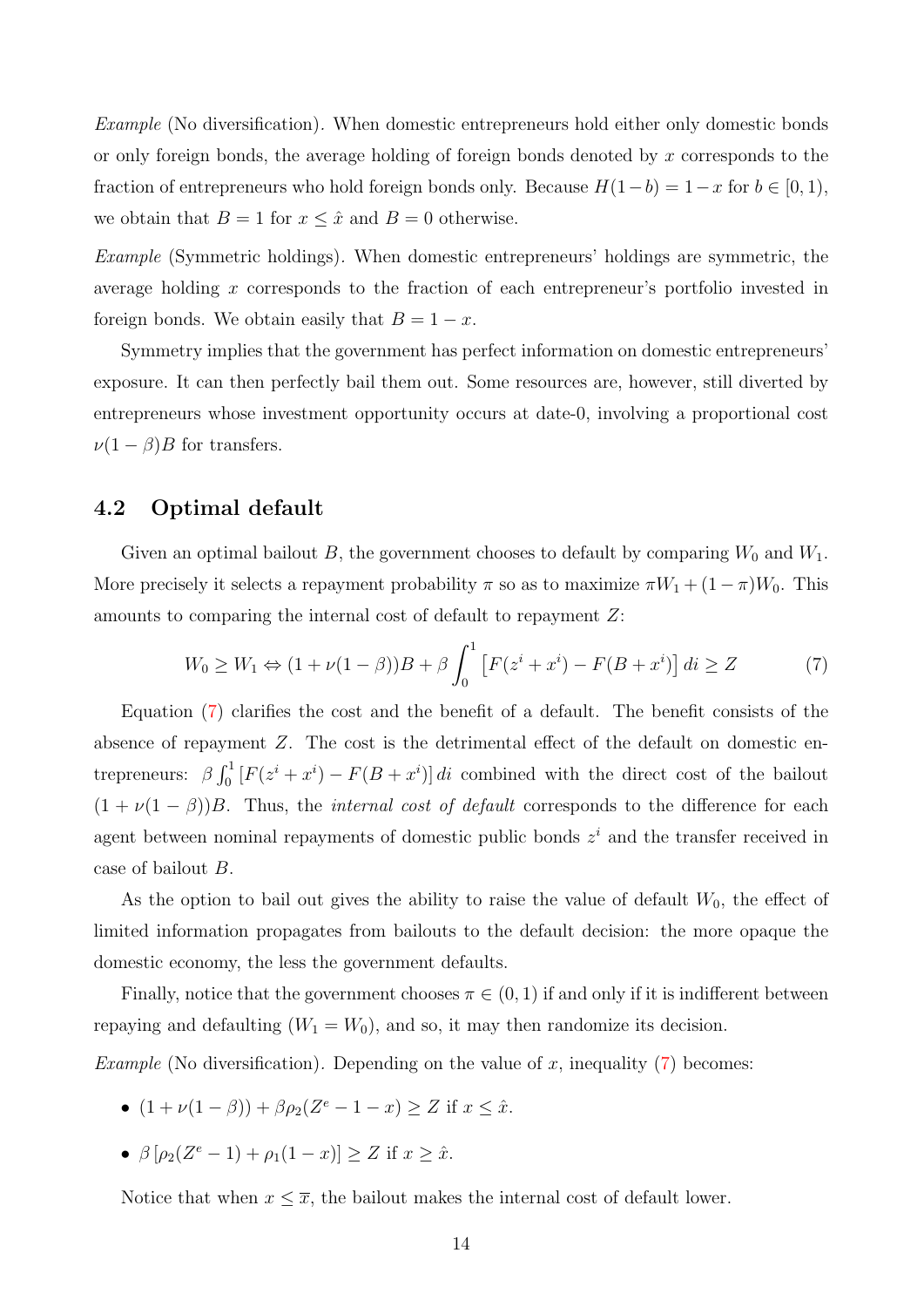*Example* (Symmetric holdings). As  $B = 1 - x$ , inequality [\(7\)](#page-15-0) can be rewritten as follows:

$$
W_0 \ge W_1 \Leftrightarrow (1 + \nu(1 - \beta))(1 - x) + (Z^e - (1 - x))\beta \rho_2 \ge Z
$$

If repayment to domestic entrepreneurs  $Z^e$  equal  $1-x$ , which holds if agents anticipate that the government will repay for sure, this expression boils down to  $(1 + \nu(1 - \beta))(1 - x) \geq Z$ . In that case,  $W_0$  can be lower than  $W_1$  only when the cost of bailing out entrepreneurs with early investment opportunities  $\nu(1-\beta)$  is strictly positive.

## <span id="page-16-0"></span>5 Equilibrium

#### 5.1 Commitment

If the government were able to commit, it would repay for sure  $(\pi = 1)$  and would not bail out  $(B = 0)$ . The price of public bonds would be equal to 1 and domestic public bonds would be risk-free. In turn, domestic entrepreneurs would invest their entire endowments indifferently between the two assets, invest 1 in period 1 and produce  $\rho_1$  in period 2. Foreign investors would be indifferent between domestic and foreign assets. Finally, the government would borrow  $\overline{G}$  produce  $R\overline{G}$  in period 1. In the end, the government would freely borrow and the allocation of domestic entrepreneurs' portfolios would have no effect.

#### 5.2 No commitment

From now on, the government cannot commit at date 0 to honor its debt at date 1. Investors form expectations  $\{\pi, B\}$  on these decisions and select their investment as described in section [3.](#page-11-0) Let  $\Gamma(\pi, B)$  denote the set of probabilities of repayment and bailouts that are consistent with  $\{\pi, B\}$ : the expectation of  $\{\pi, B\}$  leads to some optimal reactions in the form of a distribution of assets  $h$ , which in turn generates a correspondence of equilibrium probabilities of repayment and bailouts  $\Gamma(\pi, B)$ . An equilibrium is then a fixed point of this correspondence. Formally, equilibria of the no-commitment problem consist of beliefs on repayment probability  $\pi$  and expected bailout B such that:

$$
\{\pi, B\} \in \Gamma(\{\pi, B\})\tag{8}
$$

Three kinds of equilibria may exist: no-default equilibria where  $\pi = 1$ , the default equilibrium where  $\pi = 0$  and, between the two, a continuum of random default equilibria where  $\pi \in (0, 1)$ . The following theorem describes the set of equilibria using this classification:

<span id="page-16-1"></span>**Theorem 1.** For a given repayment  $Z$ , there may exist multiple equilibria: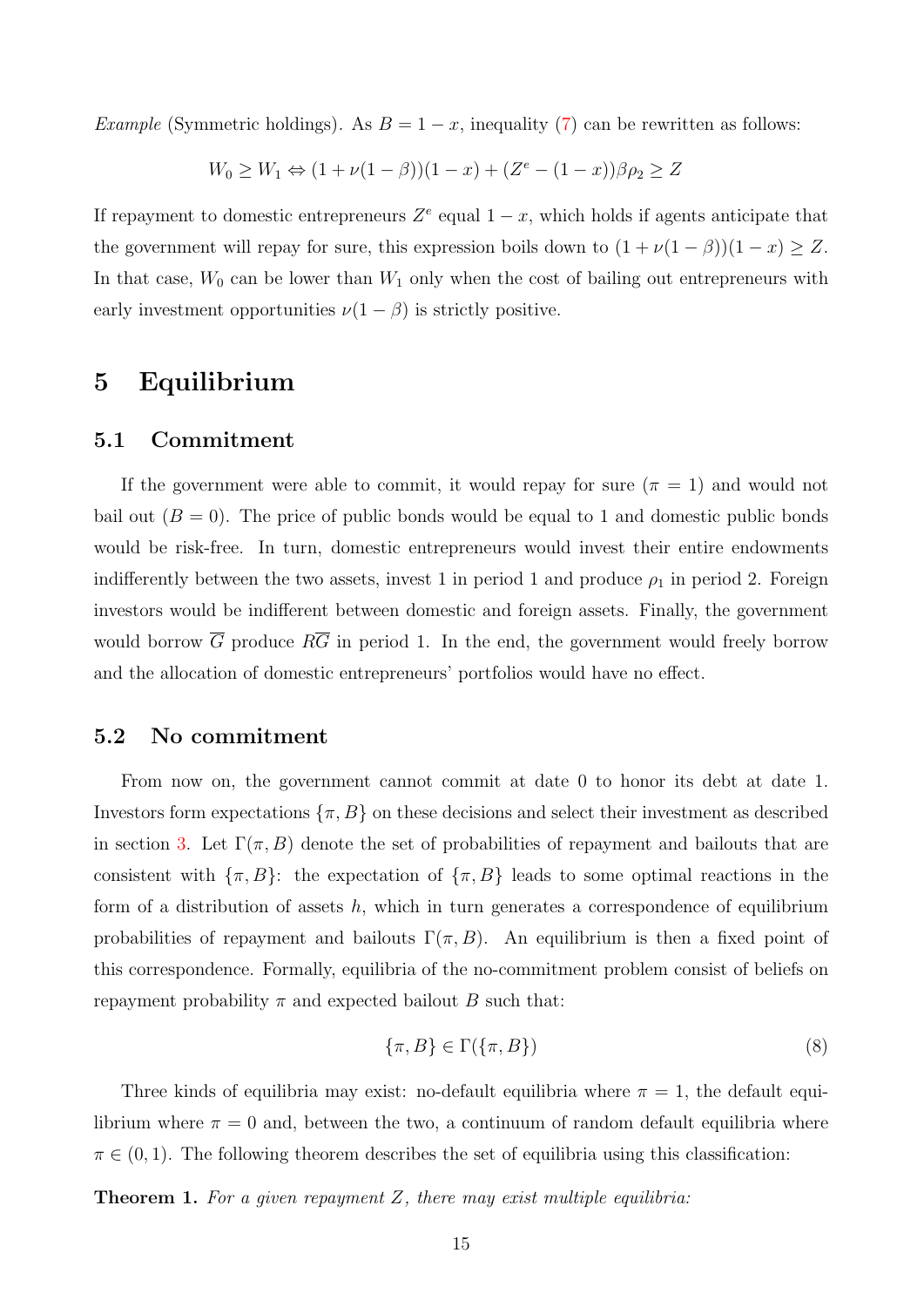- (i) No-default equilibria exist  $(\pi = 1)$  if and only if repayment is sufficiently small  $Z \leq$  $1 + \nu(1 - \beta)$ .
- (ii) Random default equilibria  $\{\pi, B\}$  with  $\pi \in (0, 1)$  exist if and only if agents anticipate to be bailed out,  $B > 0$ , and repayment is sufficiently small:  $Z < \overline{Z}_{\pi}$  (with  $\overline{Z}_{\pi} \to \infty$  when  $\pi \to 0$  and  $\overline{Z}_{\pi} \to 1 + \nu(1 - \beta)$  when  $\pi \to 1$ ).
- (iii) Default  $\{\pi = 0, B = 0\}$  is always an equilibrium.

#### Proof. Cf. Appendix.

**No-default equilibria** When the government is expected to repay for sure  $(\pi = 1)$ , domestic bonds' price equals 1 ( $p = 1$ ), and so, are perfect substitutes for foreign bonds. External debt is sustained without reputation arguments as long as repayment is sufficiently small  $(Z \leq 1 + \nu(1 - \beta))$ . The upper bound depends on the ability to bail out which restricts repayment to be less than  $1 + \nu(1 - \beta)$ . When  $Z = 1 + \nu(1 - \beta)$ , there exists only one no-default equilibrium, where domestic entrepreneurs own only domestic bonds. The external debt equals  $Z^* = \nu(1-\beta)$ . For smaller repayment values, other no-default equilibria exist, which feature richer portfolio distributions.

Finally, to the extent that the allocation is at a corner and repayment is strictly preferred  $(W_1 > W_0)$ , no-default equilibria are robust to small changes in portfolios.

Random default equilibria A continuum of equilibria where repayment is random, i.e.  $\pi \in (0,1)$  stretch between default and repayment for sure. In these equilibria, the price of domestic bonds p equals  $\pi$ .

Random equilibria tend not to exist when repayment  $(Z)$  is too large or when the political weight of domestic entrepreneurs ( $\beta$ ) is too small (Cf. appendix for a more detailed discussion of this point). Furthermore, a single repayment probability may correspond to multiple equilibria, as the value of the bailout may differ, and, hence, the physical outcome<sup>[15](#page-17-0)</sup>.

 $\Box$ 

<span id="page-17-0"></span> $15$ For example, if one distribution features no-diversification and the other symmetric portfolios,  $B$  differs for these two distributions. In the symmetric case, the government will bail out entrepreneurs so that they will produce  $\rho_1$  in aggregate in case of default and  $\rho_1 + \rho_2(1/\pi - 1)$  when there is no default. In the nodiversification case, entrepreneurs produce  $\rho_1 + \rho_2(1/\pi - 1)$  when there is no default and, when there is a default,  $x\rho_1 + (1-x)(\rho_1 + \rho_2)$  if  $B = 1$  and  $(1-x)\rho_1$  if  $B = 0$ . When two portfolio distributions lead to the same repayment probability and to the same bailout, the physical outcome would be the same on aggregate, but not at entrepreneurs' level. For example, with no-diversification, the outcome for an entrepreneur when a default occurs depends on whether he invested in foreign or in domestic bonds.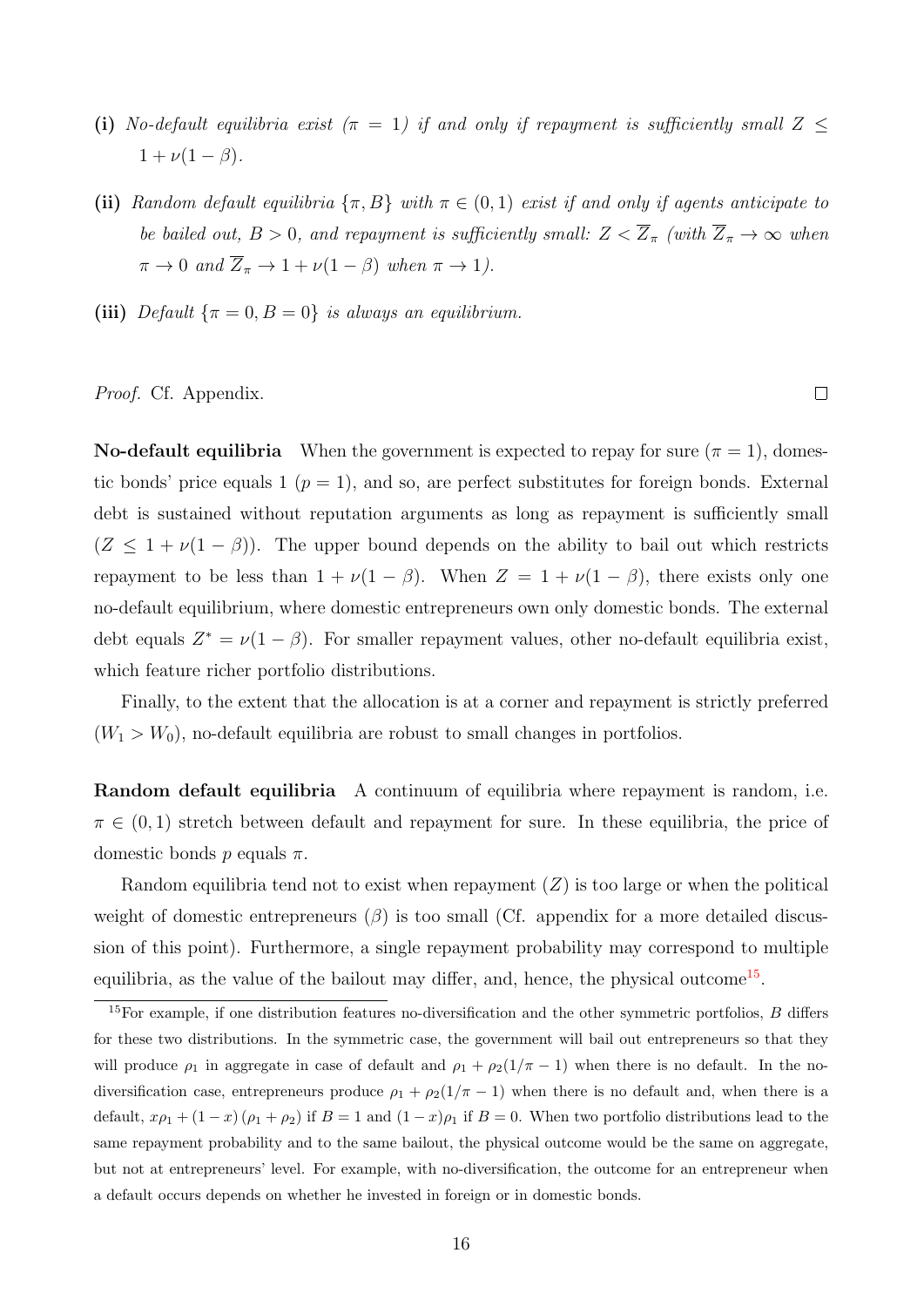In random-default equilibria, default is not related to fundamentals. This gives a rationale for [Tomz and Wright](#page-50-6) [\(2007\)](#page-50-6)'s results, who document that default and output are only weakly negatively correlated<sup>[16](#page-18-0)</sup>, even though the conventional view is that countries default in bad times: a low level of outputs pushes a country to default.

Remark. As risky domestic debt makes domestic holdings costly, random default equilibrium outcome resembles [Fudenberg and Tirole](#page-48-8) [\(1990\)](#page-48-8)'s result on renegociation and moral hazard. Indeed, by interpreting domestic holdings of debt as effort, the government offers a menu of compensation schemes that is safe for low-effort entrepreneurs (small holdings of domestic debt) and risky for high-effort ones (large holdings).

Default equilibrium Whatever the value of parameters, an equilibrium always exists in which the government defaults for sure  $(\pi = 0)$  and where the domestic public debt is worthless  $(p = 0)$ . In this equilibrium, the portfolio distribution h is degenerate and peaks at  $x = 1$ . Domestic entrepreneurs transfer their endowment solely using foreign bonds. In period 1, they receive 1 from their investment and produce  $\rho_1$ . Foreign investors may hold all the domestic debt, clearing the domestic bond market<sup>[17](#page-18-1)</sup>. The government is unable to borrow since  $p = 0$ .

Notice that this equilibrium is not robust to arbitrarily small deviations in domestic agents' portfolios, as a small but strictly positive measure of domestic holdings would make default undesirable.

The TFP effects of defaults A default does not result only in less resources (e.g. less investment) invested by entrepreneurs but in a misallocation of resources. This misallocation translates into a lower total factor productivity.

When repaying, the TFP is:  $\rho_1$ . Resources are perfectly allocated. When defaulting, the TFP is at least lower than  $\rho_1$ . Indeed, the country's TFP can be written as:

$$
TFP = \rho_1 + (\rho_2 - \rho_1) \left( \int_{1-B}^1 (x+B)h(x)dx + (1 - H(1-B)) \right).
$$

As a result, as soon as the portfolio distribution is not symmetric, the total factor productivity is lower than  $\rho_1$ : among entrepreneurs having investment opportunities in period 1 invest too much while other invest too little.

As argued by [Wright](#page-50-0) [\(2014\)](#page-50-0), sovereign crises lead to major falls in total factor productivities, while leading to minor changes in factor employment. In the case of Greece, [Wright](#page-50-0)

<span id="page-18-0"></span><sup>16</sup>Their result is computed over a sample of 175 sovereigns with HP-filtered annual data from 1820 to 2005 (cf. also [Tomz and Wright,](#page-50-7) [2013,](#page-50-7) for a detailed discussion.).

<span id="page-18-1"></span><sup>&</sup>lt;sup>17</sup>Worthless domestic debt can also be held by the domestic private sector. However, because  $\beta \rho_2 < 1$ , the government does not repay.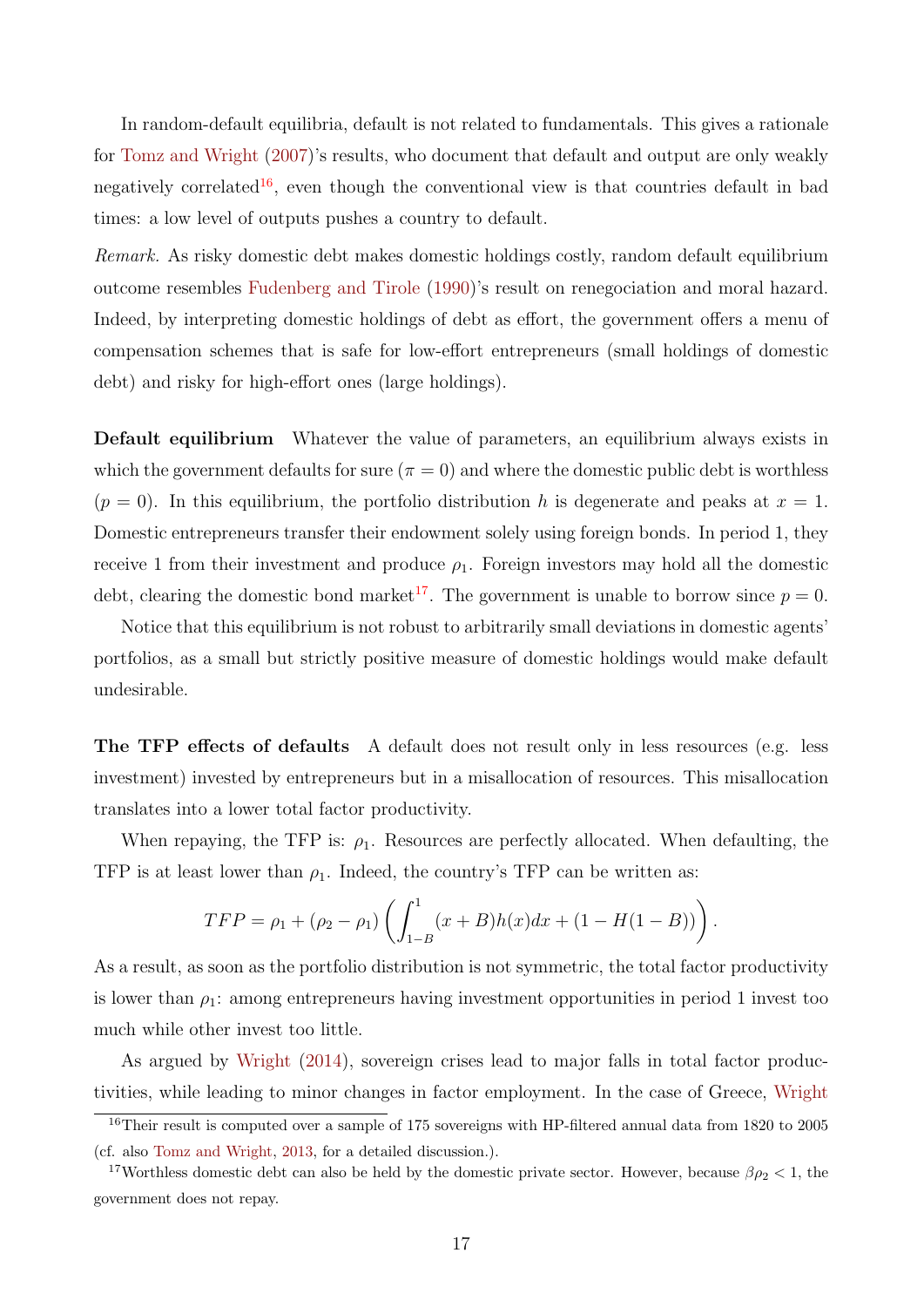documents that in the fall of -22.07% of Greek GDP between 2007 and 2012, -20.48% were due to total factor productivity. At the same time, capital services contributed positively to GDP  $(+5.79\%).$ 

In this paper, the misallocation of resources takes place across firms, as documented by [Sandleris and Wright](#page-49-0)  $(2014)$  in the case of Argentina. Resources' misallocation across sectors<sup>[18](#page-19-0)</sup> may also occur as soon as the government is unable to redistribute resources across these sectors using transfers.

Complementarity between domestically and foreign held debt The government repays with a strictly positive probability only when there are some domestic holdings of debt, making complements foreign and domestically held debt.

However, when domestic savings are sufficiently invested domestically, the dispersion of portfolios decreases, making bailouts less costly. The option to default becomes more attractive, limiting the complementarity between the two stocks of debt. Formally, when the cost of bailouts c increases, the government honors its debt with probability 1 for a larger range of promised repayment Z. The set of no-default equilibria is enriched with equilibria featuring combination of higher external debt  $(Z^*)$  and higher domestically held debt  $(Z^e)^{19}$  $(Z^e)^{19}$  $(Z^e)^{19}$ .

Remark. When foreign debt is sufficiently large compared with domestic savings capacity, government repayment is necessarily stochastic and so is domestic entrepreneurs production. Interpreting lower private sector production as a financial crisis, this is reminiscent of [Reinhart](#page-49-7) [and Rogoff](#page-49-7) [\(2011\)](#page-49-7)'s observation that a high level of external debt leads to a banking crisis (understood here as losses suffered by the domestic private sector).

The role of bailouts When debt is risky, the country's incentive to honor its commitment relies crucially on its possibility to bail out domestic residents. The presence of costs for implementing transfers (either because of heterogeneity of portfolios - cf. Proposition [1](#page-14-0) - or due to opportunistic agents,  $\nu(1-\beta)$ , allows for debt repayment.

As a result the bailout option acts as an off-equilibrium condition for no-default equilibria. This is measured by the dependence on  $\nu(1-\beta)$ : costly bailouts make repayment desirable.  $\nu(1-\beta)$  represents the relative cost of bailouts to debt repayment. This cost may be interpreted as domestic financial opacity or complexity, as it may derive from various sources such as opportunistic parasite entrepreneurs, political reputation or costs to plan and implement

<span id="page-19-1"></span><span id="page-19-0"></span><sup>18</sup>Cf. [Sandleris and Wright](#page-49-0) [\(2014\)](#page-49-0) or [Benjamin and Meza](#page-47-8) [\(2009\)](#page-47-8). Cf. also [Wright](#page-50-0) [\(2014\)](#page-50-0) for a discussion.

<sup>&</sup>lt;sup>19</sup>Let  $c_1 > c_2$ , the set of no-default equilibria resulting from  $c_1$  includes the one resulting from  $c_2$ . It contains, furthermore, equilibria with higher repayment that correspond either to higher foreign repayment  $(Z^*)$  or to higher domestic repayment  $(Z^*)$ .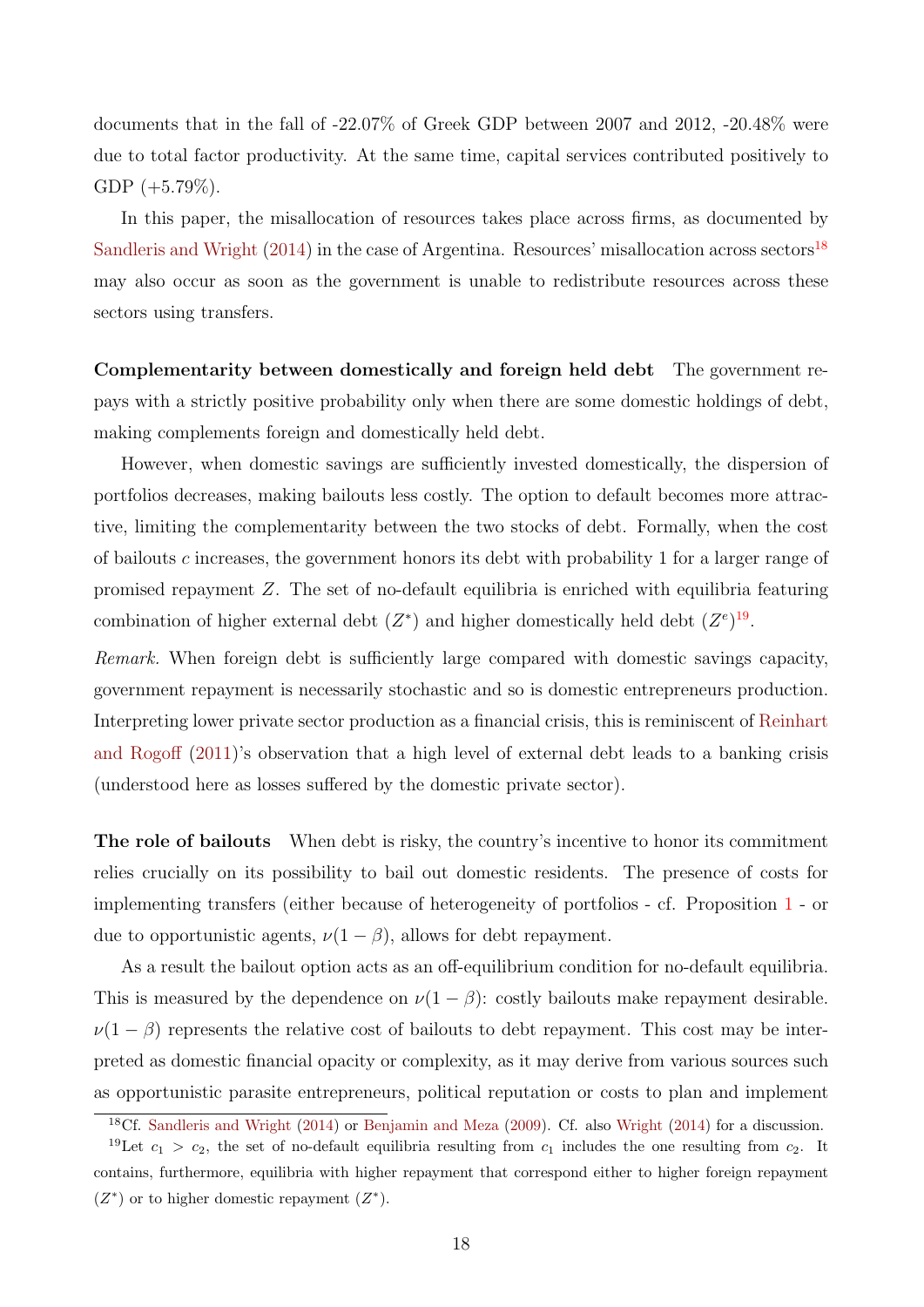the bailout. Empirically, this suggests that measures of financial opacity or complexity are negatively correlated with the frequency of default.

Paradoxically, bailouts also allow to make the government more accountable as they make domestic debt less risky and, thus, attractive for domestic residents. In equilibrium, these transfers help investors to coordinate on equilibria featuring domestic holdings and, hence, public debt repayment.

This mechanism plays a crucial role for random default equilibria. In that equilibria, the government should bail out domestic entrepreneurs. Indeed, suppose that  $B = 0$ . Then domestic entrepreneurs' willingness to pay is  $\bar{p} = \pi \rho_2 / (\pi \rho_2 + (1 - \pi) \rho_1)$ . This expression equals  $\pi$ , foreign investors' willingness to pay, if and only if  $\pi = 1$  or  $\pi = 0$ . This corresponds exactly to the argument raised in section [3.](#page-11-0) Without bailouts, domestic entrepreneurs prefer to invest abroad when the repayment probability is strictly less than 1 as the price of domestic bonds is too high for them when considering the default risk. The insurance that a bailout should provide is:

$$
B \ge \left(1 - \frac{\rho_2}{\rho_1}\right)(1 - x^i).
$$

In other words, bailouts should insure domestic agents against their losses weighted by their degree of risk-aversion, as measured by the curvature of the production function  $1 - \frac{\rho_2}{\rho_1}$  $\frac{\rho_2}{\rho_1}$ .

Risk aversion Risk aversion is also a key factor shaping the role of bailouts.

Without risk aversion (i.e., here, with a linear production function,  $\rho_2 = \rho_1$ ), all probabilities  $\pi \in [0,1]$  are always equilibria. Domestic and foreign agents value the default risk in the same way and bailouts do not play any insurance role anymore. Furthermore, when, contrary to the benchmark model, domestic agents are less risk averse than foreign investors, the formers are more willing to hold domestic debt than foreigners, making the insurance role of bailouts useless as well. As a consequence, difficulties to keep domestic savings home and the corresponding role of bailouts arise as long as domestic agents are more risk averse than foreign investors.

The difference in the concavity of production functions, or, equivalently, in risk aversions may stem from different diversification abilities or from asymmetric business cycle fluctuations: in a domestic recession, with CRRA preferences,  $1/c^{\sigma}$  is relatively larger. A country is, thus, more subject to sovereign default risk when its risk aversion is relatively higher than the rest of world. In particular, when the country's current economic situation is relatively worser or when its domestic financial sector is relatively less developed, the country's degree of riskaversion can be higher, making debt repayment less likely.

Thus, this sheds light on the reasons why, even in recessions, risk averse private agents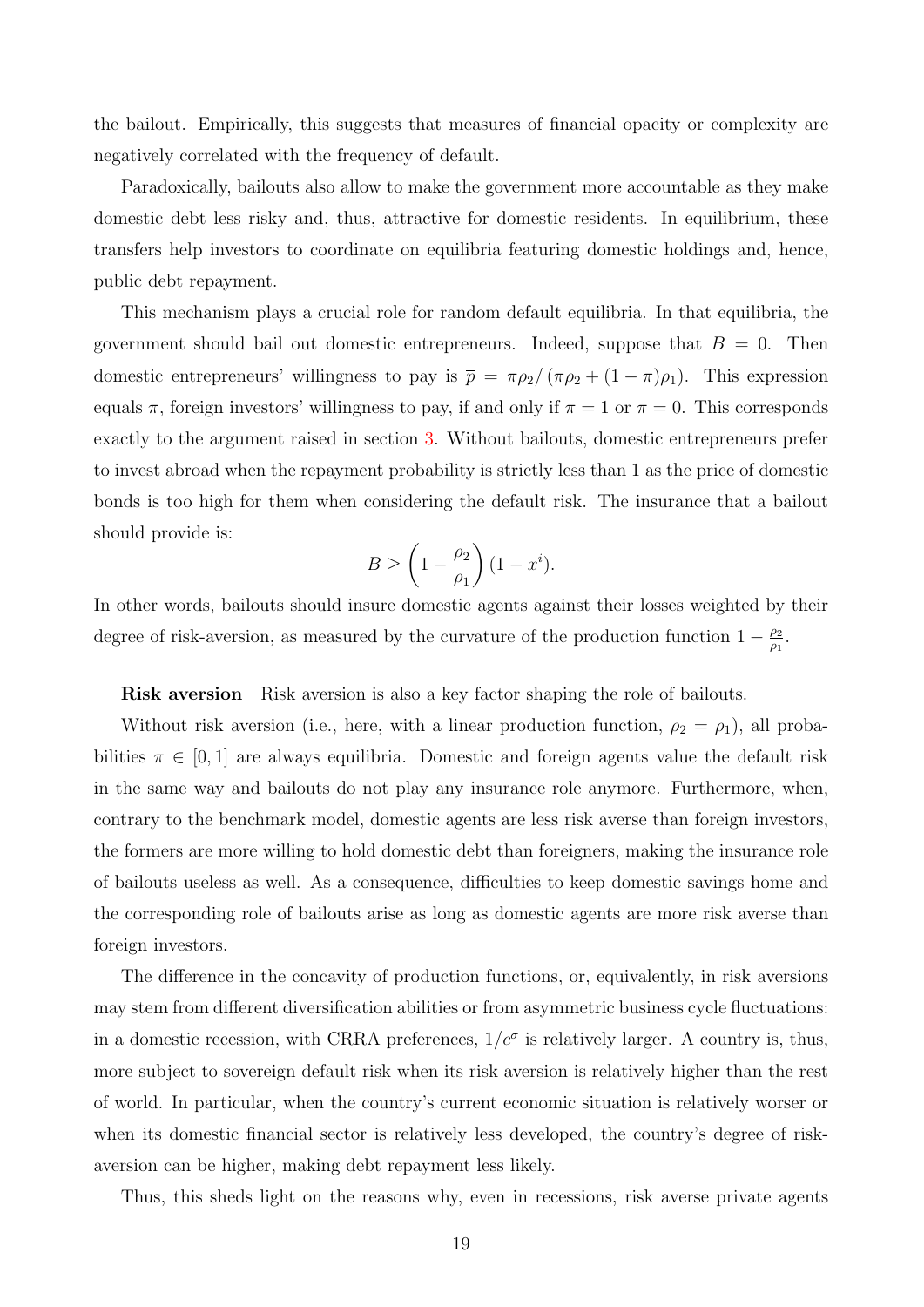in less reliable countries purchase their sovereign's bonds rather than going for safer assets abroad: they still anticipate a government's bailout in case of default.

Remark. To fix ideas, one can interpret foreign investors as the US economy, where the relative development of the financial sector allows for a better diversification (cf. [Gourinchas, Rey, and](#page-48-9) [Govillot,](#page-48-9) [2010\)](#page-48-9). In addition, notice that this relative development also makes US treasuries safer as the internal cost of default is large. This is in line with my assumption of a safe foreign asset.

Remark (Domestic savings capacity). As the domestic savings capacity is normalized to 1, all the results are in relative terms with this savings capacity. In particular, note that no-default equilibria always exist when repayment is lower than this capacity  $(Z \leq 1)$ .

Heterogeneity of portfolios By affecting the cost of bailouts (cf. Proposition [1\)](#page-14-0), domestic portfolios' heterogeneity determines the government's willingness to honor its debt. Heterogeneity results, here, from equilibrium portfolio choices, even though domestic residents are ex ante homogeneous, and appears endogenously, making domestic portfolios opaque. This precludes both perfect bailouts and selective default<sup>[20](#page-21-0)</sup>.

Sensitivity of debt repayment hinges on the degree of portfolio heterogeneity as well. Indeed, heterogenous portfolios help small changes in these portfolios to translate into large variations in policy responses<sup>[21](#page-21-1)</sup> and sufficiently dispersed portfolios may even create a discontinuity in the repayment probability. For example, a very little portfolio rearrangement may shift the bailout's transfer from  $B > 0$  to 0, making random default equilibria not sustainable anymore. As a result a jump in the repayment rate arises (cf. appendix for the formal description of this class of discontinuous equilibria).

In terms of assessment of sovereign debt risk, this makes portfolio allocations a sensitive factor for sovereign debt repayment, not only in terms of allocation between domestic and foreign agents, but also in terms of debt's dispersion among domestic agents. This completes rating agencies' methodology, as they solely focus on aggregate criteria<sup>[22](#page-21-2)</sup>.

<span id="page-21-0"></span><sup>&</sup>lt;sup>20</sup>This insight carries over to financial complexity: allowing domestic entrepreneurs for trading indirect exposures, that are costly to determine, leads to an endogenous financial complexity that makes portfolio observability even more difficult (cf. appendix).

<span id="page-21-1"></span><sup>&</sup>lt;sup>21</sup>It is a well-known result that the properties of equilibria are not continuous functions of parameters (cf. [Kreps and Wilson](#page-49-8) [\(1982\)](#page-49-8) among others). This gives, however, no indication on where discontinuity may appear.

<span id="page-21-2"></span><sup>22</sup>Standard and Poor's considers five broad criteria: institutional effectiveness and political risks, economic structure and growth prospects, external liquidity and international investment position, flexibility and fiscal performance combined with debt burden and monetary flexibility.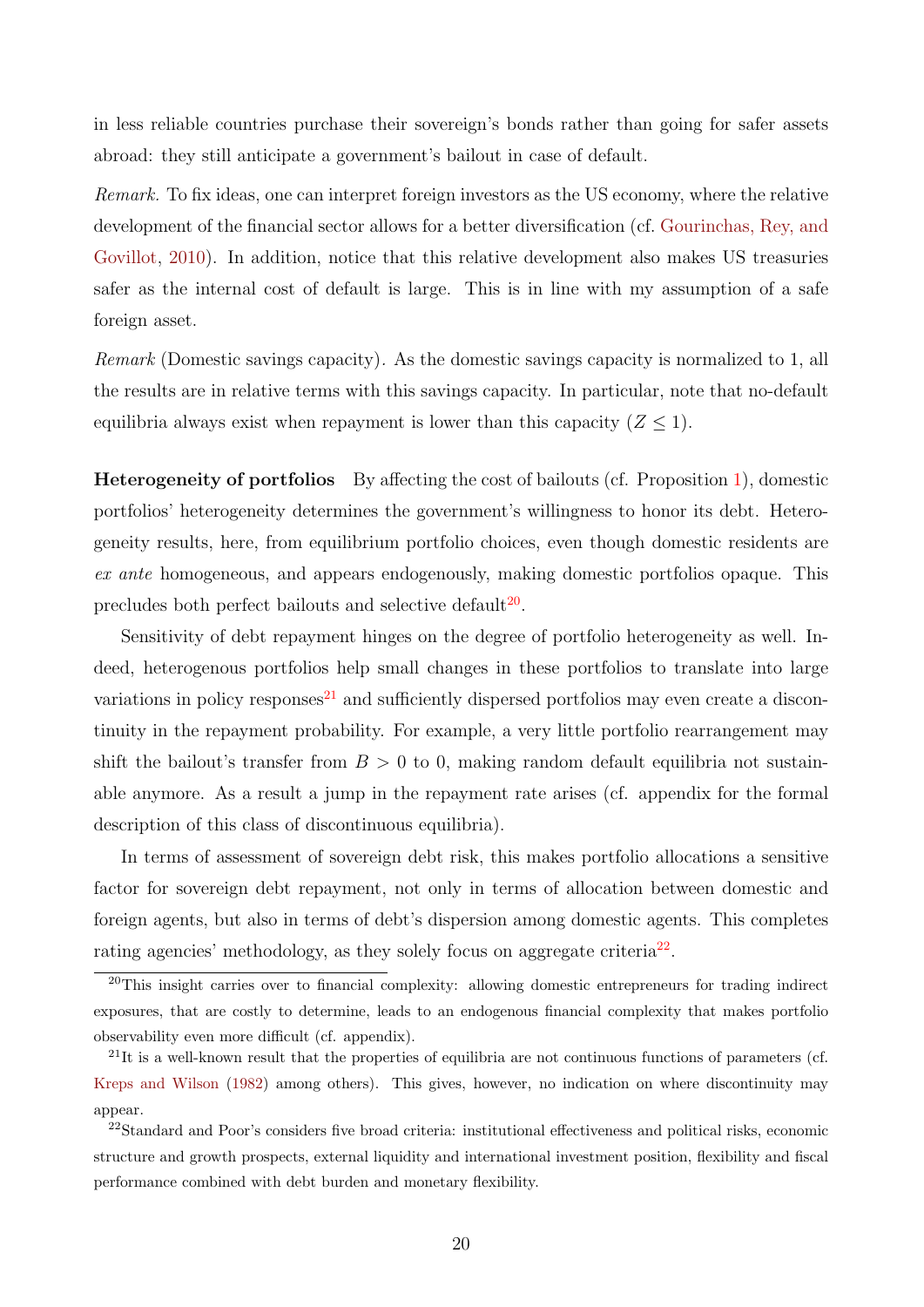In addition to endogenous heterogeneity, exogenous heterogeneity, such as differences in endowments, productivity or even in preferences, would further reduce the government's ability to bail out. Yet, such exogenous heterogeneity is not necessary and only adds to the endogenous heterogeneity.

Remark. Notice that these key conclusions do not depend on the specific setting of this paper's model and they can be extended to any model that features some form of internal cost of default, some domestic risk aversion and where portfolios may be heterogenous. For example, it is sufficient to include a foreign store of value and concavity in utility function in [Guembel](#page-48-2) [and Sussman](#page-48-2) [\(2009\)](#page-48-2) (or in other models like [Broner and Ventura](#page-47-2) [\(2011\)](#page-47-2)) to obtain similar results.

#### 5.3 Government bond issuance

So far repayment Z has been taken as given. This subsection endogenizes it by considering the government's ex ante problem of bond issuance. To begin with, I need to characterize domestic portfolios maximizing country's borrowing Z. In the following, I assume that investors coordinate on the equilibrium that, for a given Z, maximizes government's welfare.

Optimal portfolio The distribution allowing for the largest repayment Z maximizes the difference between the options to repay and to default  $W_1 - W_0$ . As only  $W_0$  depends on the portfolio distribution, finding optimal portfolios amounts to minimizing  $W_0$ , or equivalently, to increasing the cost of bailout.

As a first step, notice that, for some average domestic holdings  $x$ , non-diversified portfolios maximizes the cost of bailouts. Indeed, when  $x \geq \hat{x}$ , such portfolios completely preclude bailouts and, when  $x \leq \hat{x}$ , they require inefficiently large bailouts  $(B = 1)$ .

As a second step, maximizing over the average holdings  $x$ , optimal portfolios are invested only in domestic public bonds.

Bonds issuance This allows to write the government's problem as:

$$
\max_{Z} \max_{\pi, B} \pi W_1 + (1 - \pi)W_0
$$
  
s.t.  $W_1 = RpZ - Z + \beta \int_0^1 F(z^i + x^i)di$   

$$
W_0 = RpZ - (1 + \nu(1 - \beta))B + \beta \int_0^1 F(B + x^i)di
$$

and where the price p and the distribution of portfolios follow from private agents' decisions.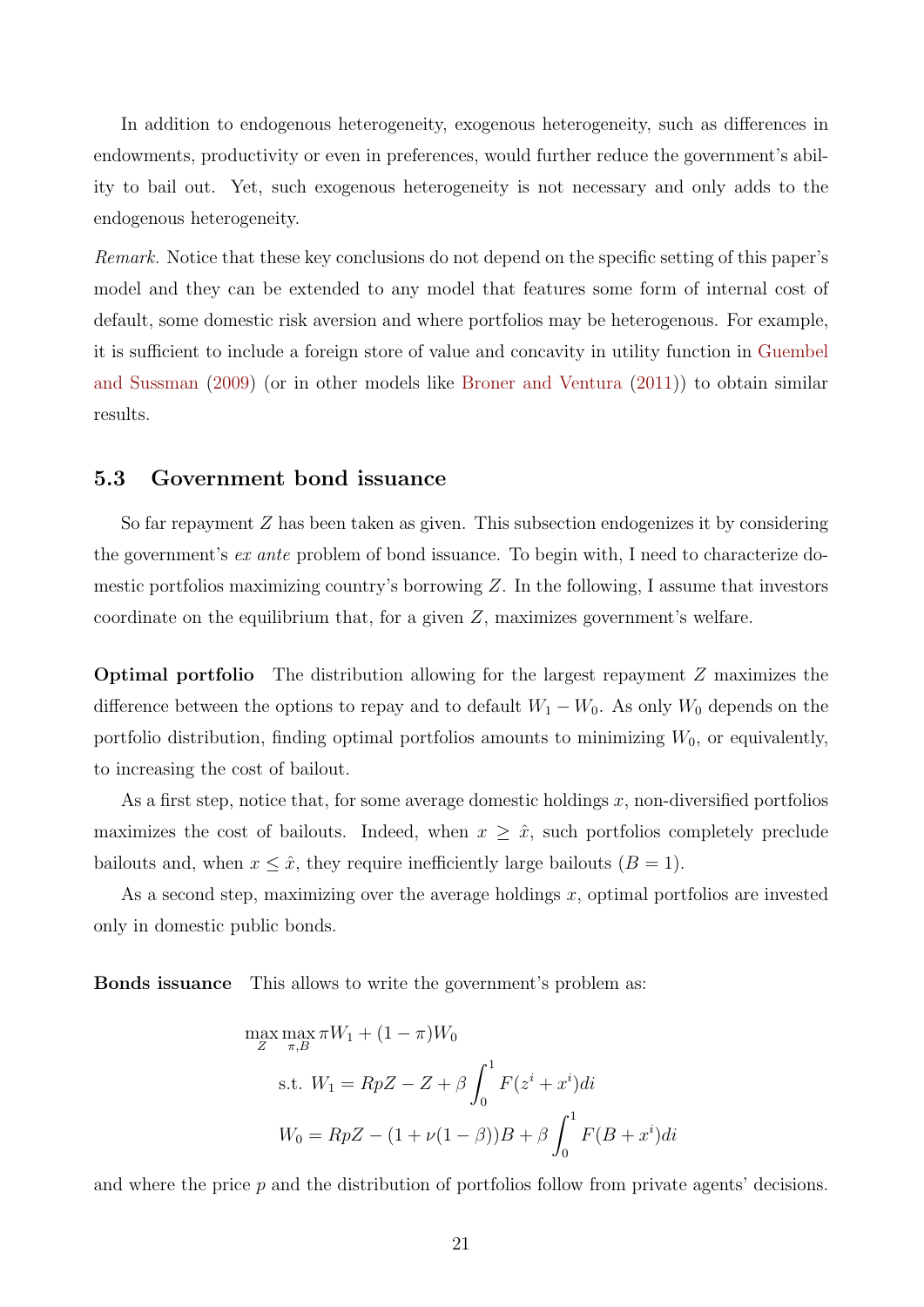Rewriting  $\pi W_1 + (1 - \pi)W_0$  as  $W_1 + (1 - \pi)(W_0 - W_1)$ , this problem amounts to comparing the gains from borrowing  $RpZ$  with the expected cost of default, that is:

$$
(1 - \pi^{opt})\left((1 + \nu(1 - \beta))B^{opt} - Z + \beta \int_0^1 F(B^{opt} + x^i) - F(z^i + x^i)di\right) \le 0
$$

where  $\pi^{opt}$  and  $B^{opt}$  are date-1 government's policies.

The borrowing capacity  $pZ$  is a concave function of Z as what the government gains by increasing the number of circulating bonds  $Z$ , it may lose as the price  $p$  declines. This capacity is maximized when  $Z = 1 + \nu(1 - \beta)$ . In that case, the government repays with probability 1 in period 1 and the corresponding cost of default is minimized and equals 0. Hence, maximizing the borrowing capacity is equivalent to maximizing ex ante welfare. This leads to the following proposition:

**Proposition 2.** The optimal amount of bonds issued by the government is:  $Z^{max} = 1 + \nu(1 - \frac{Z}{2})$  $\beta$ ).

As a consequence, the optimal external debt is  $Z^* = \nu(1-\beta)$ . The government maximizes domestic holdings of debt  $(Z^e = 1)$  and borrows as long as its debt remains risk-less. Risky debt is not desirable *ex ante* as, on the one hand, the gain from issuing more debt is exactly compensated by the lower price of issuance induced by the additional sovereign risk, and, on the other hand, default risk reduces domestic entrepreneurs' welfare.

#### 5.4 Two examples

This subsection illustrates the general results with two subclasses of equilibria: nondiversified and symmetric portfolios.

Non-diversified portfolios The relevant variable is, here, the average domestic holdings x which corresponds here to the fraction of domestic entrepreneurs holding foreign assets. Figure [3](#page-53-0) plots equilibria as a function of x and repayment Z.

A discontinuity appears in the relation between the ability to borrow and holdings x. In the neighborhood of the threshold  $\hat{x}$ , small variations of x may trigger two major changes depending on the value of repayments Z. When considering changes in portfolios around  $\hat{x}$ , two cases arise as plotted in Figure [3](#page-53-0) by the two segments:

- **Case 1:** a change in portfolios along the barre may shift repayment from  $\pi = 1$  (repayment for sure) to a lower but strictly positive probability.
- Case 2: a change in portfolios may shift government's decision from a probability strictly positive to a complete default  $\pi = 0$  (case 2).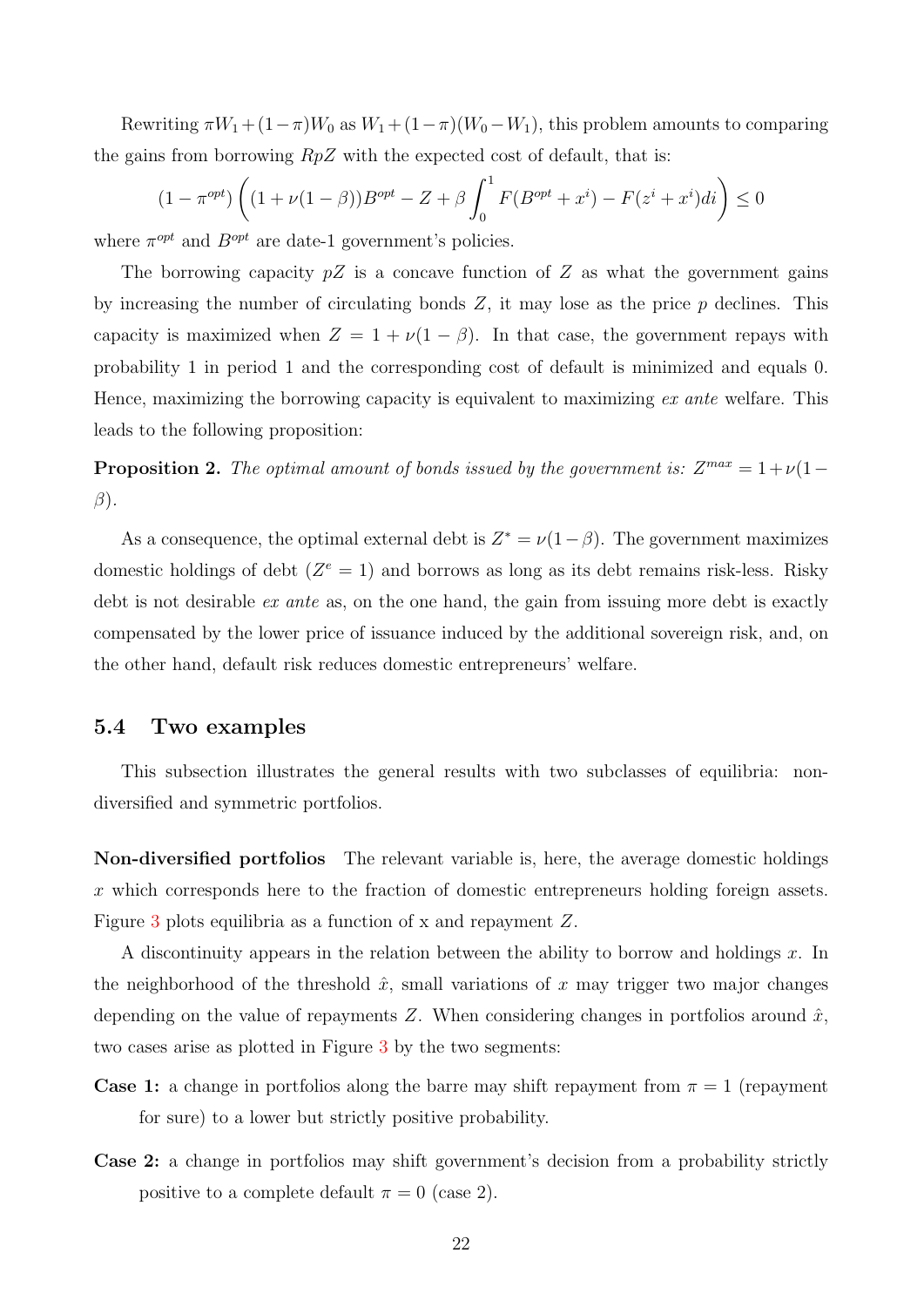**Symmetric portfolios** Similarly, the relevant variable is also x, which now corresponds to the fraction of foreign assets in each domestic entrepreneur's portfolio. Because of symmetry, the government knows exactly how much to transfer to each domestic resident. The cost of bailing out boils down to  $(1 + \nu(1 - \beta))B$ . Figure [4](#page-54-0) plots this subclass of equilibria.

### <span id="page-24-0"></span>6 The pros and cons of capital controls

In the benchmark model, domestic agents may underinvest in domestic bonds and, thus, reduce inefficiently the government's borrowing capacity. In response, the latter can use capital controls to increase its commitment to repay.

However capital controls prevent diversification of domestic portfolios. In most cases, I show that this lack of diversification cannot be solved by the government intermediating an insurance contract with the rest of the world. Indeed, such a contract's implied payment would add to the country's promised repayment and thereby compromise credibility.

Turning to implementation, I allow domestic entrepreneurs to skirt the controls, by investing abroad using non-controlled, yet riskier, assets. This advocates for large-scale rather than targeted controls $^{23}$  $^{23}$  $^{23}$ .

### 6.1 Adding macroeconomic shock

In the baseline model, domestic entrepreneurs have no diversification motive. This subsection adds such a motive and considers its interaction with capital controls.

Suppose that the government's production equals R with probability  $\gamma$  and 0 otherwise. In the latter case, the government is not able to repay nor to bail out. This constitutes a macroeconomic shock for domestic debt repayment against which domestic entrepreneurs are eager to insure.

In the absence of capital controls and when  $\gamma$  < 1, the only equilibrium is such that domestic agents prefer to hold only foreign debt and, consequently, the government never repays ( $\pi = 0$ ). The macroeconomic shock reinforces the flight-to-quality towards the safest asset, the foreign asset, and bailouts are unable to prevent this preference.

Remark. Interpreting foreign liquidity as US treasuries, this sheds light on the "savings glut" experienced by the US in the 2000s: domestic sovereign risk and country-specific macroeconomic risks prevent domestic holdings of public debt. This constitutes an alternative view

<span id="page-24-1"></span><sup>&</sup>lt;sup>23</sup>This is consistent with the fact that a complete and long-lasting closing of the financial account and strong limitations on currency exchanges are much more efficient than temporary and targeted measures.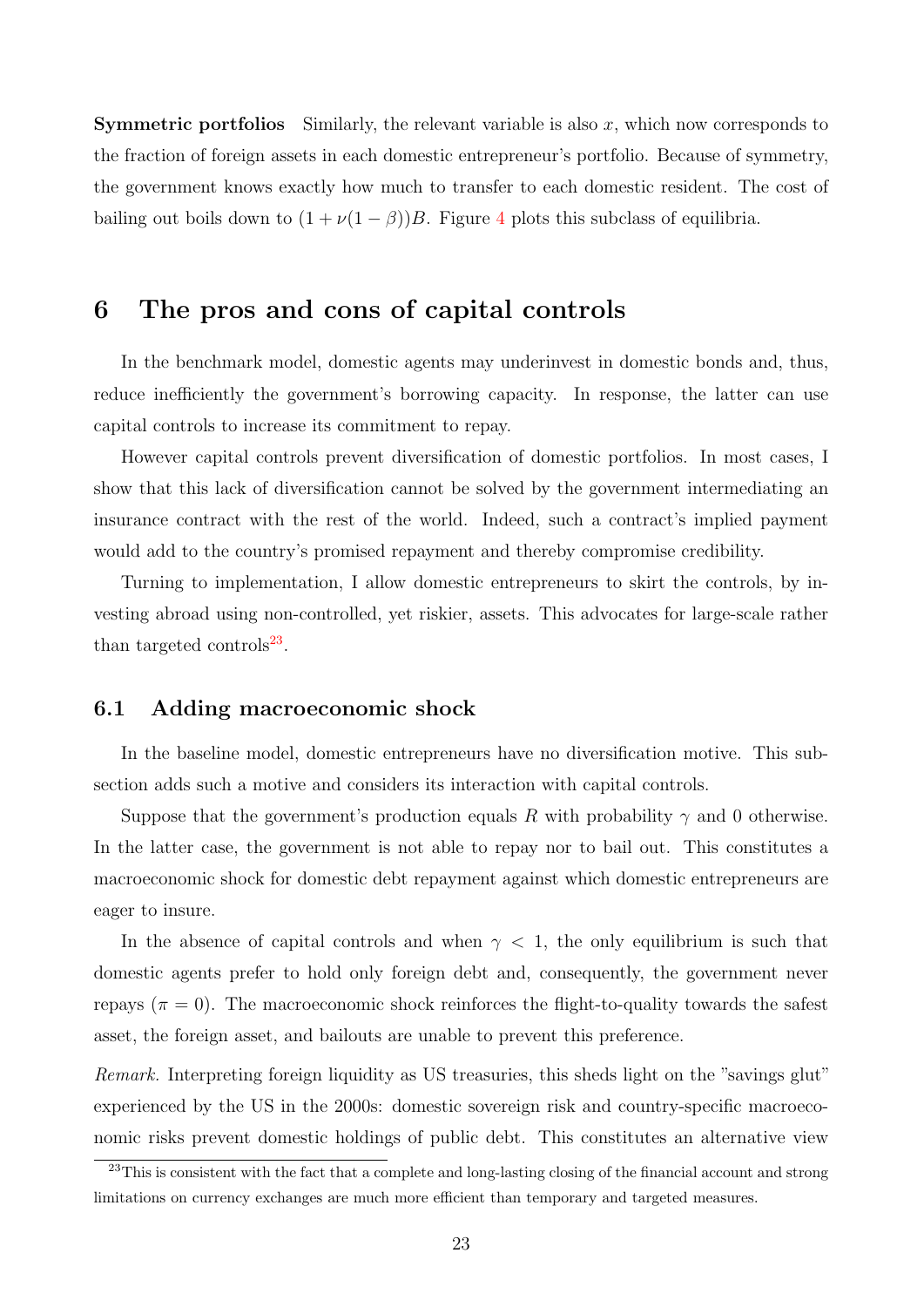to liquidity explanations of global imbalances pioneered by [Caballero, Farhi, and Gourinchas](#page-47-9) [\(2008\)](#page-47-9), who emphasize the ability to generate financial assets from real investment.

Could the government insure against this shock? In response to the macroeconomic shock, the government can try to self-insure by contracting with foreigners. Thus, it may receive resources in the bad state (i.e. the return is 0) against a payment in the good state (i.e. the return is  $R$ ). As in the baseline model, the participation of foreigners to this contract depends on the observability of the promised payments:

- (i) When the repayment associated with the insurance contract is observable, such insurance contract cannot exist. The government does not honor its contract, as it has no incentives to repay foreigners.
- (ii) When insurance contract repayment cannot be distinguished from other repayment, this fungibility leads to a similar commitment problem as in section [5.](#page-16-0)

Let me consider this new commitment problem.

To cover repayments in the bad state, the transfer should be greater than or equal to Z. Foreigners' break-even condition pins down payment by the government in the good state:

$$
\gamma \pi P^* = (1 - \gamma) Z
$$

with  $P^*$  denoting the insurance contract payment and  $\pi$  the repayment probability in the good state. This allows to write total repayment to foreigners in the good state as

$$
\left[\frac{1-\gamma}{\pi\gamma}+1\right]Z.
$$

Total repayment includes repayment associated with the insurance contract and repayment of domestic public bonds Z. Plugging this new value into the baseline model, we obtain the following result:

<span id="page-25-0"></span>**Proposition 3.** When Z is high enough or  $\gamma$  low enough, the government defaults with probability 1 in the good state.

#### Proof. See appendix.

Too large repayment in the good state prevents foreigners to insure the government against domestic macroeconomic shocks. Here, large repayment corresponds either to already large domestic public debt (Z large), or to very likely macroeconomic risks ( $\gamma$  low), implying large insurance contract's payment in the good state.

 $\Box$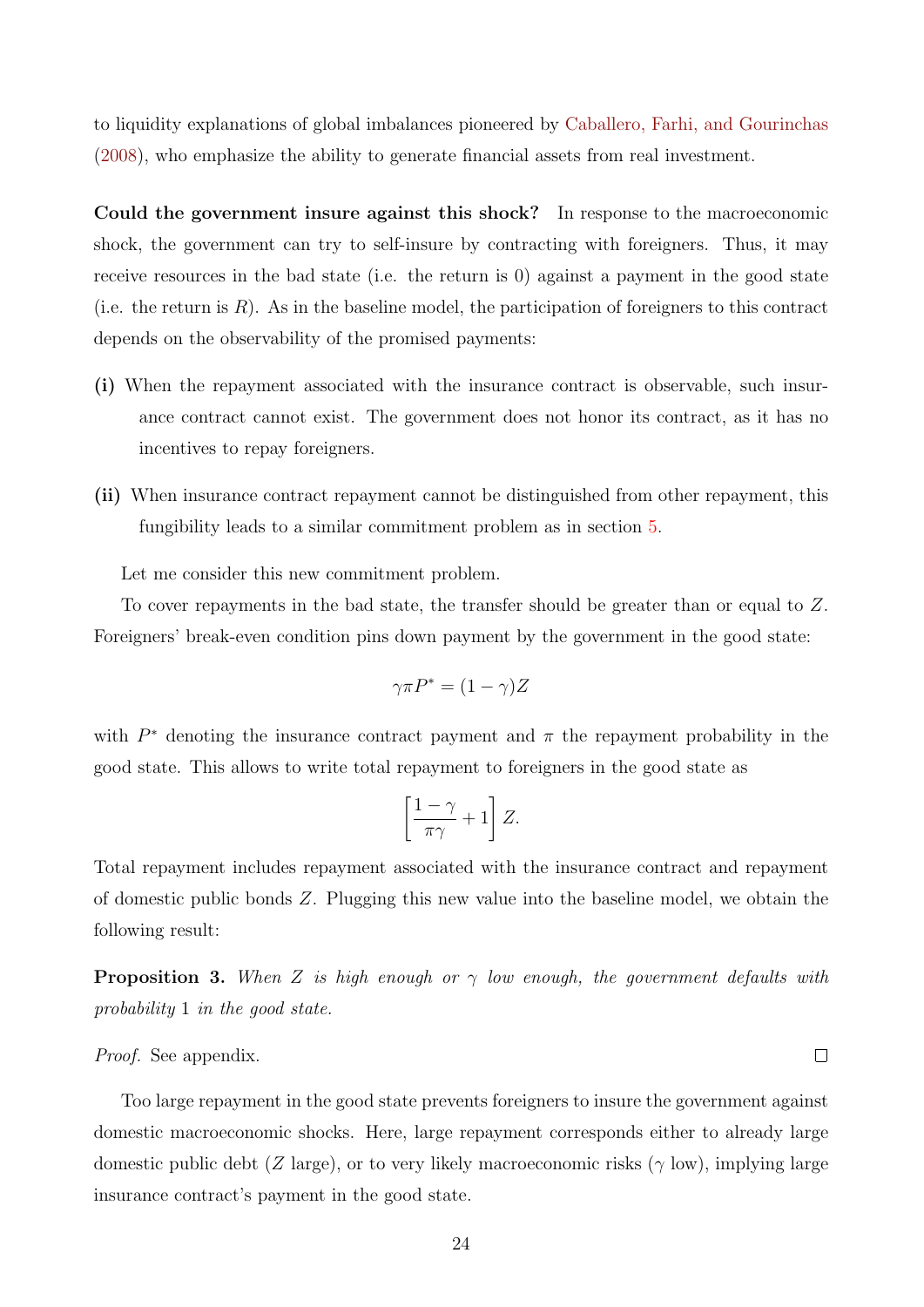Remark. This result is reminiscent of the contingent sovereign debt literature (e.g. [Grossman](#page-48-10) [and Van Huyck,](#page-48-10) [1988;](#page-48-10) [Borensztein and Mauro,](#page-47-10) [2004;](#page-47-10) [Chamon et al.,](#page-47-11) [2005\)](#page-47-11). Using such contingent instruments rather than non-contingent debt allows to achieve better risk-sharing and to avoid pro-cyclical policies in bad times. Here, contingent bonds allow for lower observability of repayment compared with explicit international insurance contract, but Proposition [3](#page-25-0) limits this possibility of contingent bonds, as the option of default restricts promised repayment in good times.

Optimal portfolios Without macroeconomic shocks, optimal portfolios are invested only in domestic bonds, so as to maximize the government's ability to borrow (cf. section [5\)](#page-16-0). Macroeconomic shocks introduce a trade-off for portfolios because of the additional need of diversification. The gain of domestically-invested portfolios is the greater government's ability to borrow  $\gamma RG = \gamma RpZ$ . The diversification cost results from reduced domestic entrepreneurs' investment in bad times:  $\beta(1-\gamma)\int_0^1 (F(z^i+x^i)-F(x^i)).$ 

As long as R or  $\gamma$  are large enough, the government strictly prefers to increase its borrowing capacity, even at the cost of a lack of diversification. Otherwise, capital controls are not desirable.

#### 6.2 Introducing a tax on flows of funds

When capital controls are desirable, domestic residents can circumvent these controls, for example, by replicating asset positions using uncontrolled markets or financial instruments, or by directly using subsidiaries abroad. When, for example, Brazil introduced capital controls on stock- and bond markets in the late 2000s, intra-companies loans skyrocketed in response, presumably, to circumvent the controls.

In this subsection, I introduce a tax on capital flows and I consider the possibility of skirting tools. As in the benchmark model, portfolios are not observable and government can only intervene by taxing flows of funds received by investors. Let  $\kappa \in (0,1)$  be the tax rate on flows of funds.

If the government were able to observe who initiated a transfer of funds, it would tax domestic investment abroad and let foreign investors purchase domestic bonds. I assume, however, that the government does not have this ability so that it has to tax uniformly all flows of funds. As a result, capital controls affect purchases of foreign bonds by domestic agents along with investment by foreigners in domestic bonds.

Without loss of generality, I consider a tax on outflows in period 0 and  $1^{24}$  $1^{24}$  $1^{24}$ .

<span id="page-26-0"></span> $\frac{24}{100}$  Notice that, because of the timing of the model, taxing outflows in period 0, or inflows in period 1, would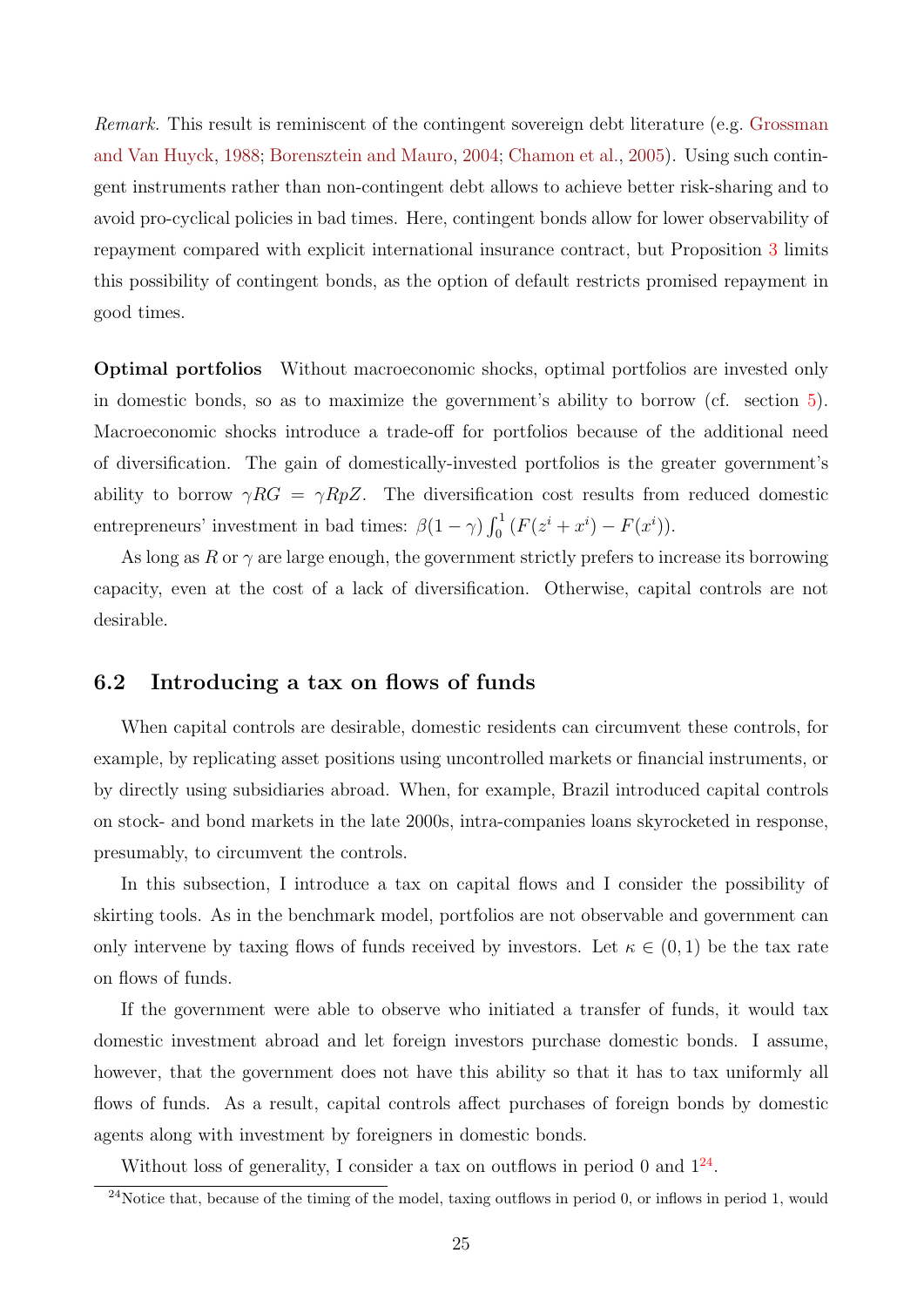#### 6.2.1 General outcome

Foreign investors purchase domestic bonds if and only if  $p \leq \gamma \pi (1 - \kappa)$  and domestic entrepreneurs' payoff as a function of foreign bonds' holding is:

$$
P(xi) = \gamma \left( \pi F \left( xi (1 - \kappa) + \frac{1 - xi}{p} \right) + (1 - \pi) F(xi (1 - \kappa) + B) \right) + (1 - \gamma) F(xi (1 - \kappa))
$$
\n(9)

I let for the appendix the description of the corresponding demand function.

Turning to equilibria, with capital controls  $\kappa > 0$ , no-default equilibria exist, and the price of domestic bonds is  $\gamma(1 - \kappa)$ . Default  $\{\pi = 0, B = 0\}$  is always an equilibrium.

The introduction of a tax on financial flows prevents domestic agents from purchasing foreign assets rather than domestic debt and, in turn, this gives incentive to the government to repay. The tax, however, reduces the price at which foreign investors accept to purchase domestic bonds.

An example without macroeconomic shock. This corresponds to  $\gamma = 1$ . Each entrepreneur invests his endowment only in domestic bonds  $(x^{i} = 0)$ , i.e. a symmetric equilibrium where  $x = 0$ ). The price of domestic bonds is  $1 - \kappa$ .

The tax on external flows delivers  $\nu(1-\beta)\kappa$  to the government. This implies a trade-off between government financing and the risk of multiple equilibria. Overall the government obtains  $(1 - \kappa)(1 + \nu(1 - \beta)) + \kappa \nu(1 - \beta) = 1 + \nu(1 - \beta) - \kappa$  from the issuance of bonds and capital controls. Without capital controls, the government faces multiple equilibria but it can obtain as much as  $1 + c$  in some equilibria.

Remark (Ex ante problem of bonds issuance). When the government issues only a mass 1 of bonds rather than  $1 + c$ , they obtain 1 of resource, which has to be compared with  $(1 - \kappa)(1 + \nu(1 - \beta)) + \kappa\nu(1 - \beta)$ . As long as  $\nu(1 - \beta) \ge \kappa$ , the government gains to issue more bonds than a mass of 1.

#### 6.2.2 Opening the financial account

Adding another investment opportunity abroad may allow domestic entrepreneurs to avoid the controls. Here this alternative investment is a foreign risky asset that yields  $1/\zeta$  with probability  $\zeta$ , with  $\zeta \in [0, 1]$  and 0 otherwise, so that the expected return equals 1.

The government can impose capital controls  $(\kappa)$  on sovereign debt markets, or also on risky foreign asset markets. Depending on the government's choice, we obtain:

be sufficient to preclude domestic entrepreneurs' investment abroad. This is not robust to extensions such as overlapping generation.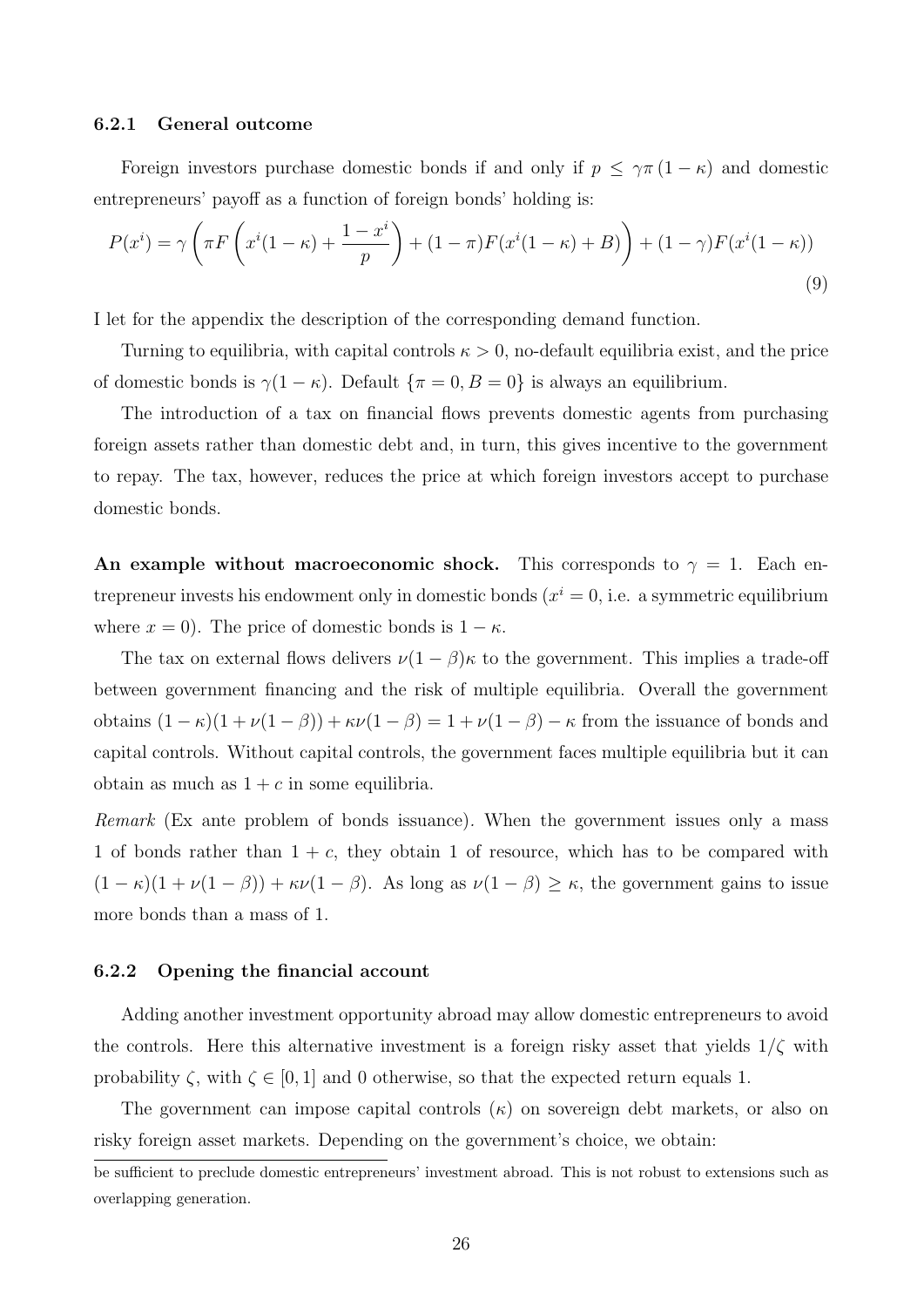Proposition 4. In absence of capital controls, domestic entrepreneurs purchase directly only foreign bonds: they do not save through banks (and banks do not purchase risky foreign debt) and do not purchase domestic bonds.

With capital controls restricted to sovereign debt markets, there exists a threshold  $\overline{\zeta} \in [\gamma, 1]$ such that, for any  $\zeta > \overline{\zeta}$ , domestic entrepreneurs save their whole endowment through banks in risky foreign assets.

With capital controls on both markets, domestic entrepreneurs do not save through banks (banks do not purchase risky foreign debt): the outcome follows the previous subsection.

Incomplete capital controls combined with sufficiently rewarding skirting structures ( $\zeta$  is not too low), prevents the government from keeping domestic savings at home. The degree of completeness of controls is here inversely proportional to the degree of openness as measured by indexes de jure as defined by [Chinn and Ito](#page-48-11) [\(2006\)](#page-48-11) or de facto by [Milesi-Ferretti and Lane](#page-49-9) [\(2005\)](#page-49-9).

## <span id="page-28-0"></span>7 Further discussions and extensions

#### 7.1 Incentive compatible bailouts

In the benchmark model, transfers are restricted to be uniform across agents. In this subsection, I allow for a more general class of bailouts, potentially allowing for portfolio revelation.

The government offers a schedule  $\{T_1(\hat{x}^i), T_2(\hat{x}^i)\}\$ , where  $T_1$  is the transfer taking place before entrepreneurs invest and  $T_2$  the one taking place after entrepreneurs invested and  $\hat{x}^i$  is the portfolio announced by an entrepreneur. The delayed component  $T_2$  could help achieve incentive compatibility<sup>[25](#page-28-1)</sup>.

The key ingredient here is the hiding constraint of domestic entrepreneurs. Intuitively, incentive compatible bailouts would have been implemented by loans with interest rates high enough such that only entrepreneurs with sufficiently high marginal returns  $(\rho_1$  here) accept to participate. The hiding constraint rules out these kinds of loans and also rules out any government's replication of these loans by implementing transfers before investment and by expropriating date-1 incomes, as the government cannot tax entrepreneurs.

The following proposition summarizes the results of the mechanism design problem:

<span id="page-28-1"></span><sup>&</sup>lt;sup>25</sup>Furthermore, I allow  $T_1$  to be random as in [Maskin and Riley](#page-49-10) [\(1984\)](#page-49-10) and [Stiglitz](#page-49-11) [\(1987\)](#page-49-11). In contrast, without loss of generality,  $T_2$  can be assumed to be deterministic, as agents are risk-neutral after investing.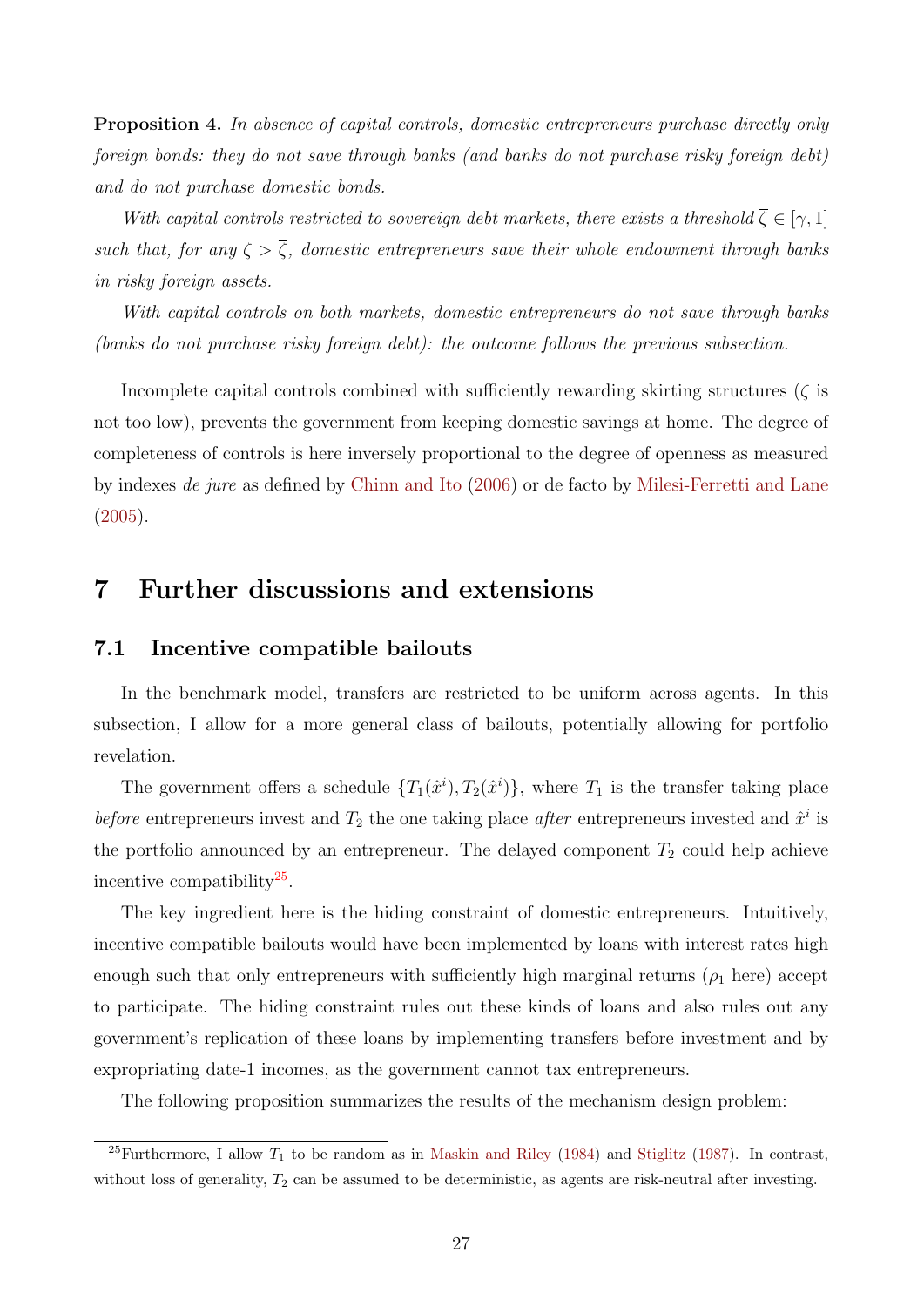<span id="page-29-0"></span>Proposition 5 (Incentive-compatible bailouts). Incentive-compatible bailouts are such that:

- (i)  $T_1$  is deterministic and is such that  $T_1 = 1 x^i$  and  $T_2 = \rho_2 x^i$ .
- (ii) When  $\beta \rho_1 \leq \rho_2(1 + \nu(\rho_2 1)/\rho_2)$ , there is no loss of generality involved in considering only uniform bailouts.

<span id="page-29-1"></span> $\Box$ 

Proof. See appendix.

An incentive-compatible mechanism implies an additional transfer  $(T_2)$  to domestic entrepreneurs after they invested. This transfer is a strictly increasing function of entrepreneurs' announcement  $\hat{x}^i$  in order to give an incentive to entrepreneurs with large net positions in foreign assets to reveal their type. A lower bound on this subsidy is obtained by compensating the production that an entrepreneur would have obtained if he had announced holding only domestic bonds. Then, to choose the form of its bailout, the government compares the costs associated with the two transfers  $T_1$  and  $T_2$  with the loss implied by a single and uniform bailout:

$$
\max_{B} \left\{ \beta \int_{0}^{1} \left[ f(x^{i} + B) \right] di - B(1 + \nu(1 - \beta)) \right\} - \int_{0}^{1} \left[ \beta \rho_{1} - (1 + \nu)(1 - x^{i}) + (\beta - (1 + \nu(1 - \beta)))Rx^{i} \right] di \ge 0
$$
 (10)

To consider uniform bailouts is relevant when  $\beta \rho_1 \leq \rho_2(1 + \nu(\rho_2 - 1)/\rho_2)$ , that is, when the cost of not sufficiently bailing out some entrepreneurs  $(\rho_2)$  is lower than the cost of implementing two transfers.

Extensions This paragraph's conclusions can be extended by continuity to imperfectly concealable date-1 income and, similarly, to imperfectly pledgeable income. In particular, this would ensure that sufficiently exposed financial institutions would borrow from the government. This would be consistent with evidence on discount window borrowing during the 2008 financial crisis (cf. [Armantier et al.,](#page-47-12) [2011\)](#page-47-12).

Yet, to this extent that income is sufficiently concealable, such loans (or their equivalent in terms of transfers and ex post expropriation) are not sufficient for optimally bailing out domestic residents.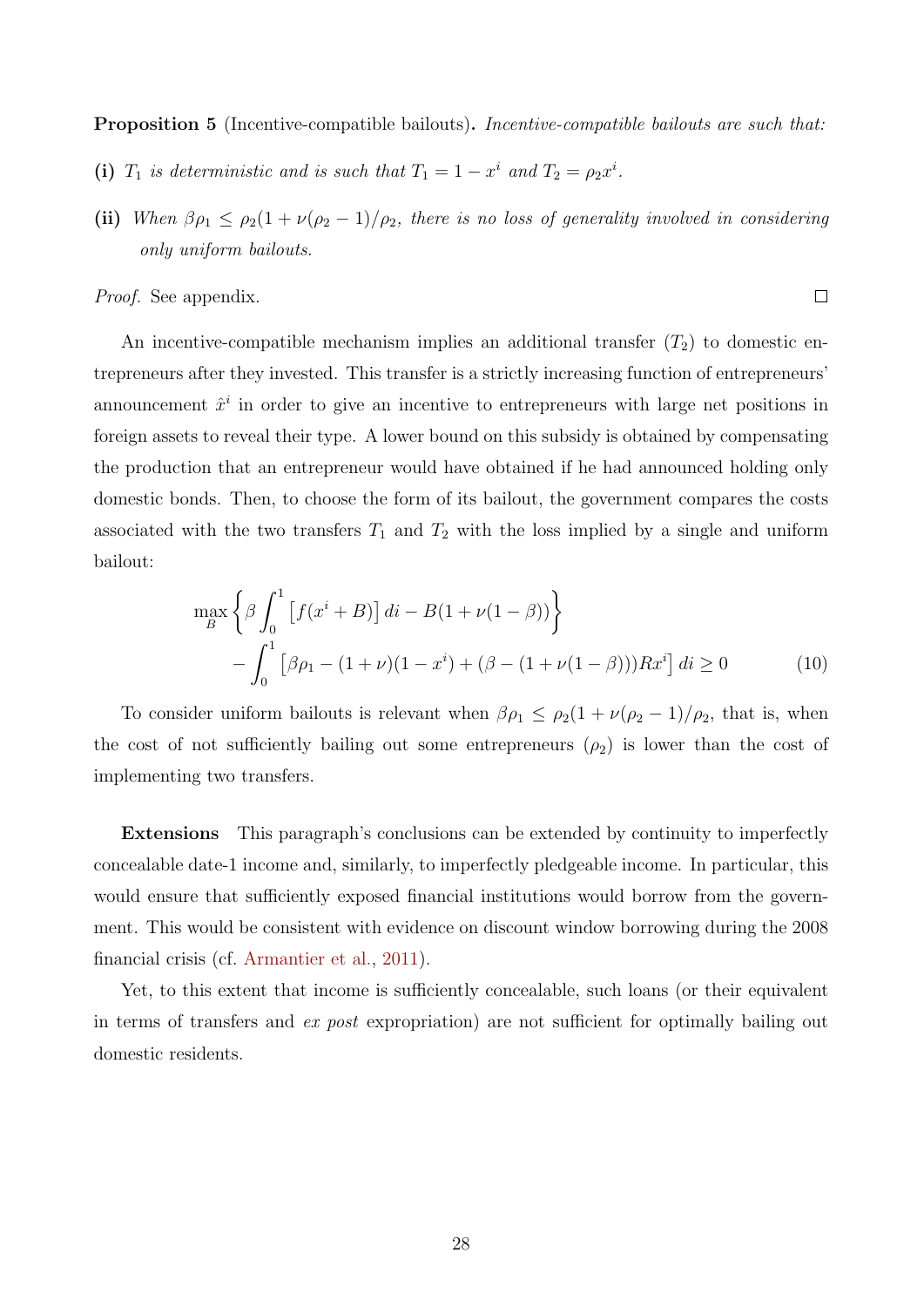### <span id="page-30-0"></span>7.2 Non-observability of portfolios

This subsection discusses this paper's central assumption: the government's inability to observe domestic portfolios<sup>[26](#page-30-1)</sup>.

Verifiability of domestic holdings A simple argument against non-observability is verifiability: the government can assess each domestic agent's exposure by requiring from him to disclose his bondholdings. In the absence of secondary markets, domestic agents would announce exactly what they hold and, hence, the government would be able to default and to perfectly bail out domestic residents, or, equivalently, to default selectively on external debt.

However, verifiability becomes more difficult and costlier in complex financial systems. Domestic residents may be exposed to debt indirectly through loans (collateralized or noncollateralized) or equity participations in foreign financial institutions that, in turn, own domestic public debt. Conversely, domestic residents may have domestic debt on their balance sheet, but, at the same time, they could have transferred the corresponding default risk to foreign agents by purchasing credit default swaps<sup>[27](#page-30-2)</sup>. In other words, domestic *holdings* may differ from domestic *exposures*. As soon as information acquisition is costly, keeping track of all the domestic exposures becomes inefficient $^{28}$  $^{28}$  $^{28}$ .

Hints from data? Even though domestic residents may make up for exposures using derivatives or other instruments (Proposition [8\)](#page-38-0), looking at data may provide hints to the quantitative relevance of unobservable and dispersed portfolios.

First most datasets at the disaggregated level concern only banks (the European Banking Authority stress-tests in 2010 and 2011 for example). Usually not collected on a regular basis, these data concern only a fraction of domestic bondholders (from 23% for Finland or 29% for Greece to 81% for Switzerland, comparing the EBA stress tests with the IMF aggregate data from [Arslanalp and Tsuda](#page-47-13) [\(2012\)](#page-47-13)). As far as I know, more detailed datasets on a wider range of ultimate-risk exposures do not exist and remain barely known.

Indirect exposures can be of the same order of magnitude as direct holdings. For example, the EBA have assessed the banks' exposures through loans to the private sector (so excluding exposures to the country's public bonds) exposed to one country's default. For the main Italian banks, these defaulted exposures range between 52% (Intesa San Paolo) of the bank's

<span id="page-30-1"></span> $^{26}$ I leave for the [appendix](#page-37-0) the description of further theoretical foundations of that inability (e.g. endogenous financial complexity or asymmetry of information between the government and taxpayers).

<span id="page-30-2"></span><sup>&</sup>lt;sup>27</sup>Similarly, domestic agents' exposure hinge on credit derivatives and not through direct holdings of domestic public debt.

<span id="page-30-3"></span><sup>28</sup>Cf. [Caballero and Simsek](#page-47-14) [\(2013\)](#page-47-14) for a theoretical understanding of information acquisition and complexity.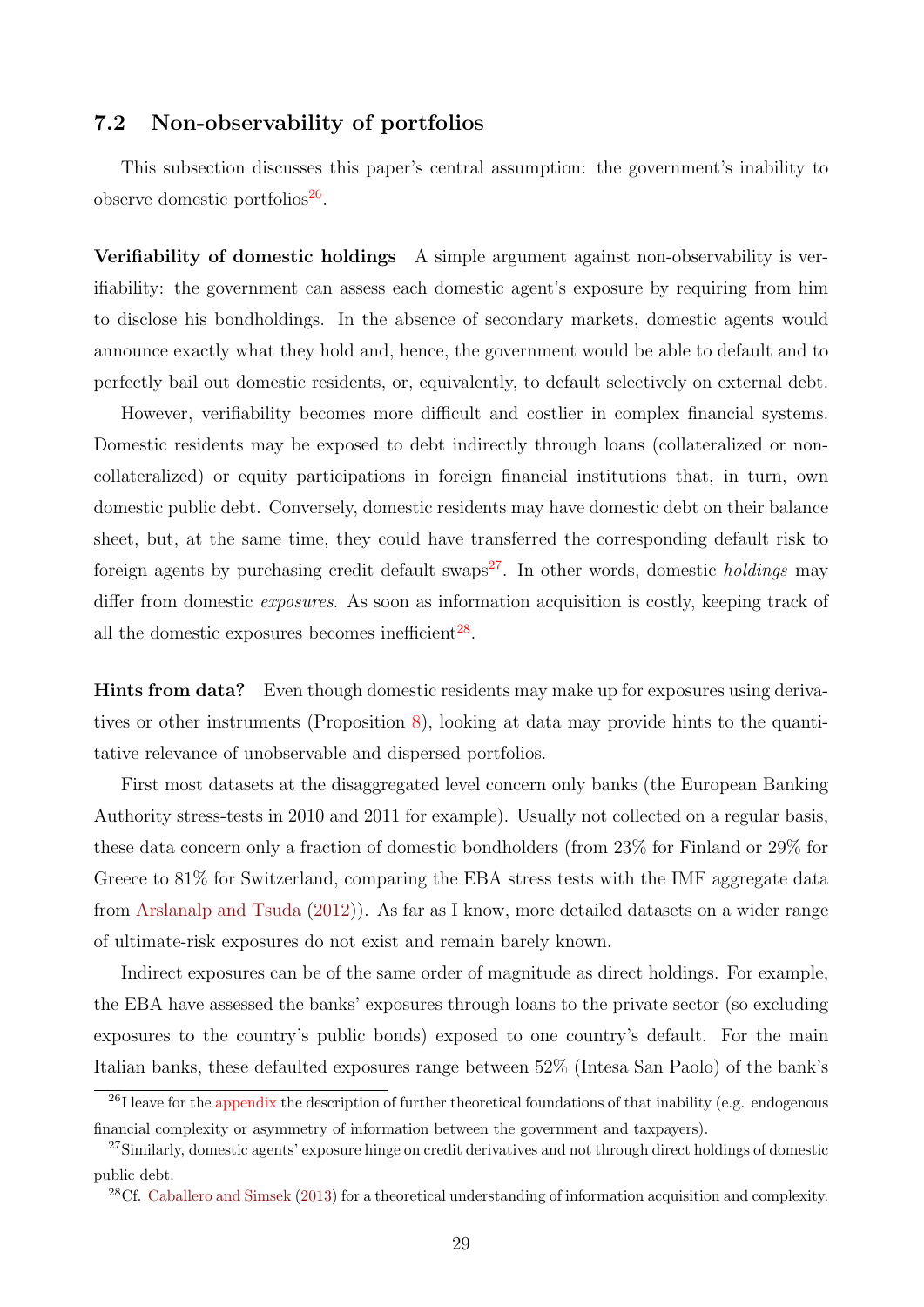direct holdings of Italian debt to 103% (Banco Popolare), and for the main Greek banks, these range between only 6% for the Hellenic PostBank to 74% for AlphaBank. Notice, however, that indirect exposures contribute to the inability to bail out to the extend that they allow for more opacity.

Finally, bank's holdings, themselves, are very dispersed among banks. The fraction of domestic bank's holdings of domestic bonds concentrated in the largest banks is usually small compared with the concentration of banking capital or assets: the 4 largest spanish banks concentrate only 27.8% of banks' holdings of spanish debt but 67% of spanish banking capital and  $70\%$  of bank-owned assets<sup>[29](#page-31-0)</sup>.

Finally, empirical evidence also emphasizes the fact that financial institutions may adapt immediately to bailouts. [He et al.](#page-48-12) [\(2010\)](#page-48-12) provide evidence that, in the 2008 financial crisis, hedge funds and broker-dealers sold assets to commercial banks in anticipation of a bailout of the latter<sup>[30](#page-31-1)</sup>. Turning to ex post verifications of bailout's efficiency, money's fungibility makes the use of transfers to banks hard to track (cf. [COP,](#page-48-13) [2011\)](#page-48-13) and public authorities can only rely on broad proxies such as overall lending activities for measuring the effect of a bailout.

Secondary markets [Broner, Martin, and Ventura](#page-47-1) [\(2010\)](#page-47-1) argue that the presence of secondary markets, allowing foreign investors to resell their domestic country's bonds to domestic residents, prompts the government to honor its debt. Is there conclusion robust to the introduction of bailouts?

In this paper's framework, secondary markets are redundant with primary markets: no additional shock occurs between period 0 and 1, and thus, the introduction of such markets does not modify Section [5'](#page-16-0)s results. If domestic entrepreneurs buy back the all the debt on secondary markets in period 1, the government repays. This is, however, exactly equivalent to a no-default equilibrium. In particular, the amount of debt that the government can credibly repay is bounded above by the cost of a bailout. Thus embedding secondary markets in this paper's framework would not alter the set of equilibria.

Notice, however, when portfolios are fully observable, domestic agents cannot purchase more domestic bonds than their savings, i.e. 1, and so, equilibria with external debt higher than 1 cannot be sustained: total government borrowing . As a result, in this paper's context, secondary markets *per se* are unable to explain why the government can borrow more than

<span id="page-31-0"></span><sup>&</sup>lt;sup>29</sup>Similarly, this fraction is 32% for the 4 largest french banks,  $49.7\%$  for the 12 largest german banks,  $32.6\%$ for the 4 largest Italian banks and 27.8% for the 4 largest spanish banks.

<span id="page-31-1"></span><sup>30</sup>Such as monetary bailouts: Federal Reserve's lending facilities, or government's guarantees such as the Trouble Asset Relief Program I and II.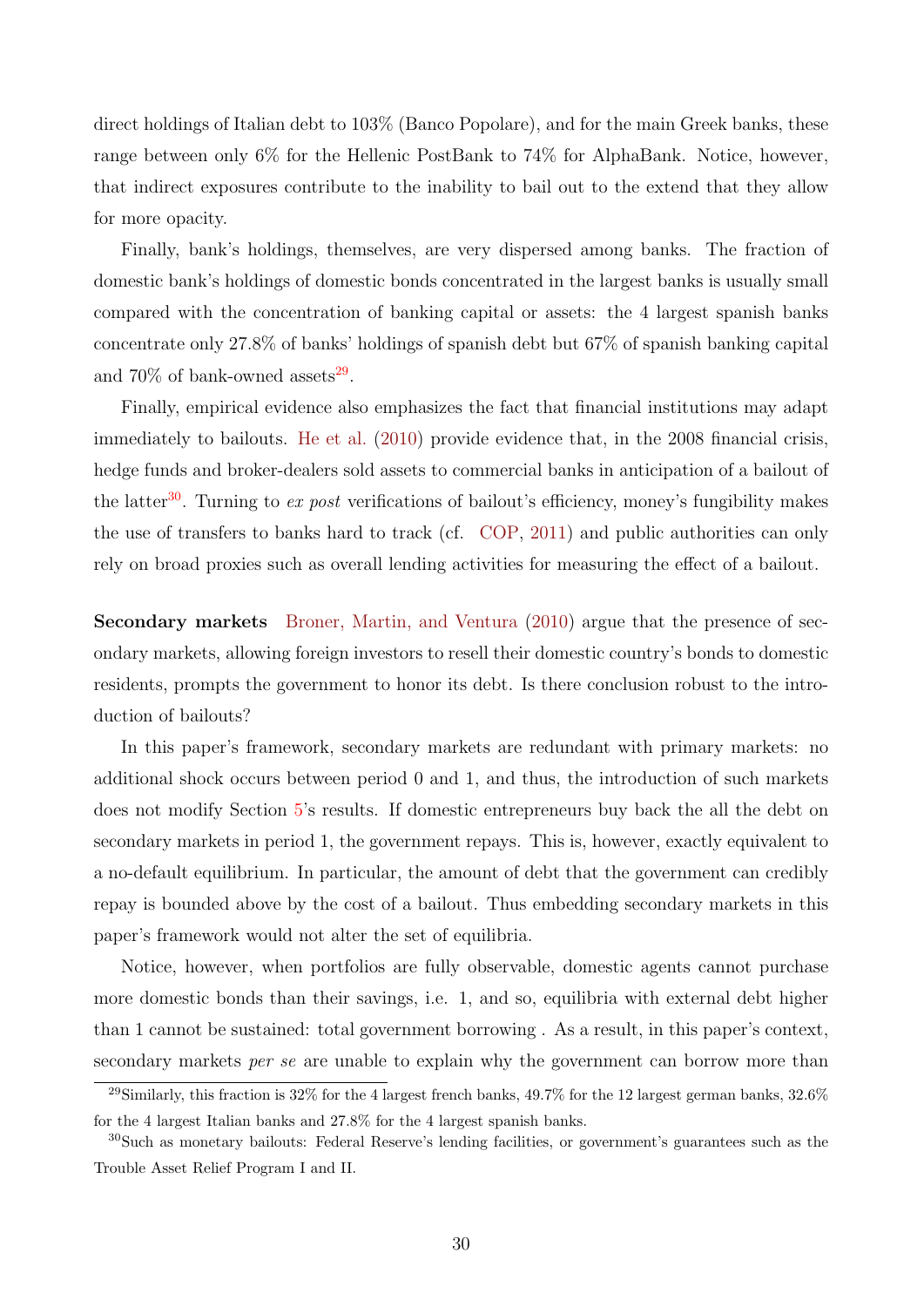in autarky.

The main reason is that secondary markets do not prevent the government from replicating a selective default by defaulting wholesale and compensating domestic residents, if secondary markets are associated with perfect information<sup>[31](#page-32-0)</sup>. Yet, by contributing to the opacity of domestic exposures, and hence, to portfolio non-observability, secondary markets may still improve sovereign credibility.

Intuitively, sovereign repayment does not require secondary markets. Suppose that a domestic bank claims to be exposed to a foreign bank holding domestic debt through, for example, the interbank market. The government may be better off by honoring its commitment in order to avoid the foreign bank's default on the loan granted by the domestic bank, even though domestic residents are unable to directly repurchase bonds held by foreigners.

Conversely, domestic bailouts suggest an alternative role for secondary markets for sovereign repayment: agents that are more likely bailed out (e.g. banks) repurchase the debt from agents less likely to be bailed out (e.g. hedge funds) making transfers more costly, and so, repayment more attractive. Notice that this emphasizes the role of domestic secondary markets, in contrast with [Broner, Martin, and Ventura](#page-47-1) [\(2010\)](#page-47-1) who emphasize international secondary markets. Yet, to the extend that information on portfolios is imperfect, the possibility of bailouts may also preempt secondary markets. When anticipating a default followed by a bailout, as transfers do not compensate exactly domestic agents' losses, these agents do not have individually the incentive to deviate and purchase domestic bonds in secondary markets, unless the corresponding change in the domestic portfolio distribution modifies the country's willingness to bailout<sup>[32](#page-32-1)</sup>.

### 7.3 Internal costs of default and bailouts

The quantitative relance of internal costs of default through the banking sector has been documented by [Rajan and Zingales](#page-49-12) [\(1998\)](#page-49-12), who show that the probability of banking crises increases significatively after a domestic default. [Brutti](#page-47-3) [\(2011\)](#page-47-3) provides further evidence on the association of sovereign debt crises and domestic private sector's liquidity crises, and

<span id="page-32-0"></span> $31$ Under perfection information, this conclusion carries over when including an arbitrarily small external cost of default as in [Broner, Martin, and Ventura](#page-47-1) [\(2010\)](#page-47-1): as the government can perfectly compensate domestic entrepreneurs against a potential default, this additional external cost ends up being the only cost resulting from the default.

<span id="page-32-1"></span><sup>&</sup>lt;sup>32</sup>In the case of perfect information, domestic residents, anticipating perfect bailouts are indifferent to domestic debt repurchase on secondary markets, and so, anything can be an equilibrium. When information is imperfect, this does not hold anymore as, for any given level of non-targeted transfers, domestic investors would be strictly worse off buying defaulted domestic bonds, unless this affects the level of transfers.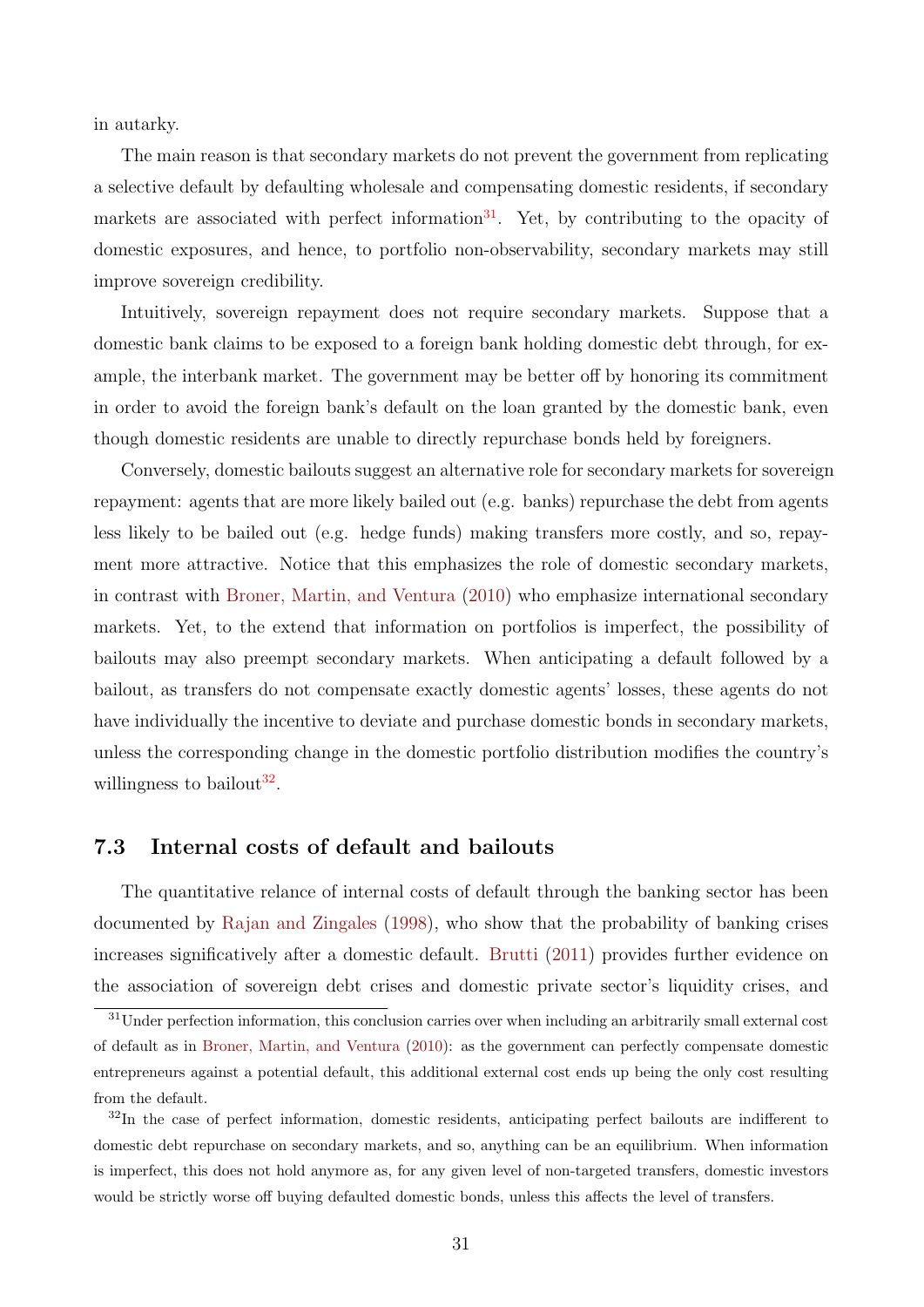[Gennaioli, Martin, and Rossi](#page-48-6)  $(2011)$  highlight the quantitative role of banks<sup>[33](#page-33-0)</sup>.

Bailouts in the baseline model can be implemented in several ways, such as direct transfers, loans at discounted interest rates to banks or financial institutions or any other instruments aiming to redistribute resources and sustain economic activity.

For example, in the 2001 Argentinian default, banks' deposits convertibility was suspended (the so-called "corralito" decided the 3rd of december 2001). Despite criticisms of the efficiency of such a suspension, other suggested solutions would have in fact be bailouts as well. This includes, among others, central banks interventions as lender of last resort suggested. Similar banks' liabilities suspensions were decided by Russian authorities in August 1998 after having defaulted on their debt. More generally, monetary policy, through devaluation or inflation, may also redistribute resources after a default. Yet, these tools remain imperfect as the transfers they may implement do not exactly the effects of a default.

Bailouts and reputation costs A possible objection against the possibility of bailouts after a default can be the reputation cost it would involve: implementing transfers to domestic residents is a clear signal to foreigners that the country has defaulted despite having the resources for reimbursing. Yet, this would correspond to reputation costs similar to those implied by the default itself. And so, if these reputation costs are unable, both quantitatively and theoretically following [Bulow and Rogoff](#page-47-0) [\(1989\)](#page-47-0), to incentivize the country to repay, they are also unable to prevent the country from bailing out its residents.

Nevertheless, even small, reputation costs may encourage the country to make the presence of domestic bailouts difficult to assess, as this can decrease the stigma associated with an nonexcusable default. To the extend that non-targeted transfers are less identifiable than direct transfers (e.g. through monetary policy), reputation costs may reduce as well the country's ability to implement perfect bailouts.

Are bailout expectations desirable? Ex ante, the anticipation of a bailout can make the government more accountable as it increases the internal demand of bonds. Conversely, the possibility of a bailout decreases the government's ability to borrow, as, then, the government can make up for internal costs. As a result, the government faces a trade-off, if it is willing to manage bailout expectations (e.g. through past actions).

<span id="page-33-0"></span><sup>33</sup>Cf. also [Arteta and Hale](#page-47-15) [\(2008\)](#page-47-15) or [Borensztein and Panizza](#page-47-16) [\(2009\)](#page-47-16) and [Panizza, Sturzenegger, and](#page-49-13) [Zettelmeyer](#page-49-13) [\(2009\)](#page-49-13) for recent surveys. For the role of banks, further quantitative as well as theoretical research could yield interesting insights from the mutual feedback between countries' debt and banks' fragility using, for example, [Diamond and Rajan](#page-48-14) [\(2001\)](#page-48-14)'s theory of banking.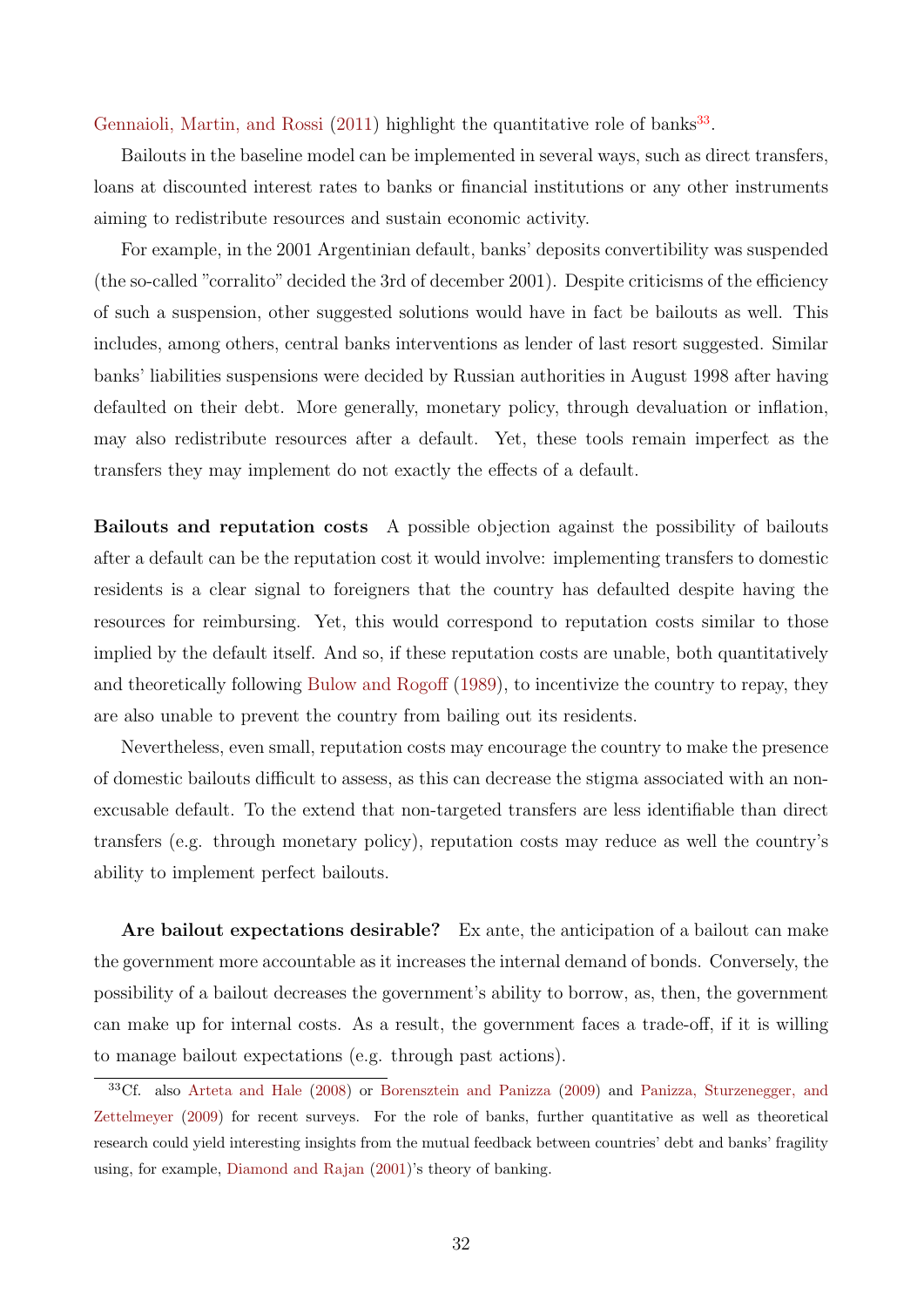Nevertheless, the role of bailouts for fostering domestic holdings of bonds arises when these bonds appear to be risky to investors. This suggests that, when managing expectations, the government should favor expectations of bailouts when its debt appears to be risky to investors, while it should favor no-bailout expectations when the debt is perceived as safe.

#### 7.4 Partial defaults

Countries usually do not renege on their whole stock of debt, preferring partial defaults. For example, [Sturzenegger and Zettelmeyer](#page-49-14) [\(2007\)](#page-49-14) document that debt restructuring in the 1998-2005 period implied losses between 13% and 75% for creditors. This subsection shows that partial defaults replicate, to some extent, complete defaults followed by bailouts, as they leave some wealth to domestic agents. The key difference is that partial defaults do not involve bailouts' costs, but they still imply some repayment to foreigners. When the latter exceeds the former, I show that there is no loss of generality not to consider partial defaults.

When defaulting partially, a government can either repay only a fraction of each bond it has issued or it can repay fully only some bondholders, as in a lottery. I assume in the following that agents prefer to perfectly diversify their portfolios and that domestic bonds are sufficiently divisible. Using the law of large numbers, the two implementations are equivalent, so that I consider only default on a fraction of bonds.

#### 7.4.1 Partial default equilibria

I denote by  $\lambda$  the fraction of the debt that the government repays. From lenders' perspective, because of its inability to observe portfolios, the government has to randomize repayment across the lenders. Thus  $\lambda$  also represents the probability for a lender to be repaid.

Foreign investors compare p with  $\lambda$  and so do domestic entrepreneurs. The government's problem is to maximize the following value function:

$$
W = RG - \lambda Z - (1 + \nu(1 - \beta))B + \beta \int_0^1 F(\lambda z^i + B + x^i)di
$$
 (11)

The maximization of W with respect to the fraction  $\lambda$  also requires having determined optimal bailout and its dependence with respect to the fraction  $\lambda$ . Then, we obtain:

<span id="page-34-0"></span>Proposition 6 (Optimal partial default). Optimal fraction of default and optimal bailout are such that  $\lambda = \lambda^e$  and  $B = 0$ .

Proof. See appendix.

 $\Box$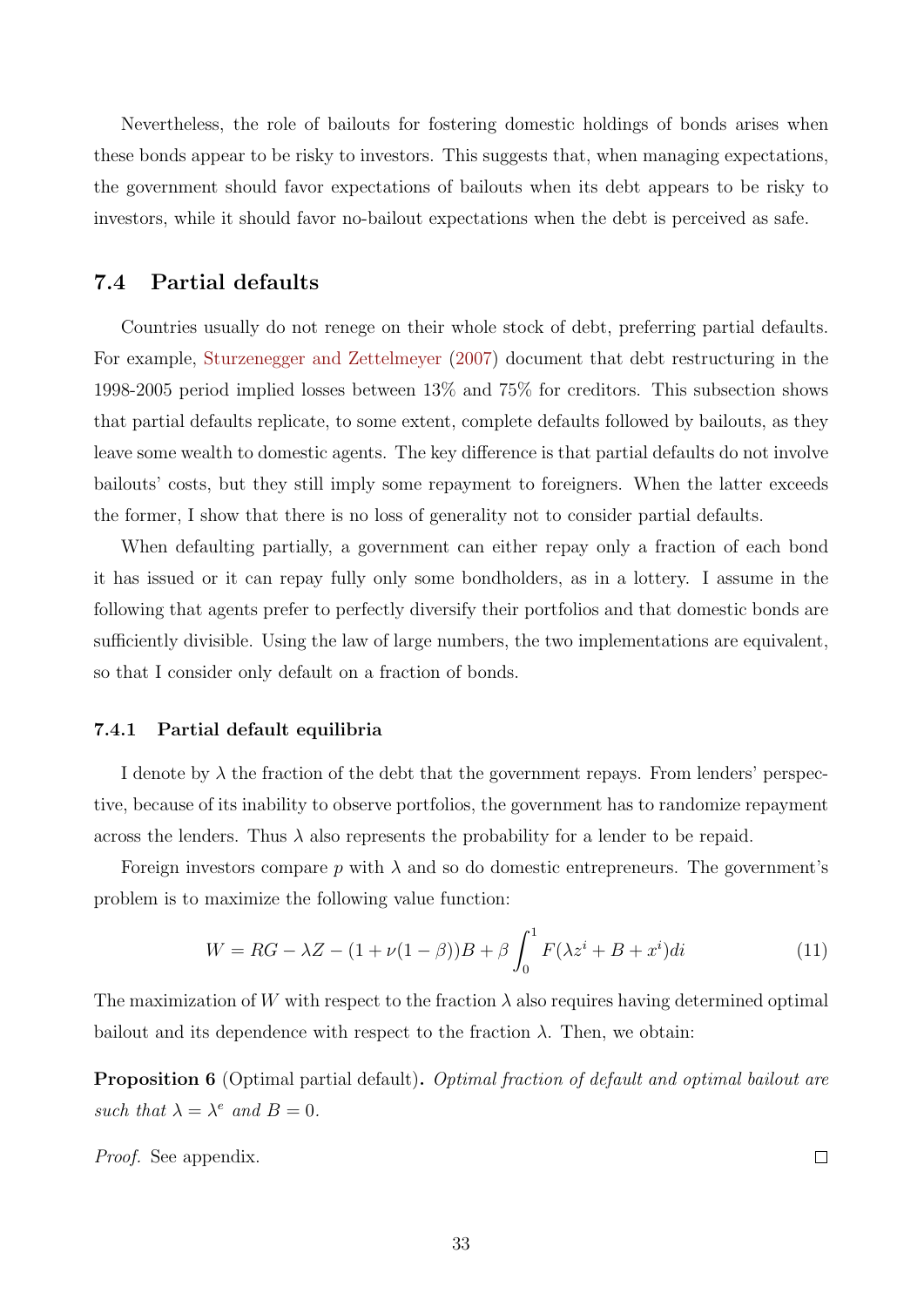**Equilibria** Every  $\lambda \in [0, 1]$  is an equilibrium and partial default has the comparative advantage not to require bailouts. Notice, however, that the production function introduces a bias towards partial defaults, as domestic entrepreneurs are risk-neutral against such defaults.

#### 7.4.2 Welfare comparison

To choose ex post between partial default and complete default followed by a bailout, the government compares the welfare outcome of these two options. Given a distribution of portfolios h compatible with  $\lambda^e$ , the expected defaulted fraction, the government prefers to default and bail out if and only if:

$$
-\lambda^e Z + \beta \rho_1 \le \max_B \beta \int_0^1 F(x+B)h(x)dx - (1+\nu(1-\beta))B
$$

The right hand term corresponds to the welfare outcome of partial default and the left hand term to the outcome of a complete default with a bailout. A sufficient condition for this inequality to hold is that repayment  $Z$  is sufficiently large. With large repayment, partial default requires to repay foreigners considerably as well, making bailouts' costs comparatively more affordable.

## 8 Conclusion

This paper investigates sovereign debt sustainability in a model in which domestic and foreign investors optimally select their portfolios and the sovereign optimizes over its debt, default and bailout policies. It derives conditions under which the country can borrow abroad and shows that internal bailouts do not preclude sovereign borrowing. It determines when capital controls are undesirable in spite of their disciplining benefits. Its main contribution is to connect sovereign credibility with the ability to bail out.

Turning to future research, this paper only considers the case of a small open economy. A richer framework would include multiple countries that would compete to make their debt attractive to their residents, and in turn, to the other country's residents. This would result in coordination problems in borrowing capacities between the two countries, that may prevent an efficient allocation of capital (cf. [Mengus,](#page-49-15) [2013b\)](#page-49-15).

Moreover, this paper emphasizes opacity and complexity as relevant drivers for a country to honor its liabilities. A major amplification channel is, thus, the potential contagion of domestic losses to the whole domestic economy. Future empirical research on internal cost of default should assess quantitatively the link between the government's ability to prevent contagion and financial crisis and its ability to repay sovereign debt.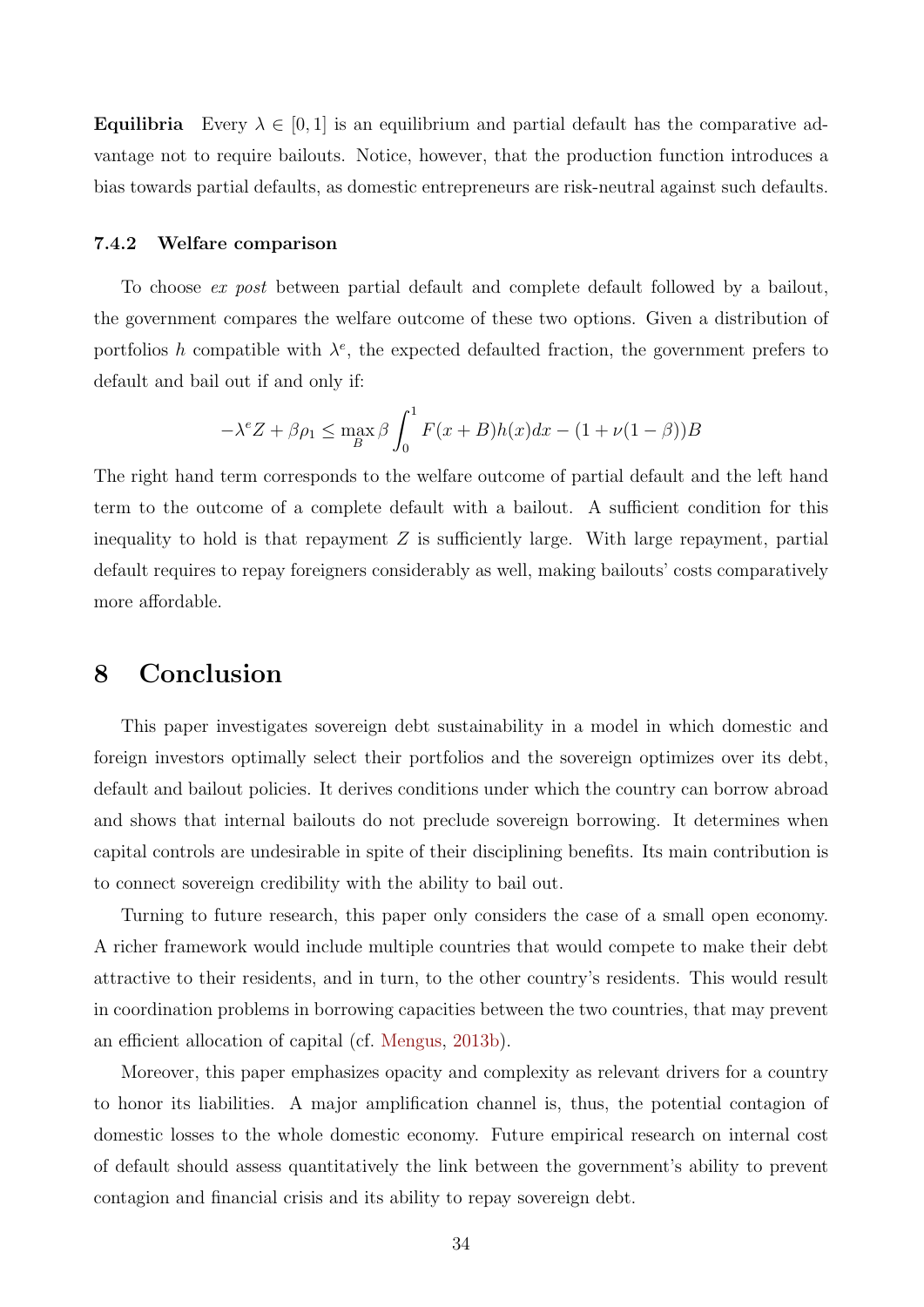Finally, the model in this paper is in real terms and does not allow for nominal adjustments and monetary policy. The framework could be enriched to include nominal variables in order to study the interactions between default and monetary policy's standard objectives such as inflation targeting. Indeed, buybacks of public bonds by central banks give rise to another endogenous cost of default through inflation.

I leave these questions for future research.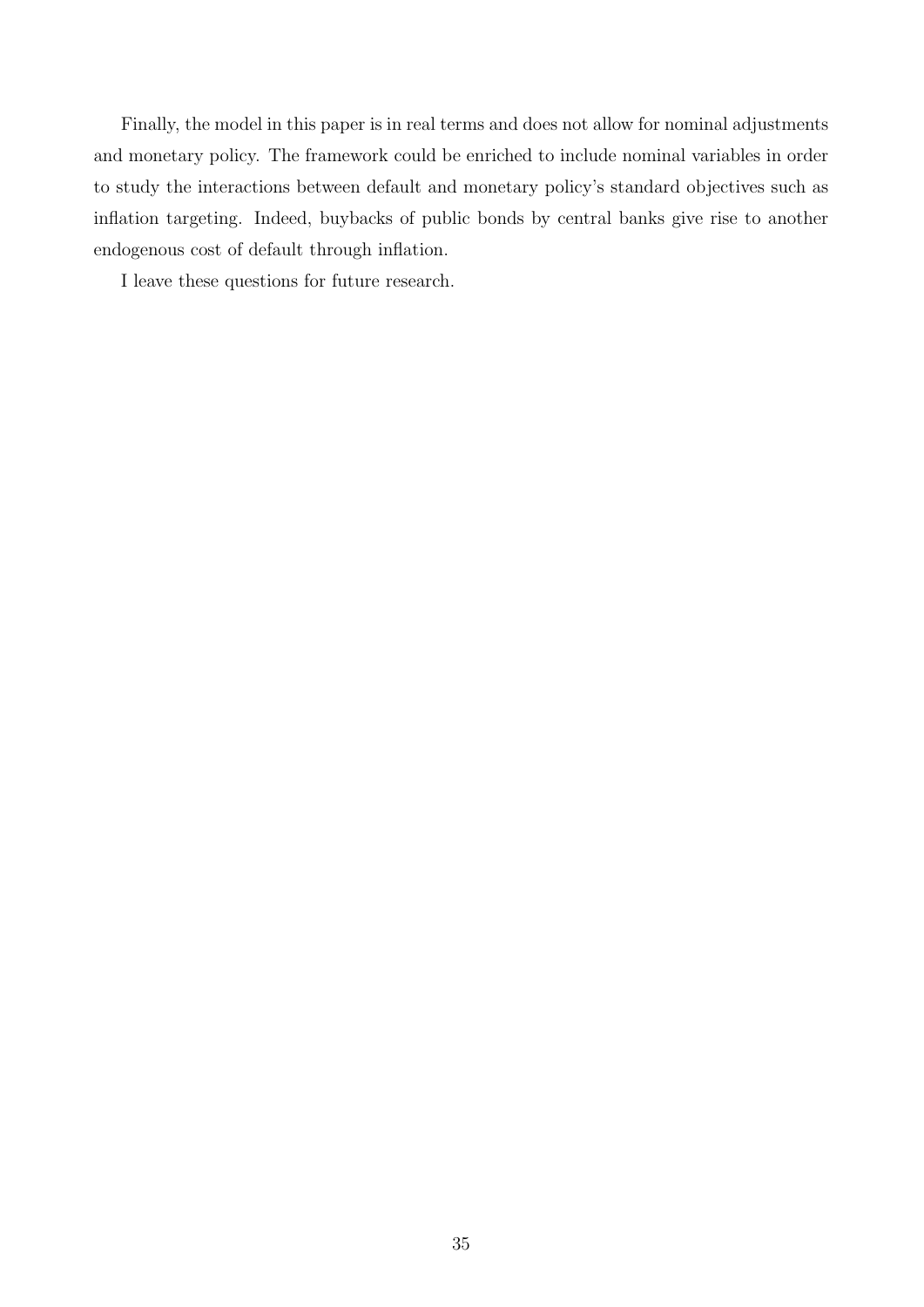## A Appendix

#### A.1 Portfolio non-observability and capture

So far, the main friction was the government's inability to observe domestic bondholders' exposures. Here I provide another form of asymmetry preventing perfect bailouts arising between taxpayers and the government. When taxpayers have imperfect information on domestic bondholders' exposures and when the government may be captured by these bondholders<sup>[34](#page-37-1)</sup>, taxpayers restrict in response the set of possible transfers that the government implements.

Formally, the government has perfect information on entrepreneurs' wealth allocation  $(x<sup>i</sup>)$ , while taxpayers only have information on the aggregate distribution  $h$ . Importantly, they are able to observe the transfers granted by the government to domestic entrepreneurs.

Without taxpayers' limited information, portfolios would be fully observable to everyone and optimal bailouts would be  $1 - x^i$  and production  $F(1)$ .

However, each domestic entrepreneur can try to bribe the government by offering a share  $\xi_i > 0$  of additional benefits linked to excessive bailout:  $F(B^i + x^i) - F(1)$ . Symmetry and the production function monotonicity imply that  $x^i = 1$  and  $B^i = B$ , which diverges to  $\infty$ . In response, taxpayers limit the transfer by imposing a upper bound  $\overline{B}$  using their information on h.

**Proposition 7.** With a captured government,  $\overline{B}$  is:  $\max \{b | H(1-b) \ge 1-\hat{x}\}\$  with  $\hat{x} = \frac{\beta \rho_1 - 1 - \nu(1-\beta)}{\beta(\rho_1 - \rho_2)}$  $\frac{(1-1-\nu(1-\beta))}{\beta(\rho_1-\rho_2)} \in (0,1)$ and  $B = \overline{B}$ .

 $\overline{B}$  is obtained in a similar way as in proposition [1.](#page-14-0) Bailouts are restricted by the least informed agents: the taxpayers, although the government is better informed than in the baseline case.

Notice that here verifiability would be costly as well as the government should provide taxpayers hard information on bondholders' exposures. This would be both costly and lengthy and, thus, prevents the government from finely tailored bailouts.

In addition, any form of political cost would require similar asymmetries of information. Otherwise, the government would be able to compensate residents for the default, precluding internal costs of default.

### <span id="page-37-0"></span>A.2 Endogenous financial complexity

So far, indirect exposures through interbank or derivatives markets have not been explicitly modeled. Hereafter, I allow for such exposures modeled as credit derivatives (CDS for instance) correlated with the country's decisions. The government is endowed with a costly auditing technology for assessing these exposures. When auditing is sufficiently costly, in equilibrium, domestic agents may engage in financial complexity, i.e. numerous indirect exposures. As a consequence, the government strictly prefers to honor its debt rather than auditing portfolios.

Formally, suppose that there are N "derivative" assets  $\{a_j\}_{1\leq i\leq N}$ . Each is in net zero supply and  $a_j$ 's payoffs are contingent to government's default. I denote by  $P_0(a_i)$  the payoff when the government defaults and by  $P_1(a_j)$  the payoff when the government repays.

<span id="page-37-1"></span> $34Cf$ . [Laffont and Tirole](#page-49-16) [\(1991\)](#page-49-16) for a model of captured regulation.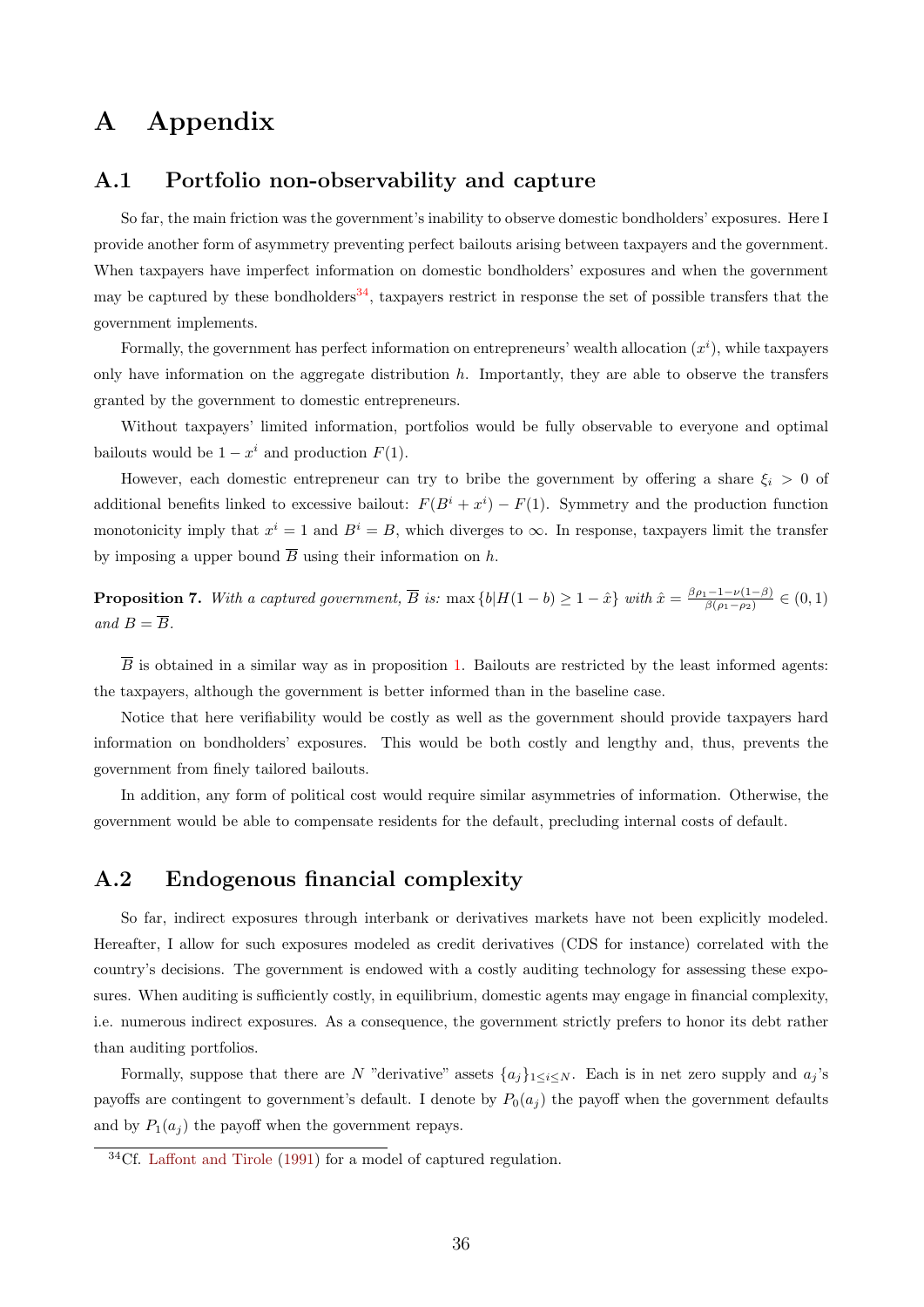The government has an auditing technology that allows to assess the payoffs of assets and an agent's exposure by paying a fixed cost  $\kappa$ . This can be generalized to richer distribution of costs. Without loss of generality, when the entrepreneur has lied on his exposure, I assume that he receives no transfer.

The problem of the government amounts to comparing perfect bailouts implemented at the cost of auditing portfolios with uniform bailouts. The following proposition establishes a condition under which uniform bailouts are preferred:

<span id="page-38-0"></span>**Proposition 8.** Given a number of assets N, for sufficiently high cost  $\kappa$ , there exist at least two equilibria:

- (i) Domestic entrepreneurs issue and purchase "derivatives". The government strictly prefers not to audit domestic portfolios, chooses to implement uniform bailouts, and repays with probability  $\pi$ .
- (ii) Domestic entrepreneurs do not issue and purchase "derivatives", nor they purchase domestic debt. In response, the government defaults for sure.

The proof uses continuity and derives easily from applying the intermediate value theorem on  $\kappa$ . Derivatives need not be traded by both foreign and domestic agents, as it is sufficient for sovereign repayment that precise individual exposures are difficult to assess. Yet, when a country is internationally financially integrated, not only individual exposures but also aggregate exposures become uncertain, preventing further perfect bailouts. So, empirically, sovereign credibility has to be correlated with the development of domestic interbank or OTC derivatives markets but also with the country's degree of financial integration.

This result can be extended to random monitoring. In that case, the government has to audit a sufficient number of domestic entrepreneurs to force them to disclose their portfolios (the probability to be audited has to be strictly positive and sufficiently high). Otherwise, they have no incentives to disclose as emphasized by Proposition [5.](#page-29-0) Furthermore, auditing a fraction of the portfolio combined with disclosure is not sufficient to assess the precise exposure of one particular portfolio as this exposure may result from the unaudited fraction - either because the remaining of the portfolio hedges against the default or because it exposes to the default.

Notice that the proposition can be restated in terms of number of the assets, taking as given the cost  $\kappa$ and that an alternative formulation would include complex indirect exposures where domestic agents may be exposed to domestic debt through a sequence of intermediaries. The government would have to audit all these intermediaries to identify the precise domestic residents exposures.

In addition to uncertainty about exposures and the corresponding cost of auditing, another source of cost is the time required to acquire information and, thereafter, to implement finely tailored bailouts. This delay of implementation may lead to confusion about the government's ability to bail out and, hence, contribute to additional costly disturbances.

#### A.3 Comparative statics with random default equilibria

Contrary to no-default equilibria, comparative statics cannot be performed easily with random equilibria. On the one hand, the set of equilibria  $S_{\pi}$  is not upper- nor lower- hemi-continuous with respect to changes in parameters (e.g.  $\beta$ , Z or  $\nu$ ). Indeed, after a change of parameter,  $S_{\pi}$  includes only equilibria with distributions that do not correspond to equilibria before the change. Each distribution that corresponds to an equilibrium before a change in parameters does not correspond to an equilibrium thereafter. On the other hand, there always exists some distribution h such that  $\{\pi, B, h\}$  is an equilibrium with the new set of parameters (These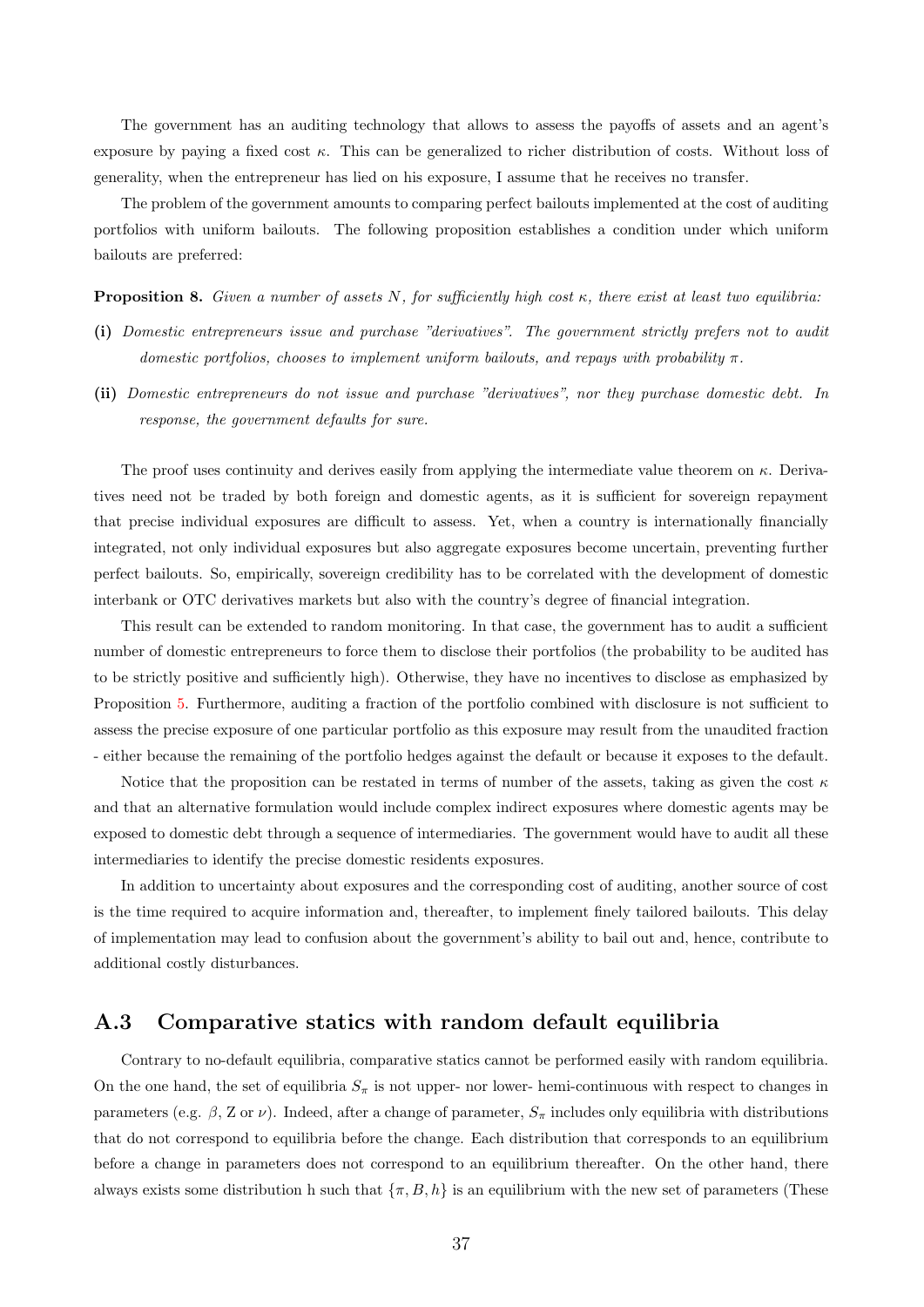two properties are formalized by lemma [10](#page-44-0) in appendix.). However, the existence of these new equilibria is based on a non-constructive proof. This limits the comparative statics to asymptotic properties of  $S_{\pi}$ : when repayment goes to infinity, random equilibria tend not to exist when repayment  $(Z)$  is too large or when the political weight of domestic entrepreneurs  $(\beta)$  is too small. As a general picture, for a distribution of portfolios h, the higher is repayment Z, the lower is the probability of repayment  $\pi$ : the probability of repayment equals one for a range of repayment values and then decreases continuously to converge to 0 as repayment goes up.

#### A.4 A class of discontinuous repayment equilibria

I provide here an example of equilibria where policies are not continuous.

Let H be a distribution associated to a bailout B (as derived as in proposition [1\)](#page-14-0) such that: H is flat on  $[B, 1)$  and H equals  $1 - \hat{x}$  on this segment. Any change of portfolio leading to a distribution H' such that  $H'(x) < H(x)$  for any  $x \in [0, 1)$  implies that the bailout associated to the distribution H' is  $B' = 0$ .

As a consequence, if H sustains a mixed equilibrium with a repayment probability  $\pi$ ,  $H + dH$  does not sustain any equilibrium.

Indeed, consider H such that  $H(1) = 1$ . Given  $\epsilon > 0$ , let dH a small deviation such that  $(H + dH)(1) = 1$ , such that  $\|dH\|_{\infty} < \epsilon$ .

$$
H(1^-) + dH(1) < 1 - \hat{x} \text{ and } H(1 - B) > 1 - \hat{x}
$$
\nimplies that  $0 < H(1^-) - H(1 - B) < -dH(1)$ 

H is flat for  $1 - B$  and 1. When there is a discontinuity of B with respect to dH, there is H, for Z high enough, mixed equilibria exist but not for  $H + dH$ .

This is only an example of a class of distributions which features potentially some discontinuities. However it is easy to see that the two ingredients defining this class of equilibria are almost necessary conditions to obtain these discontinuities.

#### A.5 Verification of net positions

The verification of domestic entrepreneurs' net positions is another way to enforce capital controls in my setting. As an example, Italy and South Korea implemented such controls on portfolio choices in the past.

When the government is able to observe these net positions, the form of capital controls are easy to choose and to implement: the government forces domestic entrepreneurs to invest only in domestic assets. However, domestic agents may use strategies to avoid capital controls<sup>[35](#page-39-0)</sup>, making this ability only imperfect. In parallel to the coordination problem in the baseline model, choices of evading strategies has to be coordinated as there is complementarity between evading strategies of entrepreneurs. This coordination problem delivers similar equilibria, where bailouts and the repayment probability of the government depend endogenously on portfolios. Such a form of capital controls turns out to be ineffective.

In between, the government may identify a fraction  $\mu \in [0, 1]$  of investors and force them to hold domestic bonds. In case of default, it bails out completely these identified investors  $(B = 1)$ . For the other investors, it proceeds as in the baseline case.

<span id="page-39-0"></span><sup>35</sup>These strategies include, for example, the issuance of liabilities abroad. See [Forbes](#page-48-15) [\(2007\)](#page-48-15) for a survey.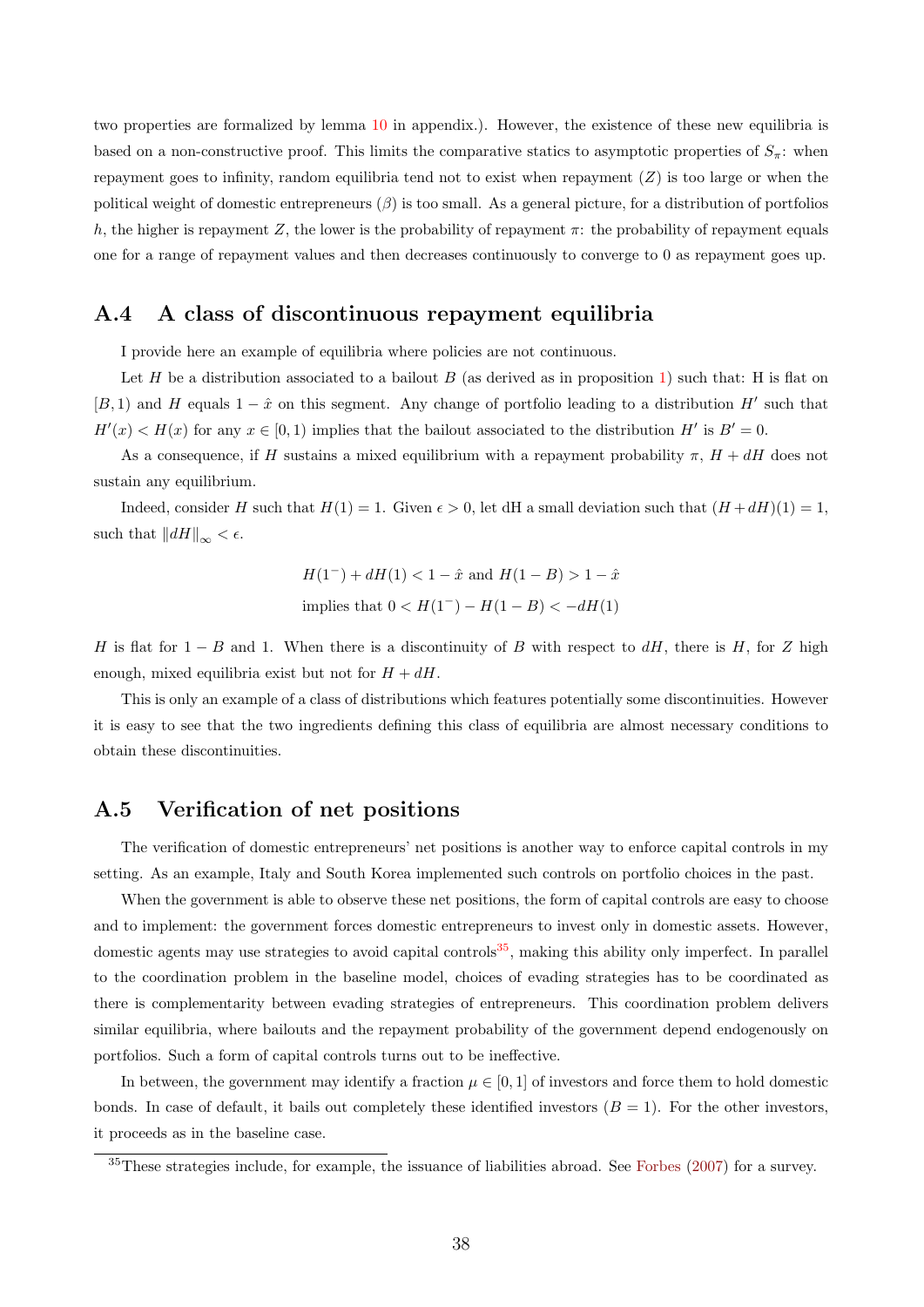Then the government compares the value of its two options:

$$
W_1(\mu) = -Z + \beta \mu \rho_1 + \beta (1 - \mu) \int_0^1 F(z^i + x^i) dt >
$$
  

$$
W_0(\mu) = -\mu - (1 - \mu)(1 + \nu(1 - \beta))B + \beta \mu \rho_1 + \beta (1 - \mu) \int_0^1 F(B + x^i) dt
$$

This comparison should be independent from the distribution of holdings among the other domestic entrepreneurs:

$$
(1 - \mu) (W_1(0) - W_0(0)) + \mu(1 - Z) > -(1 - \mu)Z + \mu(1 - Z) > 0
$$

If  $\mu$  is sufficiently high, this is sufficient to tie the hands of the government and force the coordination towards domestic bonds:

**Proposition 9.** For  $Z < 1$ , the government does not default for sure as long as the fraction  $\mu$  of investors identified by the government satisfies:

$$
\mu > \mu^* = \frac{1}{1 + \frac{(1 - Z)}{Z}}
$$
\n(12)

whatever the distribution of holdings among the unidentified domestic entrepreneurs.

For  $Z > 1$ ,  $\mu = \mu^* = 1$ .

An easier access to information on some portfolios may be achieved in several ways: 1) with legal disclosure of information for prudential policies, 2) through the structure of the bond market (identified buyers, development of secondary markets). In terms of institution design, this suggests that the agency in charge of the allocation of bailouts should be also in charge of banking regulation, triggering potentially more risks of collusion with banks (domestic entrepreneurs in this model). Presumably, a potential capture of the government causes these gains from additional information to vanish.

Remark. Z is compared to 1 and not to  $1+c$  as bailouts of identified investors are costless. The identification of investors represents both gains and costs: it facilitates debt sustainability but in a limited amount.

#### A.6 Demand for domestic bonds under capital controls

The maximization of domestic entrepreneurs payoff's leads to Figure [5](#page-55-0) which plots domestic entrepreneurs' demand function (see appendix for the derivation and the details of the computation.  $p_1$ ,  $p_2$ ,  $p_3$  and  $p_4$  are thresholds derived in the appendix.), for arbitrary values of  $\pi$  and  $B$ .

Red dotted lines indicate that entrepreneurs have to compare their payoffs with the two remaining portfolios: either  $P((1 - B)/(1 - \kappa))$  and  $P(1)$  or  $P(0)$  and  $P(1)$ . Arrows denote the sign of the derivate with respect to  $x^i$  in the region delimited by small and black dashed lines.

As in the baseline model,  $\pi = 0$  is an equilibrium. When investors anticipate that  $\pi = 0$ , they will systematically pay the tax to invest abroad, whatever its value ( $\kappa \in (0,1)$ ): a tax does not allow to avoid default equilibria.

 $\pi = 1$  can be sustained as an equilibrium. A necessary and sufficient condition is that  $p_1^S(\pi = 1) \ge \gamma(1-\kappa)$ . Such a condition can be fulfilled as long as  $\kappa$  is such that:

$$
p_1^S(\pi = 1) \ge \gamma(1 - \kappa) \Leftrightarrow (1 - \kappa) \left( (1 - \gamma) \frac{\rho_1}{\rho_2} (1 - \kappa) + \gamma \left( 1 - \kappa \frac{\rho_1}{\rho_2} \right) \right) \ge 1
$$
\n(13)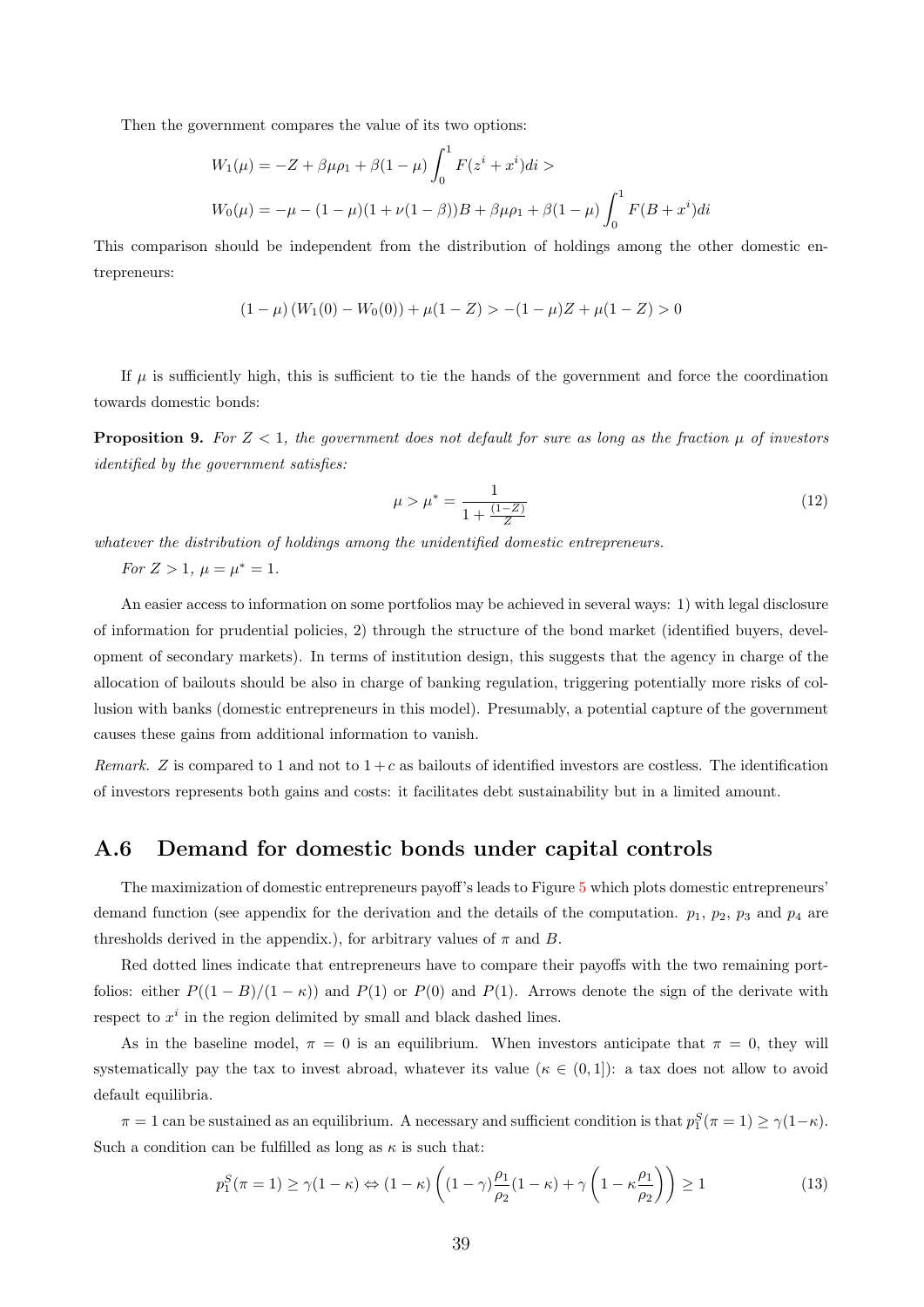This last inequality has a solution for  $\kappa < (1 - \gamma) + \gamma \frac{\rho_2}{\rho_1} < 1$  (there is also a solution for  $\kappa > 1$ ).

Thus, there exists capital controls such that  $\pi = 1$  can be sustained as an equilibrium. Now, the price of bonds is  $\gamma(1-\kappa)$ . Additionally, mixed equilibria exist as well.

### A.7 More general production functions

Here I consider a more general domestic entrepreneurs' production function:  $f$  is concave and satisfies Inada conditions. In addition,  $f$  is twice differentiable a.s.

Assumption 1 writes: for  $I \geq 1$ ,  $\beta f'(I) < 1+c$ . Domestic entrepreneurs also compare p with  $\pi$  and with  $\bar{p}$ , which now depends on  $x^i$ . Indeed,  $\bar{p}$  is such that domestic entrepreneur i is indifferent between investing  $1 - x^i$  in domestic assets and investing everything abroad, i.e.:

$$
\pi \left[ f'(x^{i}) + (1/p - 1)f'(x^{i} + 1/p(1 - x^{i})) \right] = f'(1)
$$

However, this does not change qualitatively the equilibria, as the equilibrium price is pegged by foreigners. Finally, there exists  $B \le 1$  such that  $W_0$  is maximized by B, because of the equivalent of assumption 1. Indeed,  $W_0(b) \leq W_0(1)$  for  $b \geq 1$  and then, continuity yields immediately the result.

### A.8 Symmetric and non-diversified portfolios

#### Equilibria with non-diversified portfolios

Strategies of agents Strategies of agents both in period 0 and in period 1 are special cases of sections [3](#page-11-0) and [5.](#page-16-0)

Domestic agents and the demand for bonds First, recall that without diversification, the demand function for any entrepreneur is either:

$$
(if B = 1): 1 - xi = 0 if p > \pi ; = {0,1} if p = \pi ; = 1 if p < \pi
$$

(if  $B = 0$ ):  $1 - x^i = 0$  if  $p > \overline{p}$ ;  $= \{0, 1\}$  if  $p = \overline{p}$ ;  $= 1$  if  $p < \overline{p}$ 

As a consequence  $z^i = 1/p$  or  $z^i = 0$  are two only possible repayments. The distribution of repayment has two peaks at 0 and 1/p. As in the general case, for every beliefs  $\{\pi, B\}$  foreign investors accept to pay a higher price  $(\pi)$  than domestic investors for domestic bonds.

**Government policies** For this subclass of equilibria, optimal bailouts are such that: if  $x > \hat{x}$ ,  $B = 0$  and if  $x < \hat{x}$ ,  $B = 1$ . The government does not default as long as:

$$
(1 + \nu(1 - \beta)) + \beta \rho_2 (Z - Z^f - 1) \ge Z \text{ if } x < \hat{x} \text{ and } \beta \left[ \rho_2 (Z - Z^f - 1) + \rho_1 (1 - x) \right] \ge Z \text{ if } x > \hat{x}.
$$

Equilibria As in the general case, equilibria are divided into three subspecies: when the government either defaults or does not default for sure, and probabilistic default (or mixed strategies). Gathering equilibria per fraction  $x$  is more relevant here.

Thus, mixed equilibria exist as long as  $x \leq \hat{x}$ . Indeed, with no diversification of portfolios,  $x \leq \hat{x}$  is equivalent to  $B > 0$ .

Notice that  $\{\pi = 0, B = 0\}$  is still an equilibrium and the outcome properties are the same as before  $(p = 0).$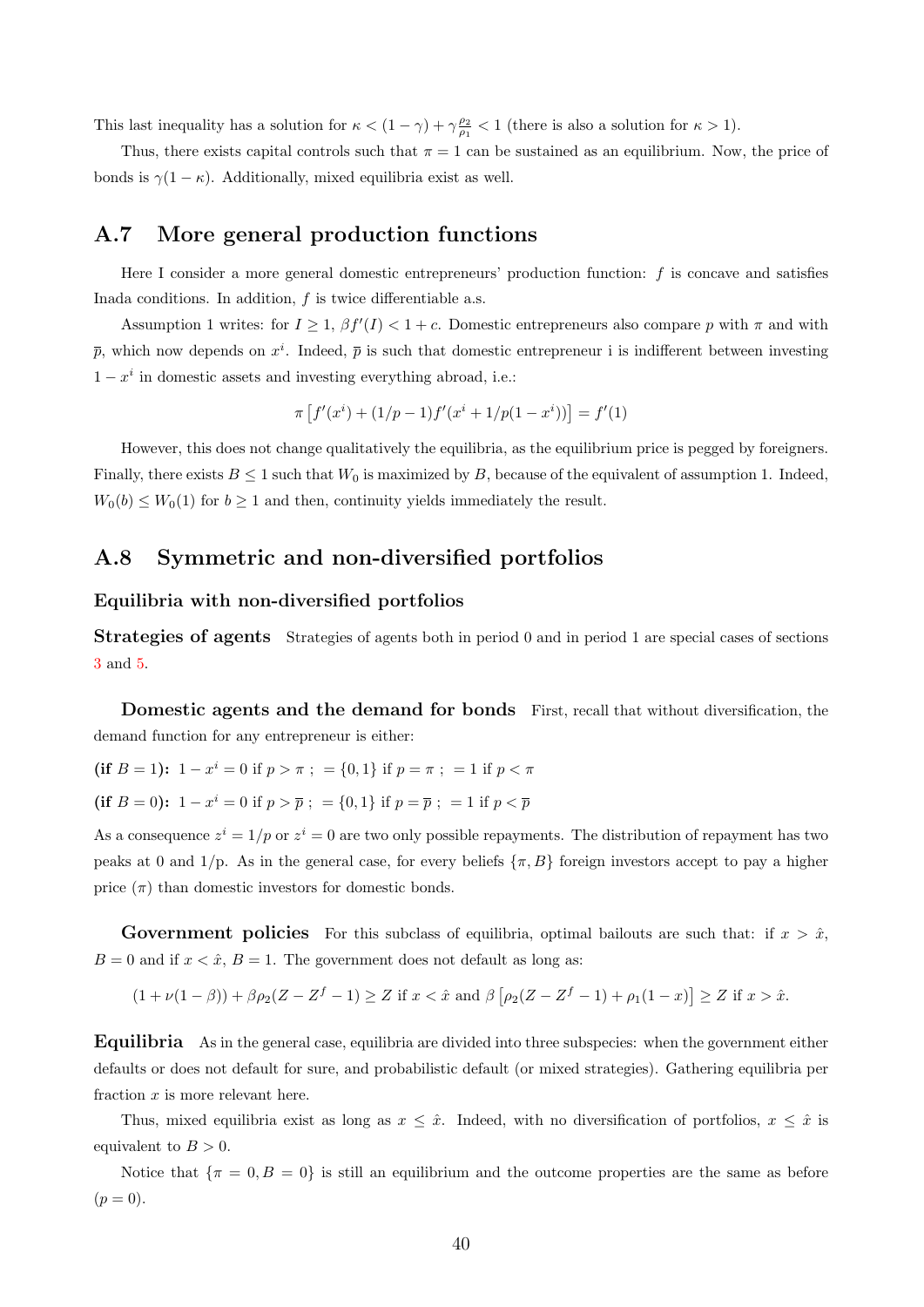**Equilibria where**  $x \geq \hat{x}$  In this case, only no-default equilibria may exist. The condition for no-default equilibria to exist is  $Z \leq \beta \rho_1 (1 - x)$ .

This completes the results found in the general case. For every  $x \geq \hat{x}$ , the set  $S_x \cap S_{\pi=1}$  is expanding with  $\beta$  and with  $\rho_1$ . Besides, it is expanding with  $1 - x$ .

Remark. Recall that  $x \geq \hat{x}$  then, an upper bound here for Z is  $Z \leq \rho_1/(\rho_1 - \rho_2)(1 - \beta \rho_2)$ .

**Equilibria where**  $x \leq \hat{x}$  In this case both no-default and mixed equilibria may exist. The function  $Z_x(\pi) = 1 + c - \beta \rho_2 \frac{x - (1 - \pi)}{\pi}$  $\frac{1-\pi}{\pi}$  is such that:

- For every  $Z \leq Z_x(1)$ ,  $\{\pi = 1, B = 1\}$  is an equilibrium.
- For every Z such that there exists  $\pi \in (0,1)$  which satisfies  $Z_x(\pi) = Z$ ,  $\{\pi, B = 1\}$  is an equilibrium.

Remark. The set of functions  $\{Z_x(\pi), x \in [0,1]\}$  satisfies two properties:

- 1. The function  $Z_x(\pi)$  is decreasing and takes values between  $Z_x(1) = 1 + \nu(1 \beta) \beta \rho_2 x$  and  $\lim_{\pi\to 0} Z_x(\pi) = \infty$ . Morevover, this is a continuous function.
- 2. For every  $x \in [0,1], Z_x(1) = 1 + c \beta \rho_2 x \ge 1 + \nu(1-\beta) \beta \rho_2 > 0$  using assumption [1.](#page-11-1)

The set of equilibria - Properties of equilibria as a function of  $Z$  I describe here how equilibria of the game between domestic entrepreneurs and foreign investors depend on the amount of bonds issued by the government. The upper bounds for Z such that no default occurs are essential here and more precisely the way they are ordered. Upper bounds are ordered as follows:

$$
Z_{\hat{x}}(1) \le \beta \rho_1 (1 - \hat{x}) \le Z_1(1) = 1 + \nu(1 - \beta) \tag{14}
$$

Indeed, the first inequality is equivalent to:

$$
1/\rho_1(1+\nu(1-\beta))+\frac{\beta\rho_1-1-\nu(1-\beta)}{\rho_1}\geq\beta
$$

which is true by definition. The second inequality is equivalent to:

$$
(1 + \nu(1 - \beta))(1 - \rho_2/\rho_1) \ge (1 - \beta \rho_2)
$$
\n(15)

#### Symmetric portfolios

Given the information structure, symmetric portfolios is a degenerate case: in this case the government knows exactly what each domestic entrepreneurs holds. This feature simplifies a lot this subclass: bailouts are designed to match exactly the needs of domestic entrepreneurs and the government always bails out when defaulting, except when entrepreneurs hold no domestic bonds.

**Strategies of agents** The demand function of each agent  $i$  is:

$$
x^i = 1
$$
 if  $p > \pi$ ; = [x, 1] if  $p = \pi$ ; = x if  $p \in [\overline{p}, \pi]$ ; = [0, x] if  $p = \overline{p}$ ; = 0 if  $p < \overline{p}$ 

Aggregation implies that  $x^i = x$ .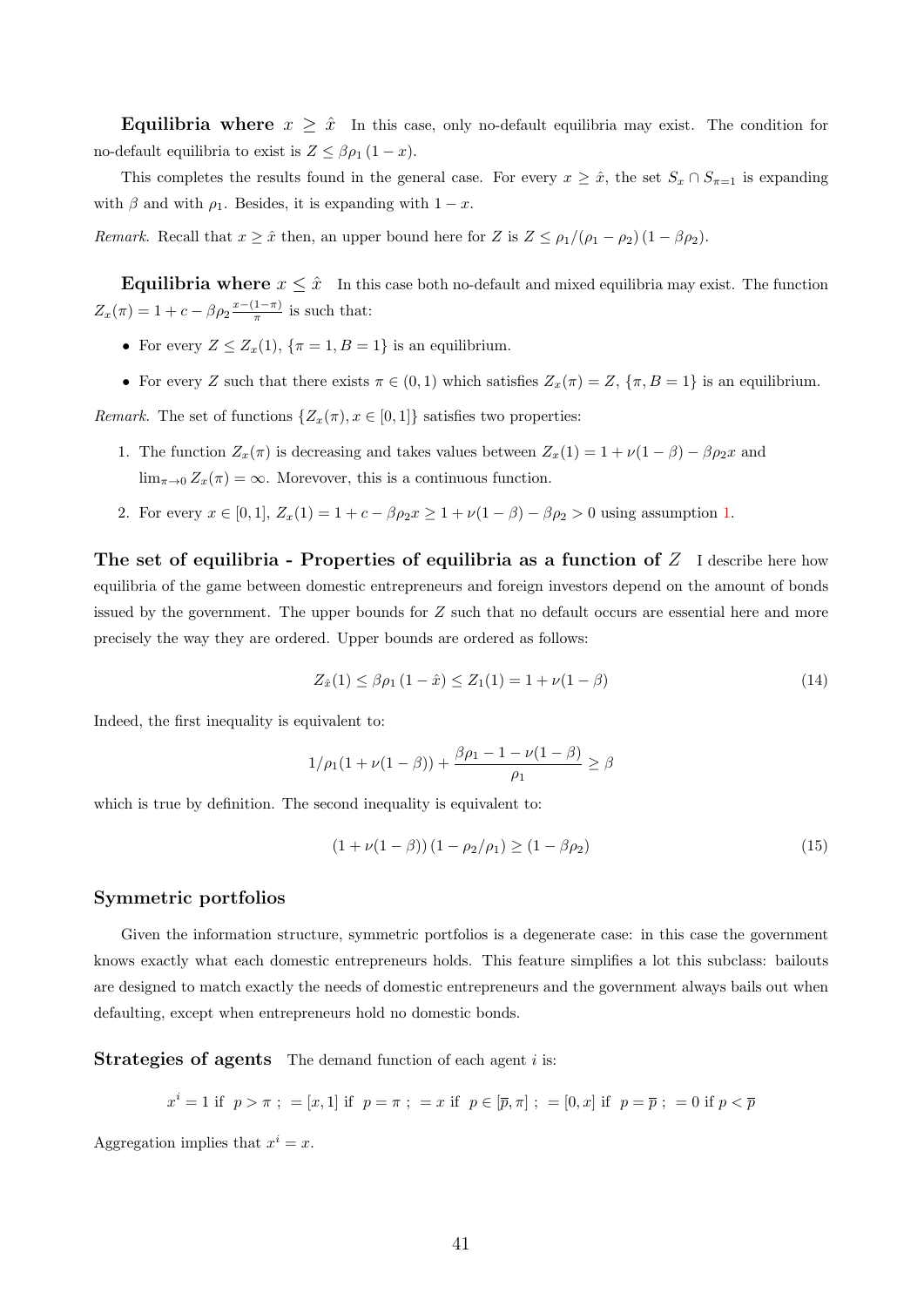Government policies Given that the government knows perfectly how many public bonds each domestic entrepreneur holds, optimal bailout is  $B = 1 - x$ . The government default condition becomes:

$$
W_0 \ge W_1 \Leftrightarrow (1 + \nu(1 - \beta))(1 - x) + \left(\frac{1 - x}{p} - (1 - x)\right)\beta \rho_2 \ge Z
$$

**Equilibria** First, recall that  $\{\pi = 0\}$  is an equilibrium which belongs to this subclass of equilibria. Besides, the complete description of the subclass follows lemma [10:](#page-44-0) for each distribution  $x \in [0,1)$ , there exists a function  $Z_x(\pi)$  which is such that:

- 1. Its expression is:  $Z_x(\pi) = (1 + \nu(1 \beta))(1 x) + (\frac{1 x}{\pi} (1 x))\beta \rho_2$ .
- 2. For  $Z \leq Z_x(1) = (1+c)(1-x)$ ,  $\{\pi = 1, B = 1-x\}$  is an equilibrium.
- 3. For Z such that there exists  $\pi \in (0,1)$  such that :  $Z = Z_x(\pi)$ ,  $\{\pi, B = 1 x\}$  is an equilibrium.

## B Proofs

### B.1 Proof of proposition [1](#page-14-0)

Government chooses  $B$  in order to maximize its objective function. Then the derivative of this objective function with respect to  $B$  is:

$$
\frac{\partial W_1}{\partial B} = -1 - \nu(1 - \beta) + \beta \frac{\partial}{\partial B} \int_0^1 F(B + x^i) dt = -1 - \nu(1 - \beta) + \beta \frac{\partial}{\partial B} \int_0^1 F(B + x)h(x) dx
$$
  
= -1 - \nu(1 - \beta) + \beta \frac{\partial}{\partial B} \left[ \int\_0^{1 - B} \rho\_1(B + x)h(x) dx + \rho\_1(1 - H(1 - B)) + \int\_{1 - B}^1 \rho\_2(B + x - 1)h(x) dx \right]  
= -1 - \nu(1 - \beta) + \beta \left[ \int\_0^{1 - B} \rho\_1 h(x) dx + \int\_{1 - B}^1 \rho\_2 h(x) dx \right] = -1 - \nu(1 - \beta) + \beta \left[ (\rho\_1 - \rho\_2) (H(1 - B)) + \rho\_2 \right]

Even though the production function is not differentiable everywhere,  $W_1$  is differentiable. This derivative is positive as long as:

$$
-1 - \nu(1 - \beta) + \beta [(\rho_1 - \rho_2) (H(1 - B)) + \rho_2] \ge 0 \Leftrightarrow H(1 - B) \ge \frac{1 + \nu(1 - \beta) - \beta \rho_2}{\beta(\rho_1 - \rho_2)}
$$
(16)  
Using  $\hat{x} = \frac{\beta \rho_1 - 1 - \nu(1 - \beta)}{\beta(\rho_1 - \rho_2)}$ , I have:  $H(1 - B) \ge 1 - \hat{x}$ .

## B.2 Proof of proposition [5](#page-29-0)

Each entrepreneur *i* has a private type  $x^i$  which is its own wealth. The government implements transfers  $T_1(x^i)$  and  $T_2(x^i)$ . Using the revelation principle, the government's problem can be written as follows:

$$
\max \int_0^1 \beta \left[ f(x^i + T_1(x^i)) + T_2(x^i) \right] - \left[ T_1(x^i) + T_2(x^i) \right] di + \int_0^{\nu} T_1(x^i) + T_2(x^i) di
$$
  

$$
\forall x^i, \forall \tilde{x}^i, f(x^i + T_1(x^i)) + T_2(x^i) \ge f((x^i + T_1(\tilde{x}^i)) + T_2(\tilde{x}^i))
$$
  

$$
T_1(0) + T_2(0) \ge T_1(\tilde{x}^i) + T_2(\tilde{x}^i)
$$
  

$$
T^2(x^i) \ge 0
$$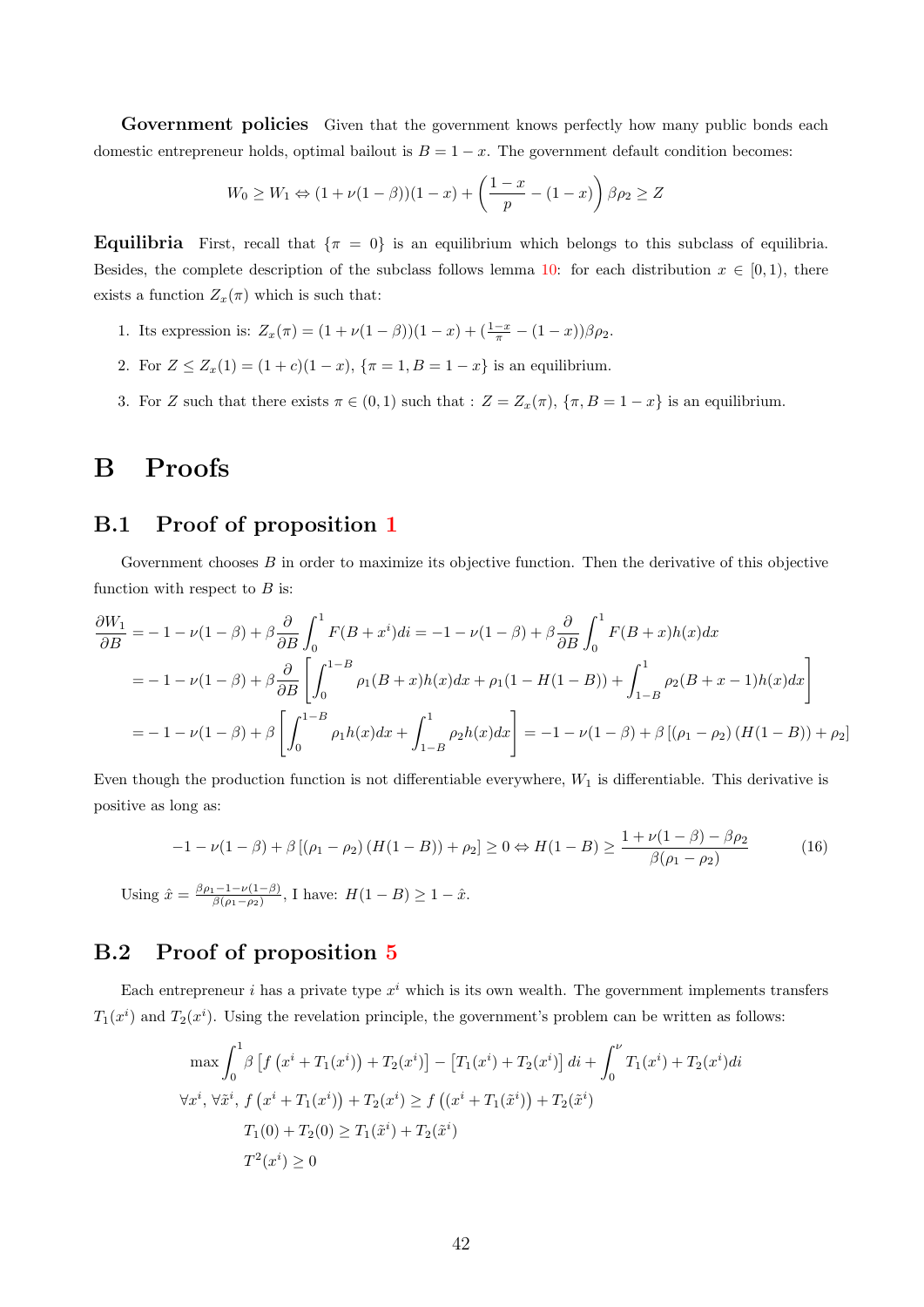Assuming an interior solution, derivates are such that:

$$
\frac{\partial T_1}{\partial \tilde{x}^i} \rho_1 + \frac{\partial T_2}{\partial \tilde{x}^i} \le 0 \text{ when } x^i + T_1 \le 1 \text{ and } \frac{\partial T_1}{\partial \tilde{x}^i} \rho_2 + \frac{\partial T_2}{\partial \tilde{x}^i} \ge 0 \text{ when } x^i + T_1 \ge 1
$$

One can check that:  $T_1(\tilde{x}^i) = 1 - \tilde{x}^i$  and hence:

$$
\frac{\partial T_2}{\partial \tilde{x}^i} \geq \rho_2 \; \forall \tilde{x}^i \leq x^i \; ; \; \frac{\partial T_2}{\partial \tilde{x}^i} \leq \rho_1 \; \forall \tilde{x}^i \geq x^i
$$

In particular:  $T_2(\tilde{x}^i) = -R(1-\tilde{x}^i) + T_2(1)$  satisfies the IC constraints when  $R \in (\rho_2, \rho_1)$ . The hiding constraint requires that:  $T_2(0) = 0$ . Maximization yields  $R = \rho_2$ .

Then we have to compare as in equation [10](#page-29-1)

$$
\max_{B} \left\{ \beta \int_0^1 \left[ f(x^i + B) \right] dt - B(1 + \nu(1 - \beta)) \right\} - \int_0^1 \left[ \beta \rho_1 - (1 - x^i) - (1 + \nu(1 - \beta) - \beta) \rho_2 x^i \right] dt
$$

In particular, one can take  $B = \int (1 - x^i)di$ :

$$
\left\{\beta \int_0^1 \left[f(x^i+B)\right]di - B\nu\right\} - \int_0^1 \left[\beta \rho_1 - (1+\nu)\rho_2 x^i\right]di \ge 0
$$

Finally, a sufficient condition for this inequality to hold is that  $\beta \rho_1 \leq \rho_2 + \nu(\rho_2 - 1)$ .

**Randomization with**  $T_1$  and  $T_2$  The government can try to decrease the cost of bailouts by randomizing  $T_1$ . First remark that the support of  $T_1$  is a subset of  $[0, 1 - \tilde{x}^i]$ . Indeed, as  $\tilde{x}^i \leq x^i$ , over  $1 - \tilde{x}^i$  the marginal return for the government is negative almost surely.

Without loss of generality, I can consider only distributions where the government  $T_1 = 1 - x^i$  with some probability and 0 otherwise, using the piecewise linearity of the production function. Consequently,  $T_2(x^i) = p \rho_2 x^i$ .

$$
\int_0^1 \beta \left[ p\rho_1 + (1-p)\rho_1 x^i + p\rho_2 x^i \right] - (1+\nu) \left[ p(1-x^i) + p\rho_2 x^i \right] di
$$

The derivative with respect to  $p$  is positive as long as:

$$
\int_0^1 \beta \left[ \rho_1 (1 - x^i) + \rho_2 x^i \right] - (1 + \nu) \left[ (1 - x^i) + \rho_2 x^i \right] dt \ge 0
$$

$$
\frac{\beta \rho_1 - (1 + \nu)}{\beta(\rho_1 - \rho_2) - (1 + \nu)(1 - \rho_2)} \ge \int_0^1 x^i dt
$$

As a consequence, for  $\frac{\beta \rho_1 - (1+\nu)}{\beta(\rho_1 - \rho_2) - (1+\nu)(1-\rho_2)} \geq \int_0^1 x^i dt$ , the probability is such that  $p = 1$ . In that case, the results of the last paragraph hold. Otherwise,  $p = 0$ : there are no transfers at all.

#### B.3 Proof of Theorem [1](#page-16-1)

The proof relies on the following lemma:

<span id="page-44-0"></span>**Lemma 10.** Let h be a distribution of portfolios, which is not degenerate at  $x = 1$  and B the corresponding optimal bailout as derived in proposition [1.](#page-14-0) For every  $\pi \in [0,1]$ , there exists a function  $Z_h(\pi)$ , such that:

- If  $B > 0$ ,  $Z_h(\pi)$  is a continuous and decreasing function of  $\pi$ . For  $Z \leq Z_h(1)$ ,  $\{\pi = 1, B, h\}$  is an equilibrium and for  $Z = Z_h(\pi)$ ,  $\{\pi, B, h\}$  is an equilibrium.
- If  $B = 0$ ,  $Z_h(\pi)$  is constant and for  $Z \leq Z_h(1)$ ,  $\{\pi = 1, B, h\}$  is an equilibrium.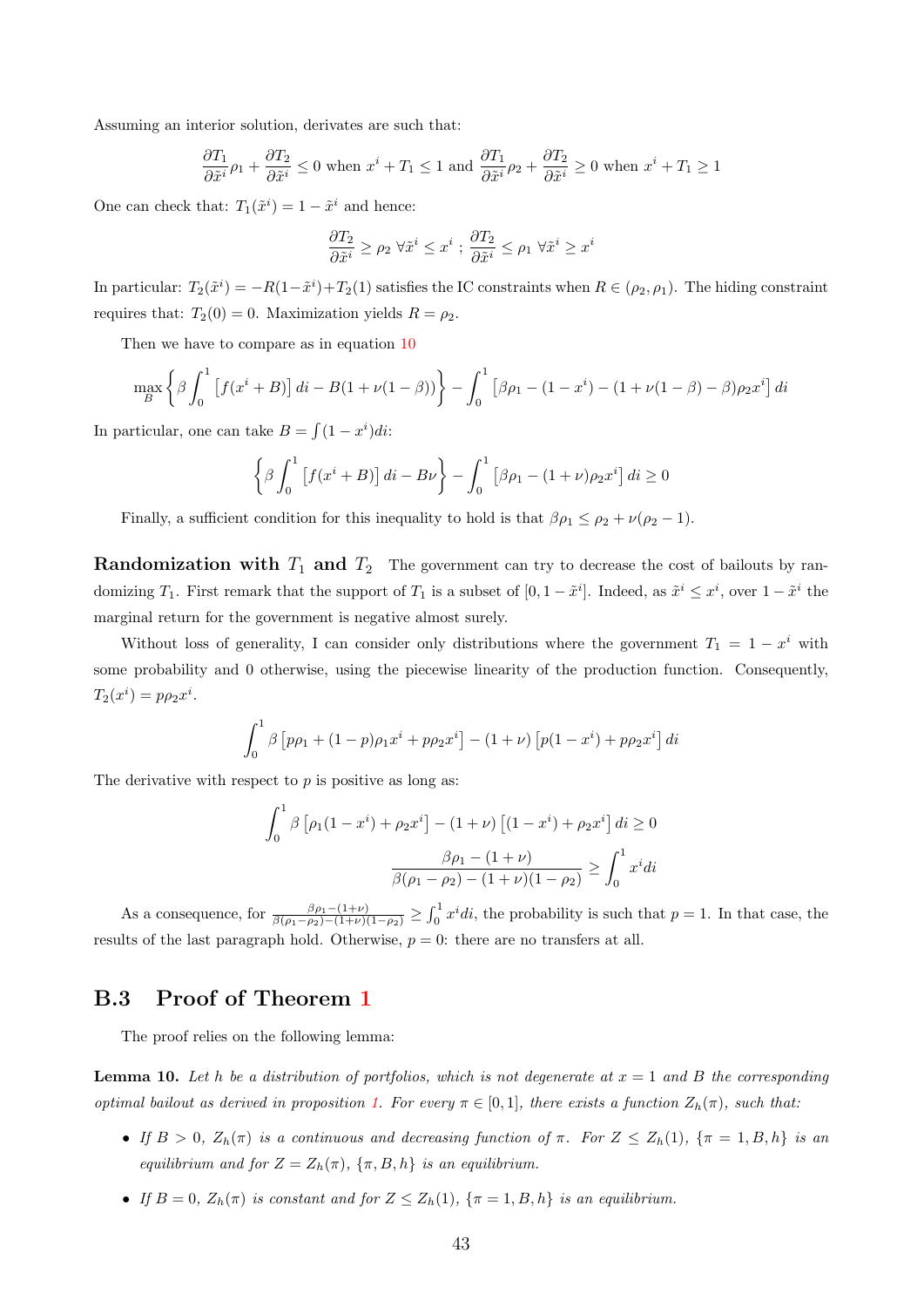Consider then an equilibrium i where  $\pi = 1$ . There exists then a distribution of repayment to domestic entrepreneurs, but this repayment do not exceed 1 as  $p = 1$ . Then for  $Z > 1$ ,  $W_1$  is a decreasing function of Z on the one hand and  $W_0$  does not depend on Z. There exists then a value  $Z_i$  such that  $W_0 > W_1$  for  $Z > Z_i$ but  $W_0 \leq W_1$  for  $Z \leq Z_i$ . Defining  $Z = \sup_{\{i\}} Z_i$ , we have that for  $Z \leq Z$ , there exists an equilibrium where  $\pi = 1$ . Notice furthermore that:

- 
$$
\beta
$$
:  $\frac{\partial (W_1 - W_0)}{\partial \beta} = \int_0^1 F(z^i + x^i) - F(B + x^i)di$ : the sign is ambiguous and depends on the distribution.  
-  $\nu$ :  $\frac{\partial (W_1 - W_0)}{\partial \nu} = B \ge 0$ .

### B.4 Proof of proposition [3](#page-25-0)

For any distribution of portfolios  $h, \pi$  is a fixed point:

$$
\pi^* = \arg\max_{\pi} \max_{B} \pi W_1 \left( Z \left[ 1 + \frac{1 - \gamma}{\pi^* \gamma} \right] \right) + (1 - \pi) W_0(B)
$$

Let  $Z_h(\pi)$  be a function as in lemma [10.](#page-44-0) If  $Z\left[1+\frac{1-\gamma}{\gamma}\right] \leq Z_h(1)$ , then  $\pi = 1$  is still an equilibrium. Otherwise, there exists  $\pi$  such that  $Z\left[1+\frac{1-\gamma}{\gamma}\right]=Z_h(\pi)$ . We have to change the value of repayment and then  $\pi$  is the solution of the following equation:

$$
Z\left[1+\frac{1-\gamma}{\pi\gamma}\right] = Z_h(\pi)
$$

As  $Z_h(\pi)$  is of the form:  $Z_h(\pi) = \frac{\zeta_1}{\pi} + \zeta_2$  and  $\zeta_2 > 0$ , the only solution of the equation is  $\pi = 0$ .

### B.5 Proof of proposition [6](#page-34-0)

Optimal bailouts in case of partial default are such that:

$$
B=\max\{b,H(1-\frac{b}{1-\frac{\lambda}{\lambda^{e}}})\geq 1-\hat{x}\} \text{ for } \lambda<\lambda^{e} \text{ and } B=0 \text{ for } \lambda\geq \lambda^{e}
$$

Indeed,

$$
\frac{\partial W(\lambda)}{\partial B} = -1 - \nu(1 - \beta) + \beta \frac{\partial}{\partial B} \int_0^1 F\left(\lambda \frac{1 - x^i}{\lambda^e} + B + x^i\right) dt
$$

Remark that:

$$
\lambda \frac{1 - x^i}{\lambda^e} + B + x^i \le 1 \Leftrightarrow \left(\frac{\lambda}{\lambda^e} - 1\right) (1 - x^i) \le -B \Leftrightarrow
$$
  
either for  $\lambda > \lambda^e$ ,  $(1 - x^i) \le -\frac{B}{\frac{\lambda}{\lambda^e} - 1}$  or for  $\lambda < \lambda^e$ ,  $(1 - x^i) \ge -\frac{B}{\frac{\lambda}{\lambda^e} - 1}$ 

The first inequality is violated and thus  $B = 0$  in that case. In the other case, using the same computation as in proposition [1.](#page-14-0) Furthermore, notice that B is a continuous function of  $\lambda$ . The derivative of welfare with respect to the fraction of default is:

$$
\frac{\partial W}{\partial \lambda} = -Z + \beta \frac{\partial}{\partial \lambda} \int_0^1 F(\lambda \frac{1-x}{\lambda^e} + B + x) h(x) dx,
$$

and

$$
\lambda \frac{1-x}{\lambda^e} + B + x > 1 \Leftrightarrow B > \left(1 - \frac{\lambda}{\lambda^e}\right)(1 - x).
$$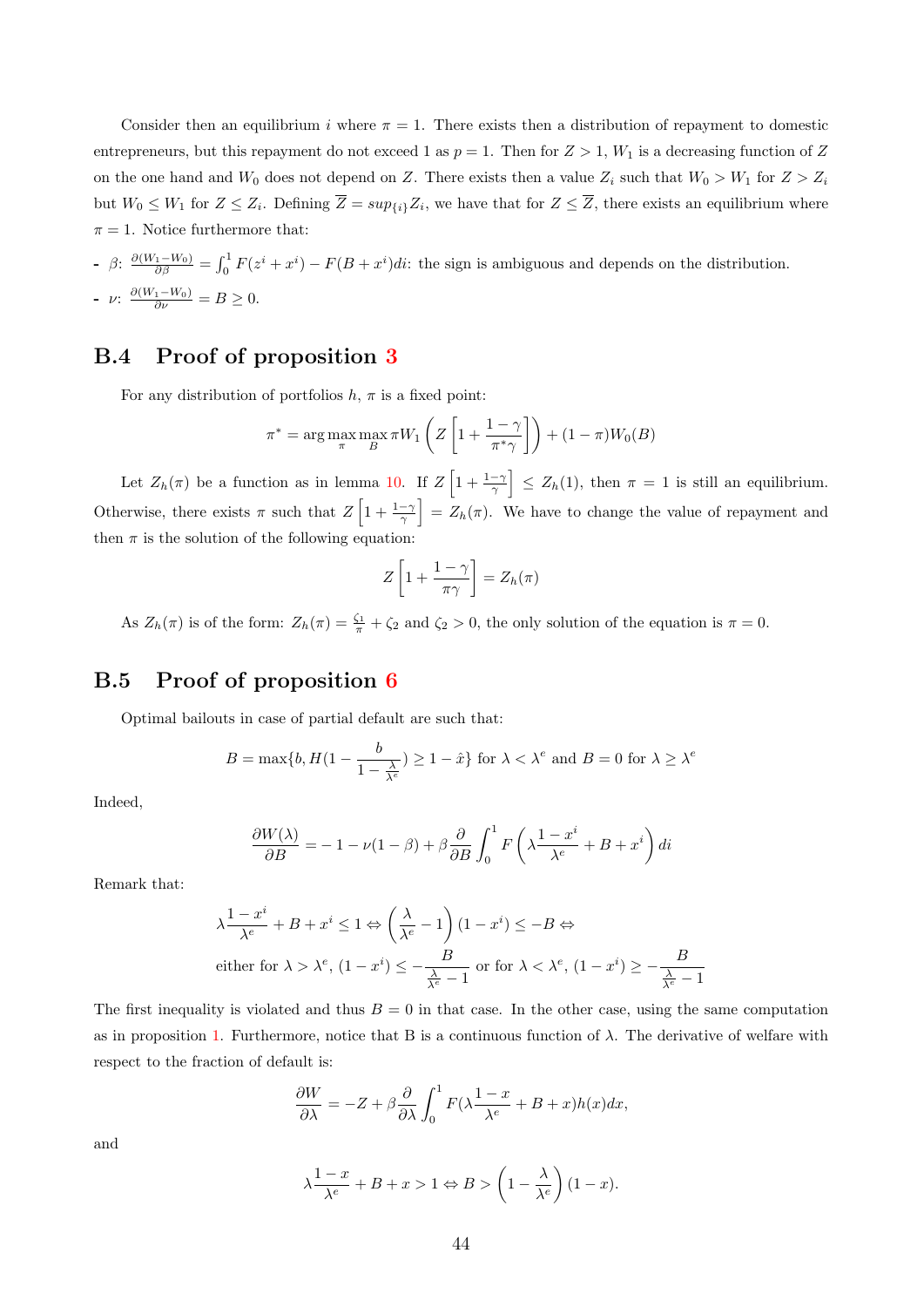This latter inequality is always satisfied when  $\lambda^e \leq \lambda$ . Then:

$$
\frac{\partial W}{\partial \lambda} = -Z + \beta \frac{\partial}{\partial \lambda} \int_0^1 \left[ \rho_2 \left( \lambda \frac{1-x}{\lambda^e} + x - 1 \right) + \rho_1 \right] h(x) dx = -Z + \beta \int_0^1 \left[ \rho_2 \frac{1-x}{\lambda^e} \right] h(x) dx
$$

and for  $\lambda^e \geq \lambda$ ,

$$
\frac{\partial W}{\partial \lambda} = -Z + \beta \frac{\partial B}{\partial \lambda} + \beta \int_0^{\min(1 - \frac{B}{1 - \lambda^e}, 1)} \rho_1 \frac{1 - x}{\lambda^e} h(x) dx + \beta \int_{\min(1 - \frac{B}{1 - \lambda^e}, 1)}^1 \rho_2 \frac{1 - x}{\lambda^e} h(x) dx
$$

As  ${\cal B}$  is such that:

$$
B = \max\{b, H\left(1 - \frac{B}{1 - \frac{\lambda}{\pi^e}}\right) \ge 1 - \hat{x}\} \text{ and then: } \frac{\partial B}{\partial \lambda} \ge 0 \text{ and } \frac{\partial^2 B}{\partial \lambda^2} \le 0.
$$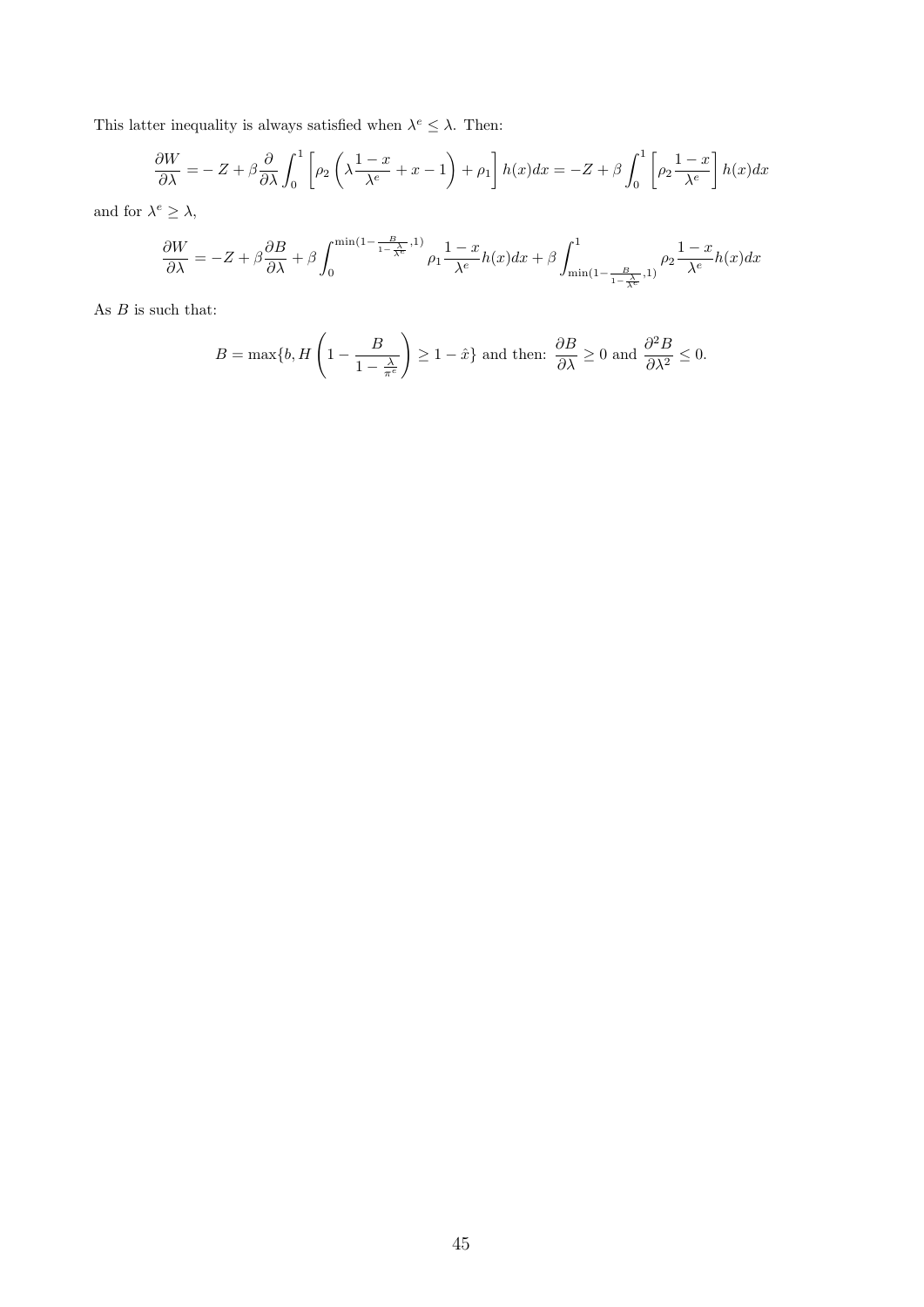# References

- <span id="page-47-12"></span>Armantier, O., E. Ghysels, A. Sarkar, and J. S. Jr. (2011): "Stigma in Financial Markets," Staff Report 483, Federal Reserve Bank of New York.
- <span id="page-47-13"></span>ARSLANALP, S. AND T. TSUDA (2012): "Tracking Global Demand for Advanced Economy Sovereign Debt," IMF Working Paper 12/284, International Monetary Fund.
- <span id="page-47-15"></span>ARTETA, C. AND G. HALE (2008): "Sovereign debt crises and credit to the private sector," Journal of International Economics, 74, 53–69.
- <span id="page-47-4"></span>Basu, S. (2009): "Sovereign debt and domestic economic fragility," Tech. rep., MIT.
- <span id="page-47-8"></span>Benjamin, D. and F. Meza (2009): "Total factor productivity and labor reallocation: the case of the Korean 1997 crisis," B.E. Journal of Macroeconomics, 9, 1–41.
- <span id="page-47-5"></span>Bolton, P. and O. Jeanne (2011): "Sovereign Default Risk and Bank Fragility in Financially Integrated Economies," IMF Economic Review, 59, 162–194.
- <span id="page-47-10"></span>BORENSZTEIN, E. AND P. MAURO (2004): "The case for GDP-indexed bonds," *Economic Policy*, 19, 165–216.
- <span id="page-47-16"></span>Borensztein, E. and U. Panizza (2009): "The Costs of Sovereign Default," IMF Staff Papers, 56, 683–741.
- <span id="page-47-1"></span>Broner, F. A., A. Martin, and J. Ventura (2010): "Sovereign Risk and Secondary Markets," American Economic Review, 100, 1523–1555.
- <span id="page-47-2"></span>BRONER, F. A. AND J. VENTURA (2011): "Globalization and Risk Sharing," Review of Economic Studies, 78, 49–82.
- <span id="page-47-3"></span>BRUTTI, F. (2011): "Sovereign defaults and liquidity crises," *Journal of International Economics*, 84, 65–72.
- <span id="page-47-0"></span>BULOW, J. AND K. ROGOFF (1989): "Sovereign Debt: Is to Forgive to Forget?" American Economic Review, 79, pp. 43–50.
- <span id="page-47-9"></span>Caballero, R. J., E. Farhi, and P.-O. Gourinchas (2008): "An Equilibrium Model of "Global Imbalances" and Low Interest Rates," American Economic Review, 98, pp. 358–393.
- <span id="page-47-14"></span>Caballero, R. J. and A. Simsek (2013): "Fire Sales in a Model of Complexity," Journal of Finance, 68, 2549–2587.
- <span id="page-47-6"></span>Calvo, G. A. (1988): "Servicing the Public Debt: The Role of Expectations," American Economic Review, 78, 647–61.
- <span id="page-47-11"></span>Chamon, M., E. Borensztein, O. Jeanne, P. Mauro, and J. Zettelmeyer (2005): "Sovereign Debt Structure for Crisis Prevention," IMF Occasional Papers 237, International Monetary Fund.
- <span id="page-47-7"></span>Chang, R. and A. Velasco (2000): "Financial Fragility and the Exchange Rate Regime," Journal of Economic Theory, 92, 1–34.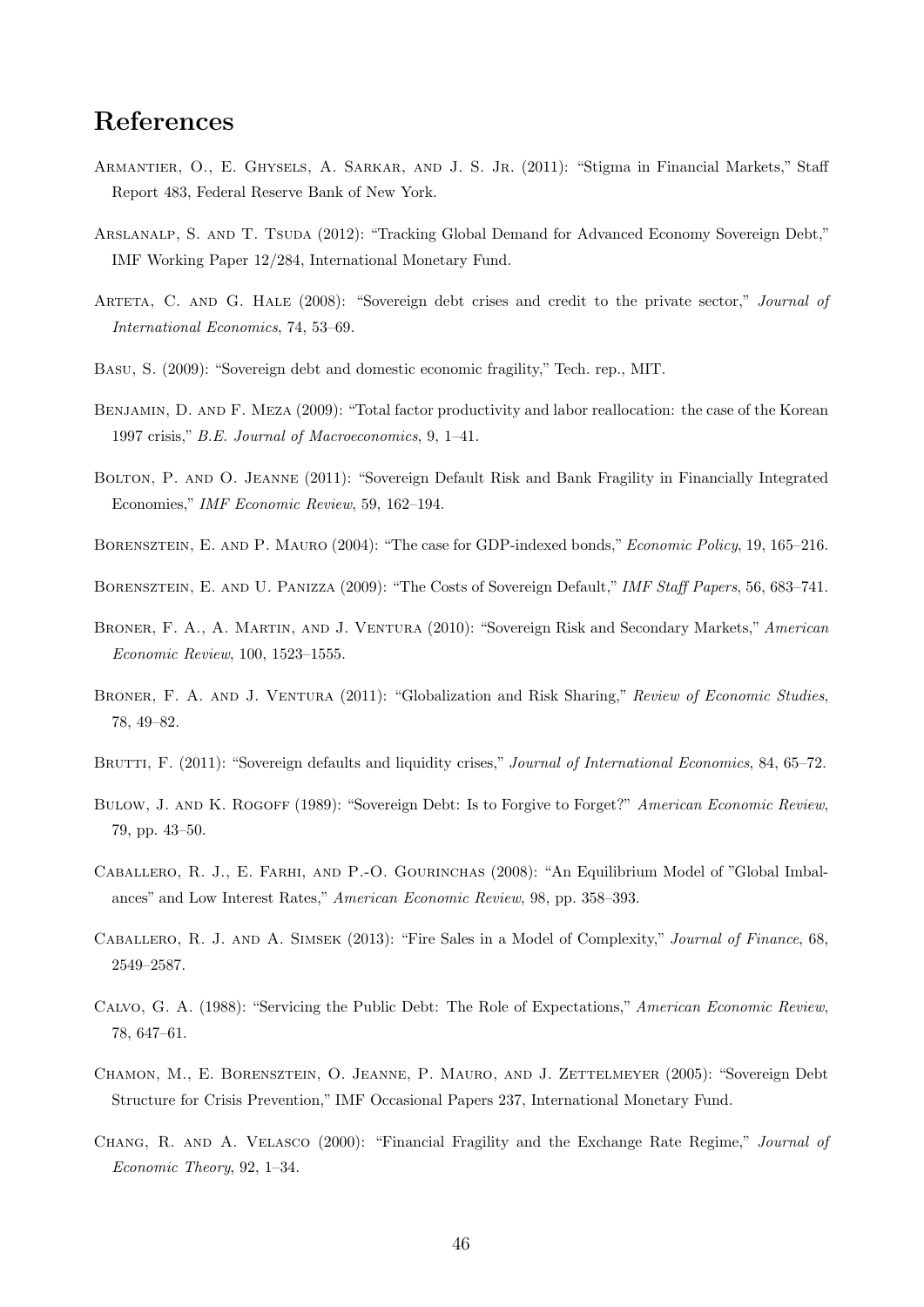- <span id="page-48-11"></span>Chinn, M. D. and H. Ito (2006): "What matters for financial development? Capital controls, institutions, and interactions," Journal of Development Economics, 81, 163–192.
- <span id="page-48-3"></span>Cole, H. L. and P. J. Kehoe (1998): "Models of Sovereign Debt: Partial versus General Reputations," International Economic Review, 39, 55–70.
- <span id="page-48-13"></span>COP (2011): March Oversight Report - Final Report, Congressional Oversight Panel.
- <span id="page-48-14"></span>Diamond, D. W. and R. G. Rajan (2001): "Liquidity Risk, Liquidity Creation, and Financial Fragility: A Theory of Banking," Journal of Political Economy, 109, 287–327.
- <span id="page-48-0"></span>Eaton, J. and M. Gersovitz (1981): "Debt with Potential Repudiation: Theoretical and Empirical Analysis," Review of Economic Studies, 48, 289–309.
- <span id="page-48-4"></span>FARHI, E. AND J. TIROLE (2012): "Collective Moral Hazard, Maturity Mismatch, and Systemic Bailouts," American Economic Review, 102, 60–93.
- <span id="page-48-15"></span>Forbes, K. J. (2007): Capital Controls and Capital Flows in Emerging Economies: Policies, Practices and Consequences, University of Chicago Press, chap. The Microeconomic Evidence on Capital Controls: No Free Lunch, 171–202.
- <span id="page-48-8"></span>FUDENBERG, D. AND J. TIROLE (1990): "Moral Hazard and Renegotiation in Agency Contracts," Econometrica, 58, 1279–1319.
- <span id="page-48-6"></span>Gennaioli, N., A. Martin, and S. Rossi (2011): "Sovereign Default, Domestic Banks and Financial Institutions," Tech. rep., CREI.
- <span id="page-48-9"></span>Gourinchas, P.-O., H. Rey, and N. Govillot (2010): "Exorbitant Privilege and Exorbitant Duty," IMES Discussion Paper Series 10-E-20, Institute for Monetary and Economic Studies, Bank of Japan.
- <span id="page-48-10"></span>Grossman, H. I. and J. B. Van Huyck (1988): "Sovereign Debt as a Contingent Claim: Excusable Default, Repudiation, and Reputation," American Economic Review, 78, 1088–97.
- <span id="page-48-2"></span>Guembel, A. and O. Sussman (2009): "Sovereign Debt without Default Penalties," Review of Economic Studies, 76, pp. 1297–1320.
- <span id="page-48-12"></span>He, Z., I. G. Khang, and A. Krishnamurthy (2010): "Balance Sheet Adjustments during the 2008 Crisis," IMF Economic Review, 58, 118–156.
- <span id="page-48-1"></span>HELLWIG, C. AND G. LORENZONI (2009): "Bubbles and Self-Enforcing Debt," *Econometrica*, 77, pp. 1137– 1164.
- <span id="page-48-5"></span>Holmstrom, B. and J. Tirole (1998): "Private and Public Supply of Liquidity," Journal of Political Economy, 106, 1–40.
- <span id="page-48-7"></span>KAREKEN, J. AND N. WALLACE (1981): "On the Indeterminacy of Equilibrium Exchange Rates," Quarterly Journal of Economics, 96, 207–22.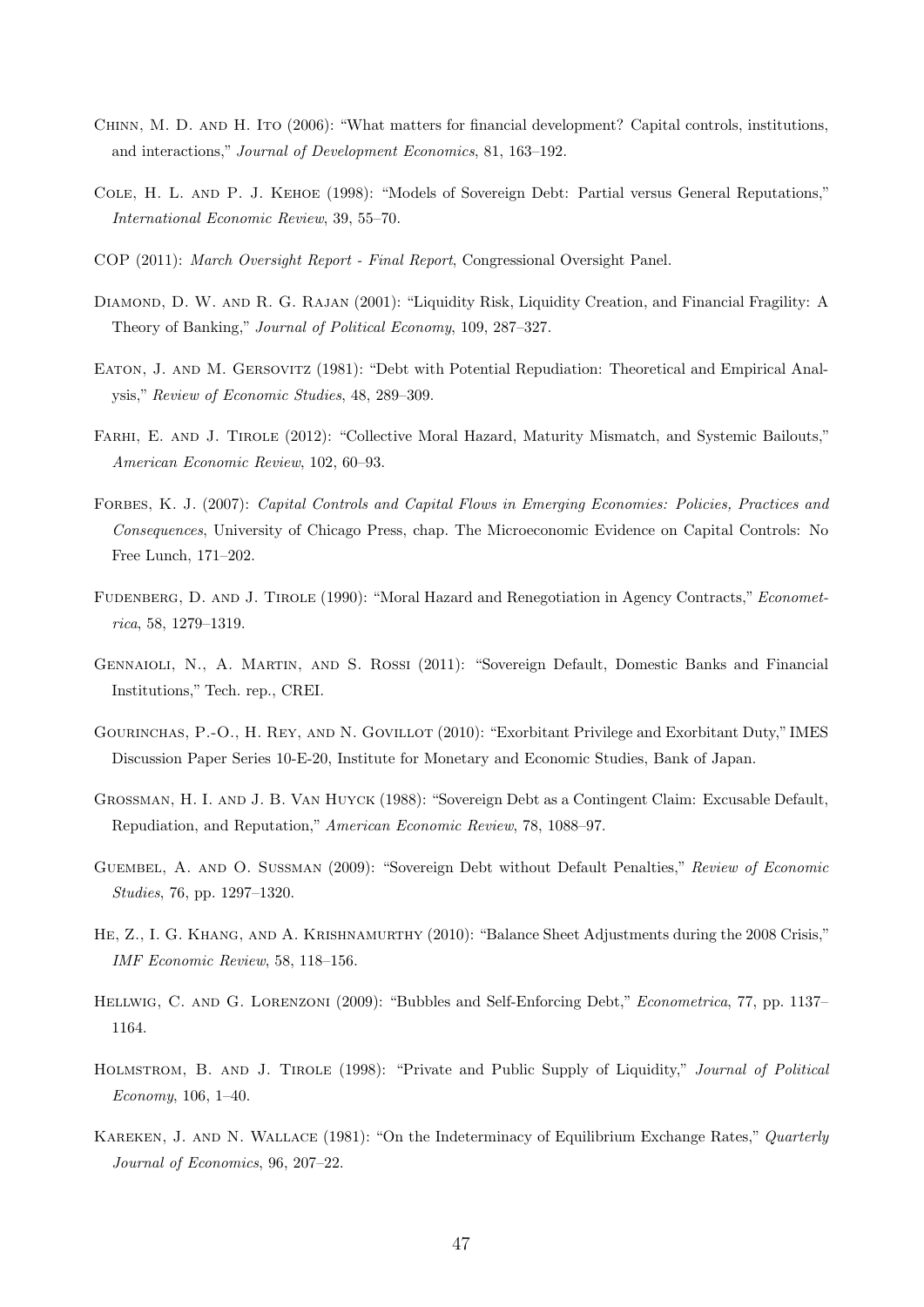- <span id="page-49-6"></span>Kremer, M. and P. Mehta (2000): "Globalization and International Public Finance," NBER Working Papers 7575, National Bureau of Economic Research, Inc.
- <span id="page-49-8"></span>Kreps, D. M. and R. Wilson (1982): "Sequential Equilibria," Econometrica, 50, 863–94.
- <span id="page-49-5"></span>Krishnamurthy, A. and A. Vissing-Jorgensen (2012): "The Aggregate Demand for Treasury Debt," Journal of Political Economy, 120, 233 – 267.
- <span id="page-49-16"></span>Laffont, J.-J. and J. Tirole (1991): "The Politics of Government Decision-Making: A Theory of Regulatory Capture," Quarterly Journal of Economics, 106, 1089–127.
- <span id="page-49-10"></span>MASKIN, E. AND J. RILEY (1984): "Monopoly with Incomplete Information," RAND Journal of Economics, 15, 171–196.
- <span id="page-49-2"></span>Mengus, E. (2013a): "Foreign Debt and Ricardian Equivalence," Tech. rep., mimeo, TSE.
- <span id="page-49-15"></span>——— (2013b): "International Bailouts: When did Banks' Collective Bet Lead Europe to Save Greece?" Tech. rep., mimeo, TSE.
- <span id="page-49-9"></span>MILESI-FERRETTI, G. M. AND P. R. LANE (2005): "Financial Globalization and Exchange Rates," IMF Working Papers 05/3, International Monetary Fund.
- <span id="page-49-13"></span>PANIZZA, U., F. STURZENEGGER, AND J. ZETTELMEYER (2009): "The Economics and Law of Sovereign Debt and Default," Journal of Economic Literature, 47, 651–98.
- <span id="page-49-3"></span>PHILIPPON, T. AND V. SKRETA (2012): "Optimal Interventions in Markets with Adverse Selection," American Economic Review, 102, 1–28.
- <span id="page-49-12"></span>Rajan, R. G. and L. Zingales (1998): "Financial Dependence and Growth," American Economic Review, 88, 559–86.
- <span id="page-49-7"></span>Reinhart, C. M. and K. S. Rogoff (2011): "From Financial Crash to Debt Crisis," American Economic Review, 101, 1676–1706.
- <span id="page-49-0"></span>Sandleris, G. and M. L. Wright (2014): "The Costs of Financial Crises: Resource Misallocation, Productivity and Welfare in the 2001 Argentine Crisis," Scandinavian Journal of Economics, 116, 87–127.
- <span id="page-49-1"></span>SCHNEIDER, M. AND A. TORNELL (2004): "Balance Sheet Effects, Bailout Guarantees and Financial Crises," Review of Economic Studies, 71, 883–913.
- <span id="page-49-4"></span>Simon, J. (2012): "Financial Markets as a Commitment Device for the Government," Tech. Rep. MWP 2012/12, European University Institute.
- <span id="page-49-11"></span>STIGLITZ, J. E. (1987): "Pareto efficient and optimal taxation and the new new welfare economics," in Handbook of Public Economics, ed. by A. J. Auerbach and M. Feldstein, Elsevier, vol. 2 of Handbook of Public Economics, chap. 15, 991–1042.
- <span id="page-49-14"></span>STURZENEGGER, F. AND J. ZETTELMEYER (2007): "Creditors' Losses versus Debt Relief: Results from a Decade of Sovereign Debt Crises," Journal of the European Economic Association, 5, pp. 343–351.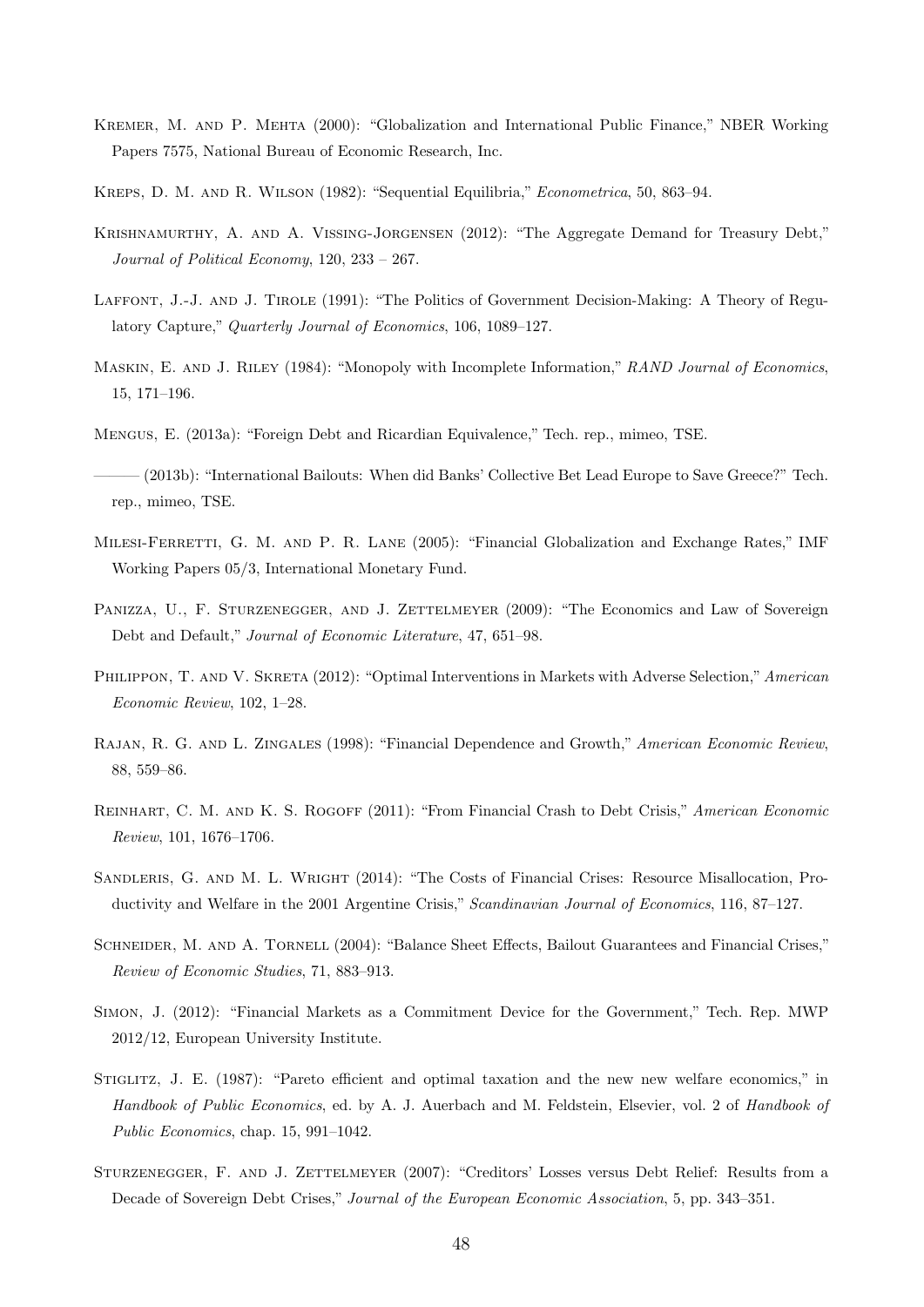- <span id="page-50-4"></span>Tirole, J. (2003): "Inefficient Foreign Borrowing: A Dual- and Common-Agency Perspective," American Economic Review, 93, pp. 1678–1702.
- <span id="page-50-1"></span>——— (2012): "Overcoming Adverse Selection: How Public Intervention Can Restore Market Functioning," American Economic Review, 102, 29–59.
- <span id="page-50-6"></span>TOMZ, M. AND M. L. WRIGHT (2007): "Do Countries Default in "Bad Times"?" Journal of the European Economic Association, 5, pp. 352–360.
- <span id="page-50-7"></span> $-(2013)$ : "Empirical Research on Sovereign Debt and Default," Annual Review of Economics, 5, 247-272.
- <span id="page-50-2"></span>WOODFORD, M. (1990): "Public Debt as Private Liquidity," American Economic Review, 80, 382–88.
- <span id="page-50-3"></span>Wright, M. L. (2005): "Coordinating Creditors," American Economic Review, 95, pp. 388–392.
- <span id="page-50-5"></span> $-(2006)$ : "Private capital flows, capital controls, and default risk," Journal of International Economics, 69, 120–149.
- <span id="page-50-0"></span>——— (2014): "Comment on Sovereign debt markets in turbulent times: Creditor discrimination and crowding-out effects by Broner, Erce, Martin and Ventura," Journal of Monetary Economics.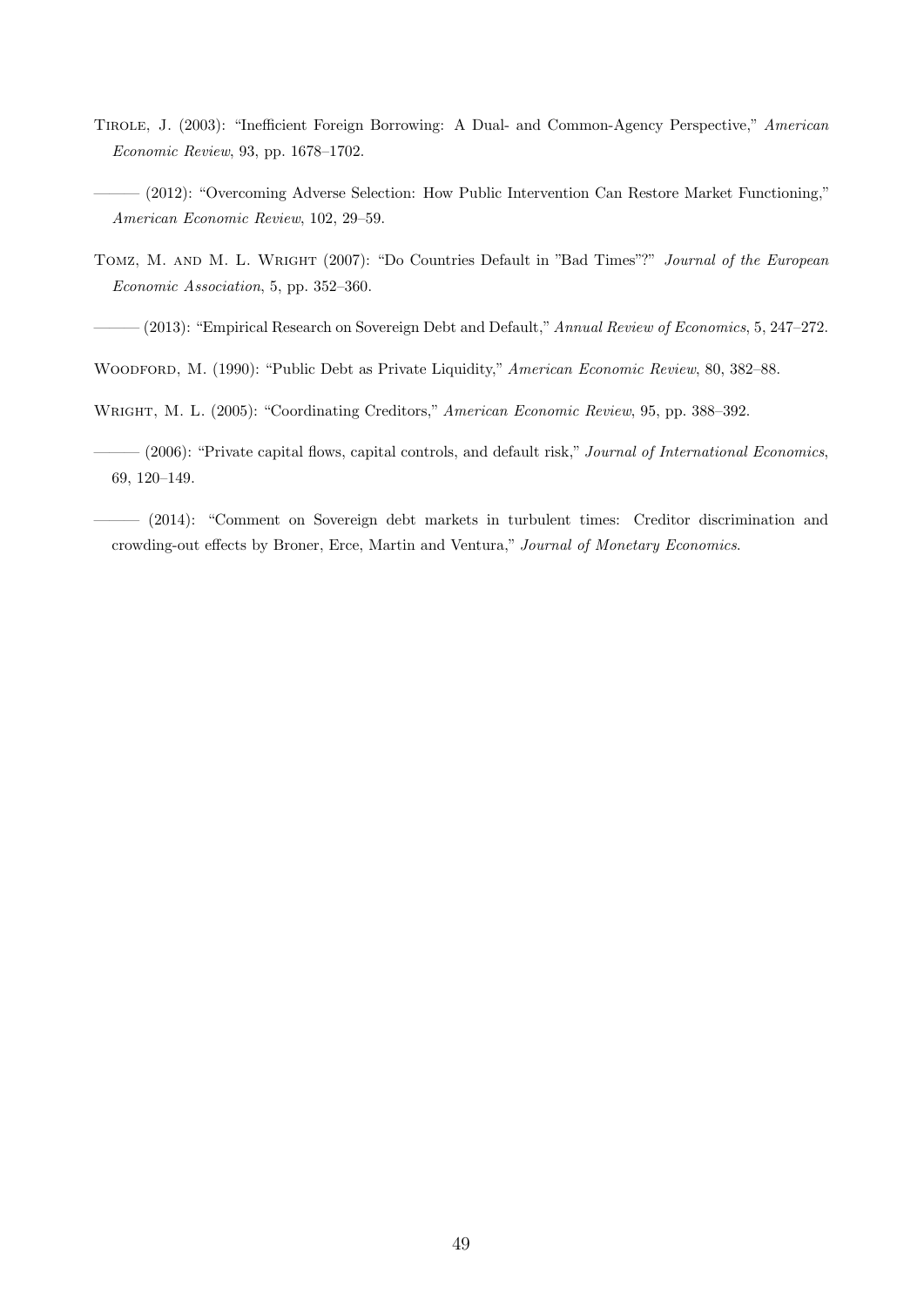<span id="page-51-0"></span>

| Period 0            | Period 1                 |                        |
|---------------------|--------------------------|------------------------|
|                     |                          |                        |
| - Government issues | - Government produces    | - Domestic             |
| bonds and invests   | and decides whether to   | entrepreneurs produce. |
| - Domestic          | default and to bail out. |                        |
| entrepreneurs and   | - Domestic               |                        |
| foreign investors   | entrepreneurs are repaid |                        |
| purchase bonds.     | and invest.              |                        |
|                     | Figure $1 -$ Timing      |                        |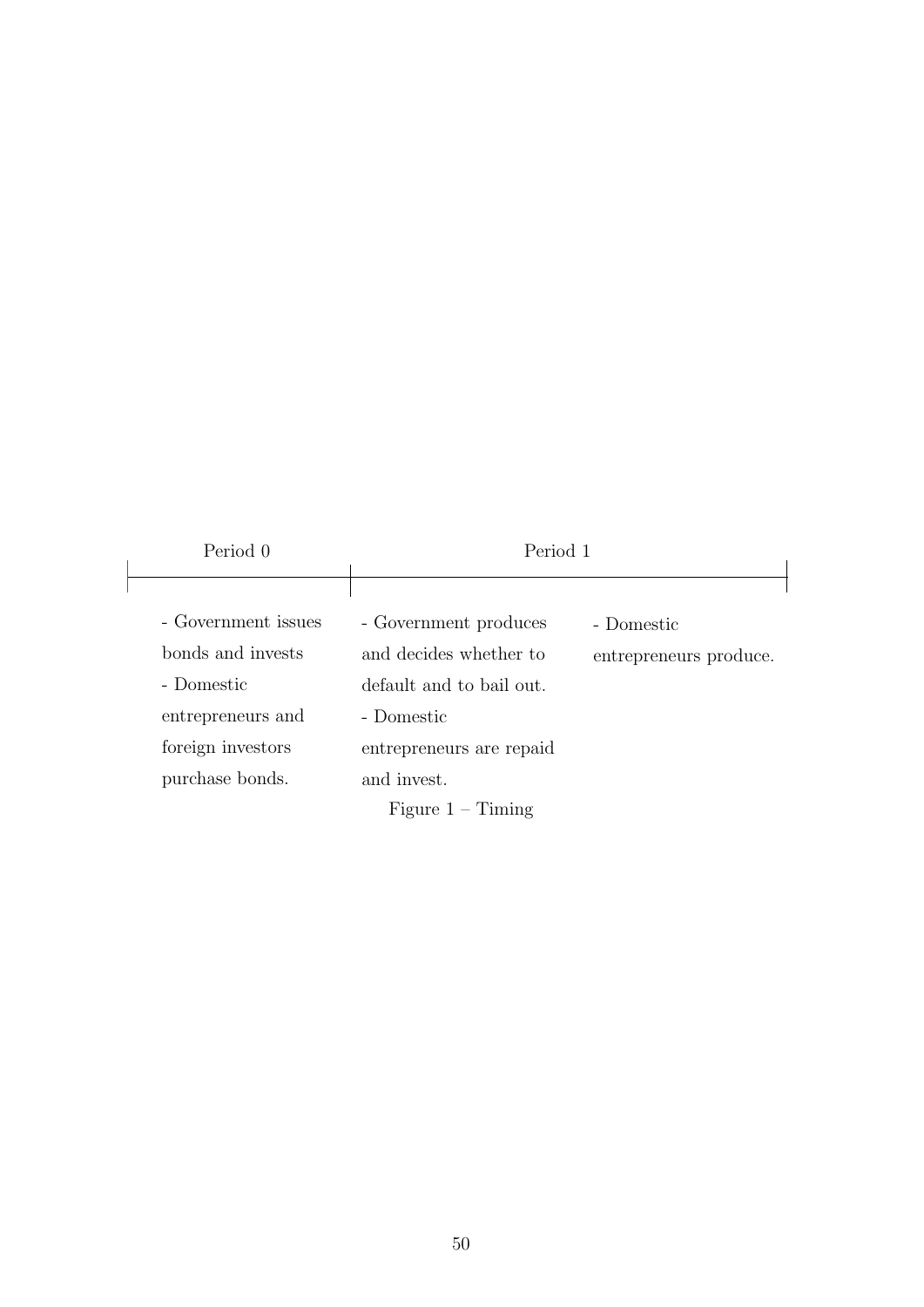<span id="page-52-0"></span>

Figure 2 – Entrepreneurs' demand for domestic bonds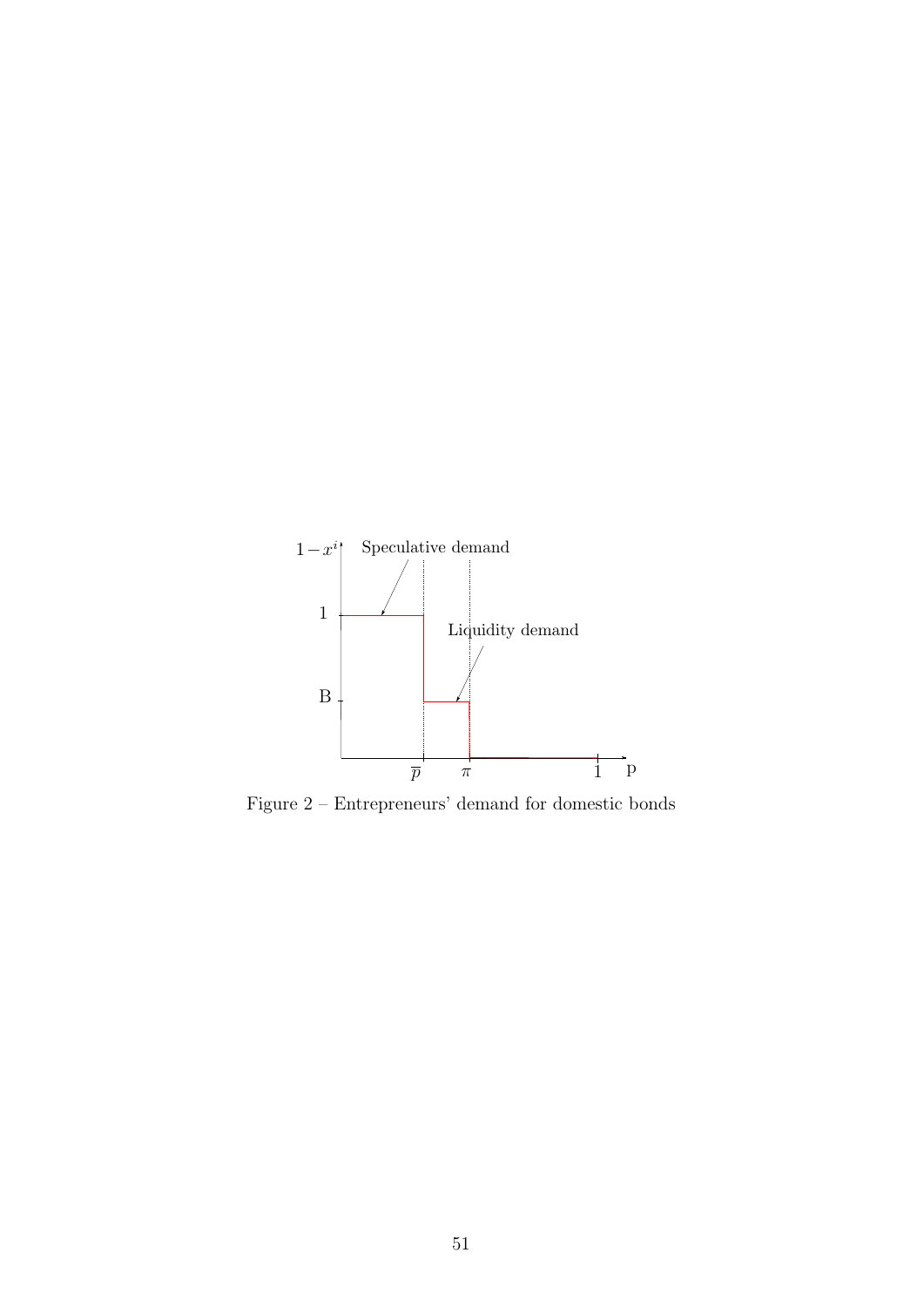<span id="page-53-0"></span>

Figure 3 – Equilibria as functions of domestic holdings (x) and repayments (Z) for undiversified portfolios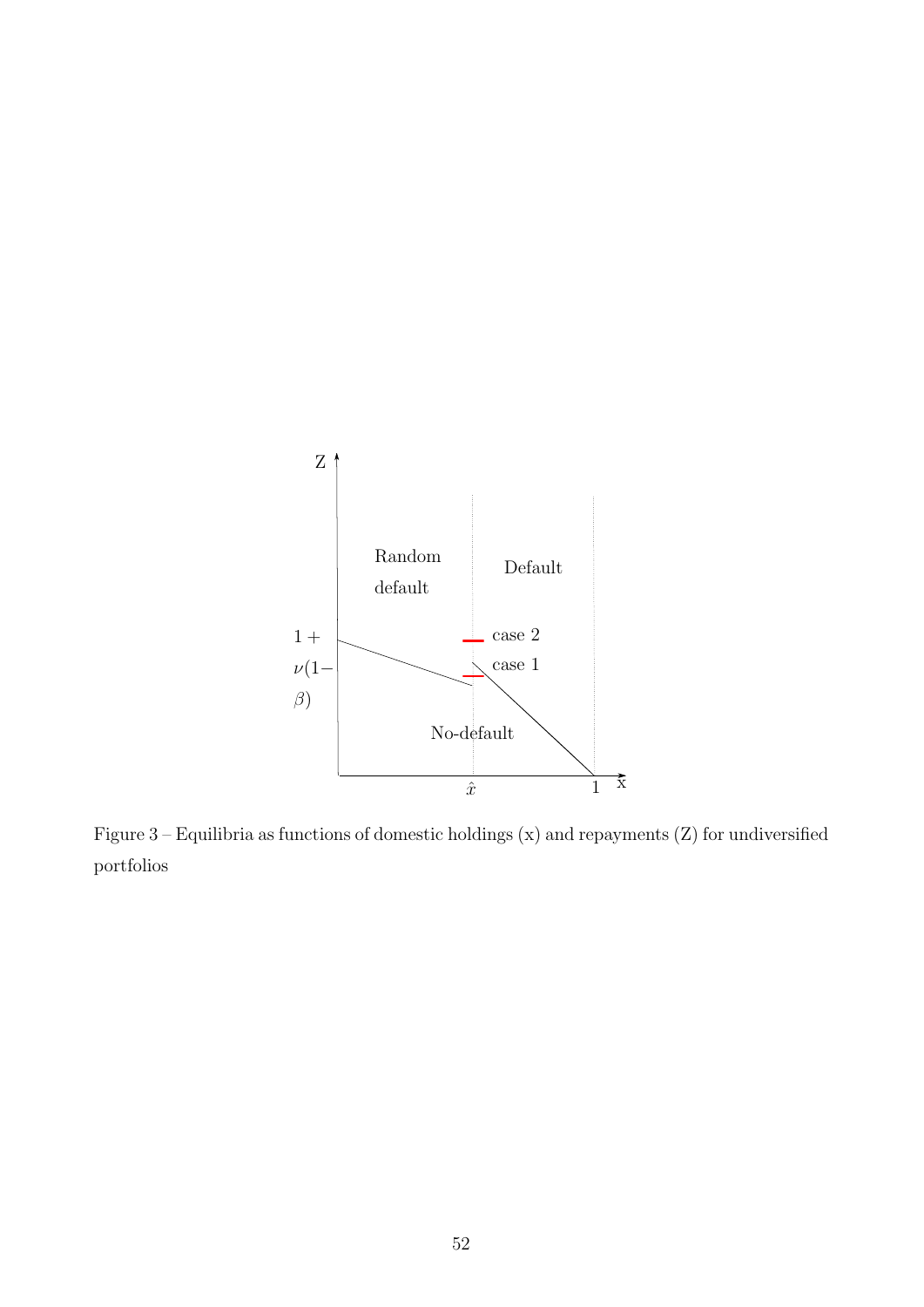<span id="page-54-0"></span>

Figure  $4$  – Equilibria as functions of domestic holdings  $(\mathrm{x})$  and repayments  $(\mathrm{Z})$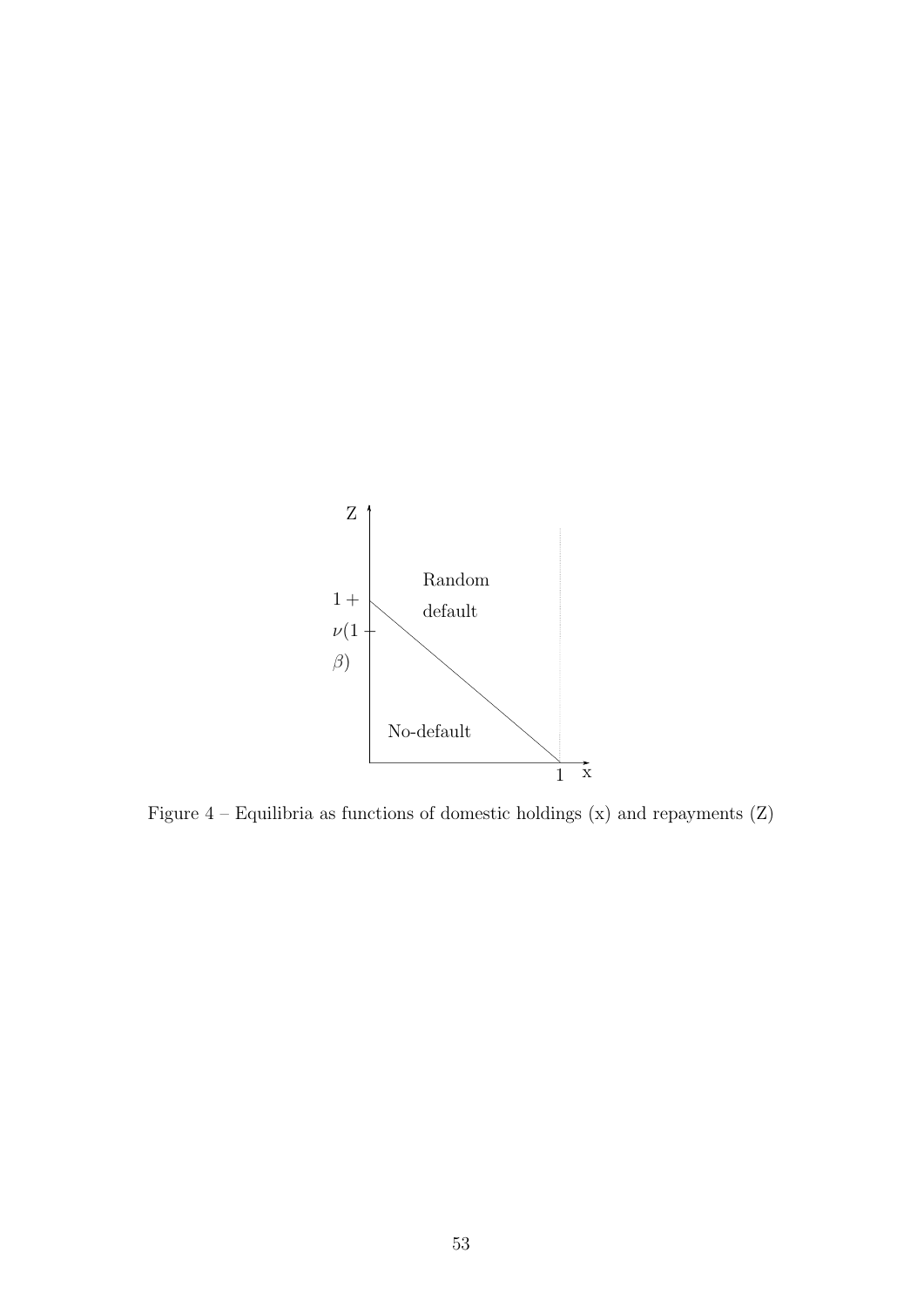<span id="page-55-0"></span>

Figure 5 – Domestic entrepreneurs' demand for foreign bonds with capital controls